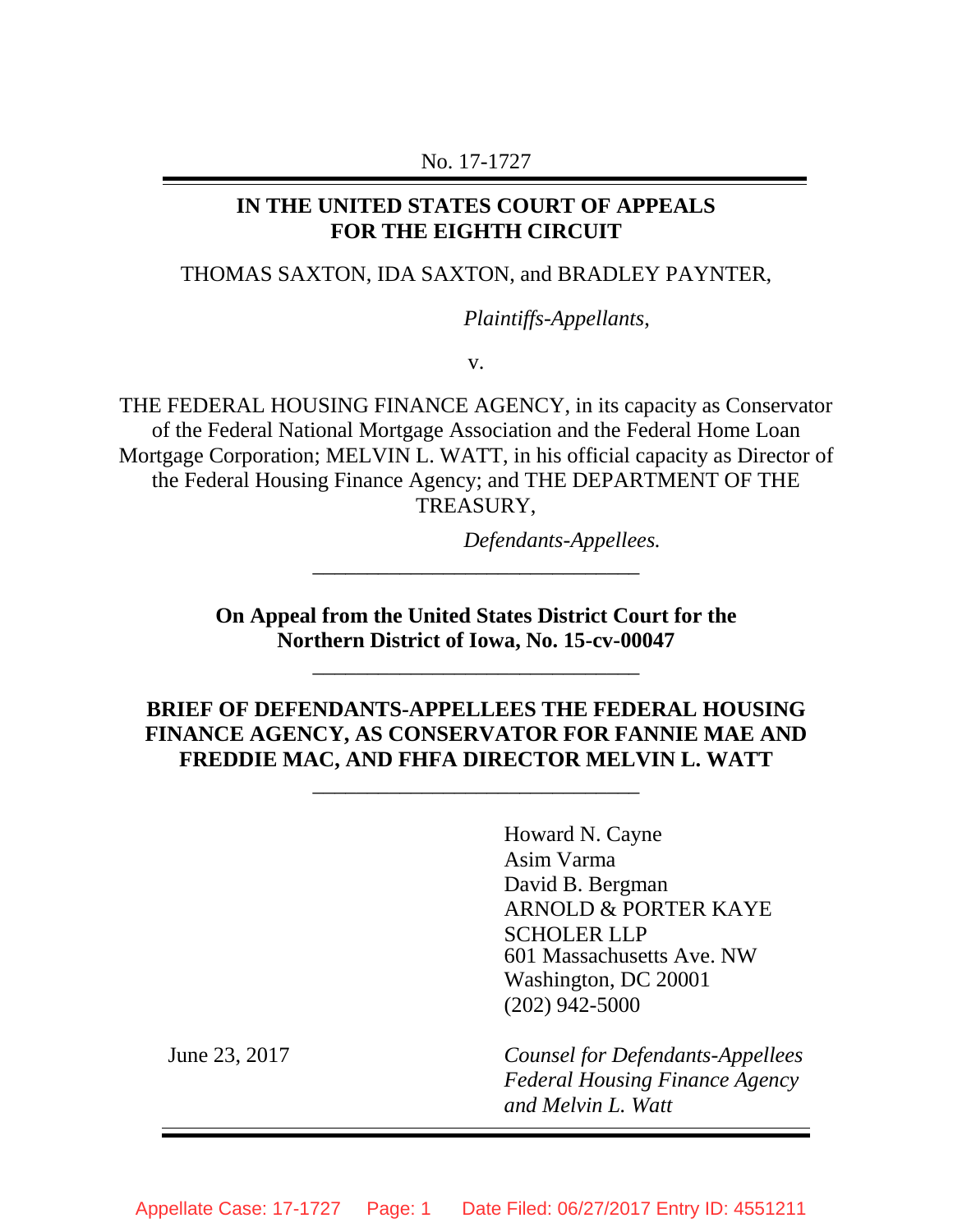#### **SUMMARY OF THE CASE**

This appeal concerns one of many suits brought by shareholders of Fannie Mae and Freddie Mac challenging an agreement between the Federal Housing Finance Agency ("FHFA" or the "Conservator"), as Conservator for Fannie Mae and Freddie Mac (the "Enterprises" or "GSEs"), and the U.S. Department of Treasury. At issue is the agreement between FHFA and Treasury to amend, for a third time, the financing agreements by which Treasury provided the Enterprises a critical lifeline of hundreds of billions of taxpayer dollars. Plaintiffs challenge this so-called Third Amendment under the Administrative Procedure Act, and seek to vacate it and undo all dividend payments made to Treasury pursuant to it.

Every court that has considered such claims to date—including the D.C. Circuit—has dismissed them as barred by federal law. Here, the district court correctly held that two separate provisions of federal law—12 U.S.C. §§ 4617(f) and  $4617(b)(2)(A)(i)$ —independently bar Plaintiffs' claims, each of which is an improper attempt to second-guess a business decision made by the Conservator. Indeed, Plaintiffs allege that decision was unwise, unnecessary, and too favorable to Treasury, while ignoring that Treasury was the only entity willing to invest the billions in capital the Enterprises needed, and remains obligated to do so.

FHFA and Melvin L. Watt ("the FHFA Defendants") agree with Plaintiffs and Treasury that 20 minutes per side is appropriate to present oral argument.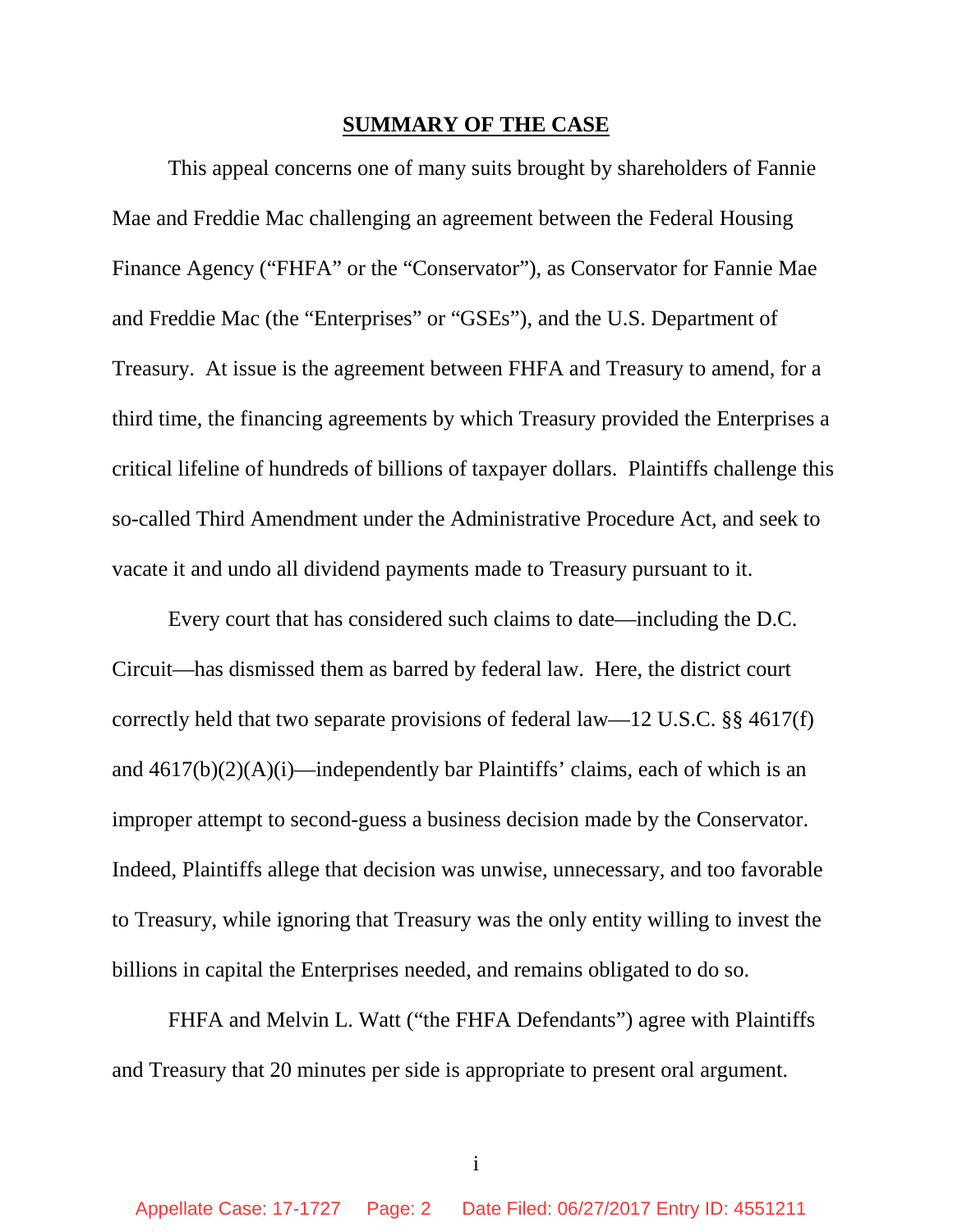# **TABLE OF CONTENTS**

|    | A.                                        | Fannie Mae, Freddie Mac, and Their Importance to the                                                                       |  |
|----|-------------------------------------------|----------------------------------------------------------------------------------------------------------------------------|--|
|    | <b>B.</b>                                 | FHFA Is Appointed Conservator of the Enterprises and<br>Succeeds by Operation of Law to All Rights of the GSEs and         |  |
|    | $\mathbf{C}$ .                            | <b>Treasury Provides Unprecedented and Continuing Financial</b><br>Support to the Enterprises In Exchange for Compensation |  |
|    | D.                                        | The Enterprises Draw Billions From Treasury, and the<br>Parties Increase the Amount of the Treasury Commitment9            |  |
|    | Ε.                                        |                                                                                                                            |  |
|    | F.                                        |                                                                                                                            |  |
|    |                                           |                                                                                                                            |  |
|    |                                           | STANDARD OF REVIEW<br>.14                                                                                                  |  |
|    |                                           |                                                                                                                            |  |
| I. | SECTION 4617(F) BARS PLAINTIFFS' CLAIMS14 |                                                                                                                            |  |
|    | A.                                        | Section 4617(f) Bars Courts from Ordering Declaratory or<br>Equitable Relief That Would Restrain or Affect FHFA's          |  |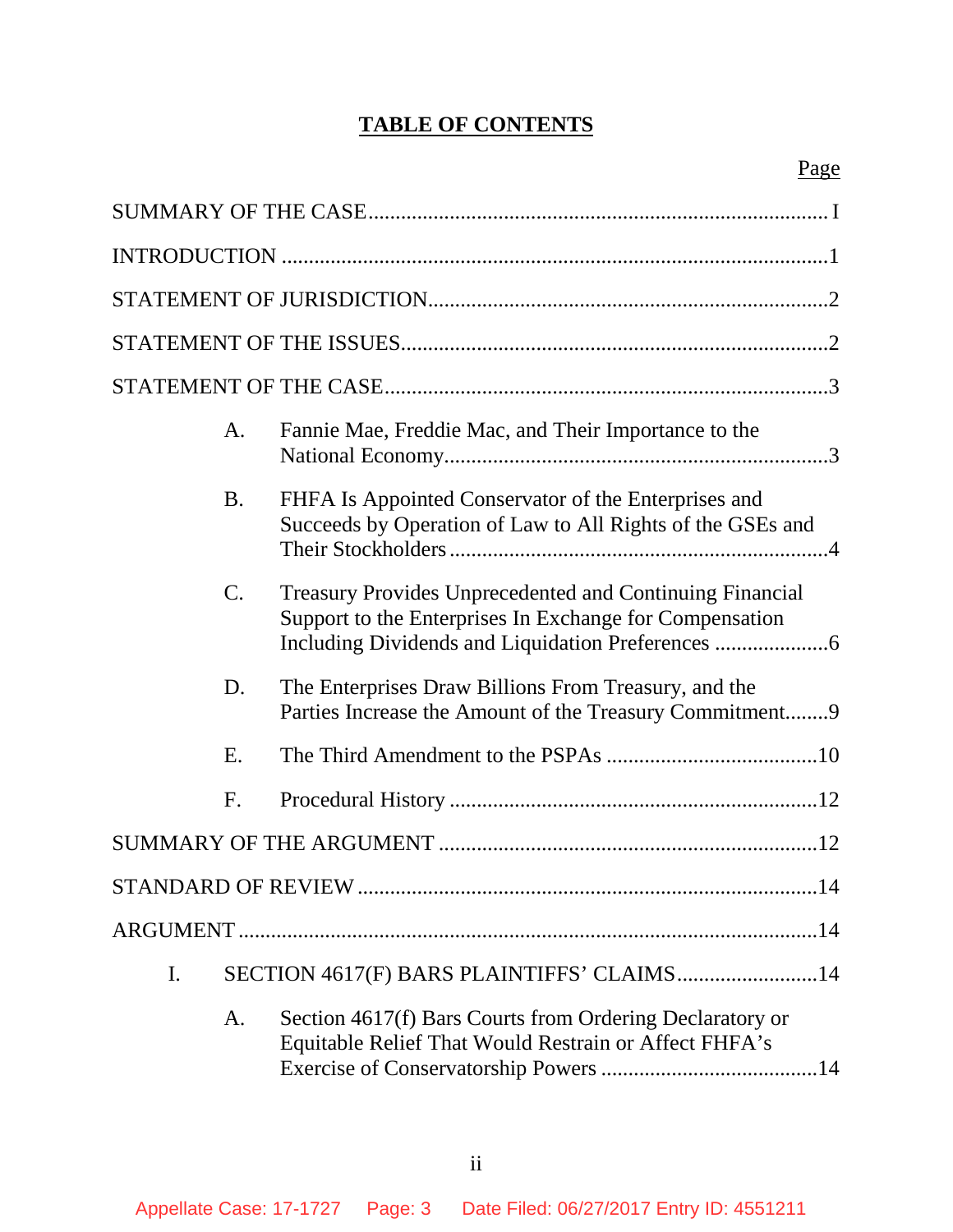|    | <b>B.</b> |    | The Third Amendment Is Within FHFA's Statutory                                                                 |
|----|-----------|----|----------------------------------------------------------------------------------------------------------------|
|    | C.        |    | Plaintiffs' Attempts to Avoid and Create Exceptions to                                                         |
|    |           | 1. | Allegations that the Conservator Failed to Comply<br>with an Alleged "Duty" to Preserve and Conserve           |
|    |           | 2. | Allegations that the Third Amendment Was<br><b>Improperly Motivated Cannot Overcome Section</b>                |
|    |           | 3. | Allegations that the Third Amendment Was an<br>Unfavorable Deal Cannot Overcome Section 4617(f)31              |
|    |           | 4. | Allegations that the Third Amendment Is Improperly<br>"Winding Up" the Enterprises Cannot Overcome             |
|    |           | 5. | Plaintiffs Cannot Avoid Section 4617(f) by Alleging<br>that Treasury "Supervised" or "Directed" the            |
|    |           |    | <b>Plaintiffs Lack Prudential Standing to Enforce</b><br>a.                                                    |
|    |           |    | Plaintiffs Fail to State a Claim for an Alleged<br>b.                                                          |
|    | D.        |    | Plaintiffs' Nondelegation Argument Is Meritless45                                                              |
| П. |           |    | HERA'S SUCCESSION PROVISION BARS PLAINTIFFS'                                                                   |
|    | A.        |    | The Conservator Has Succeeded to All Stockholder Rights47                                                      |
|    | <b>B.</b> |    | The Conservator Has Succeeded to Plaintiffs' Claims<br>Whether Those Claims Are Characterized as Derivative or |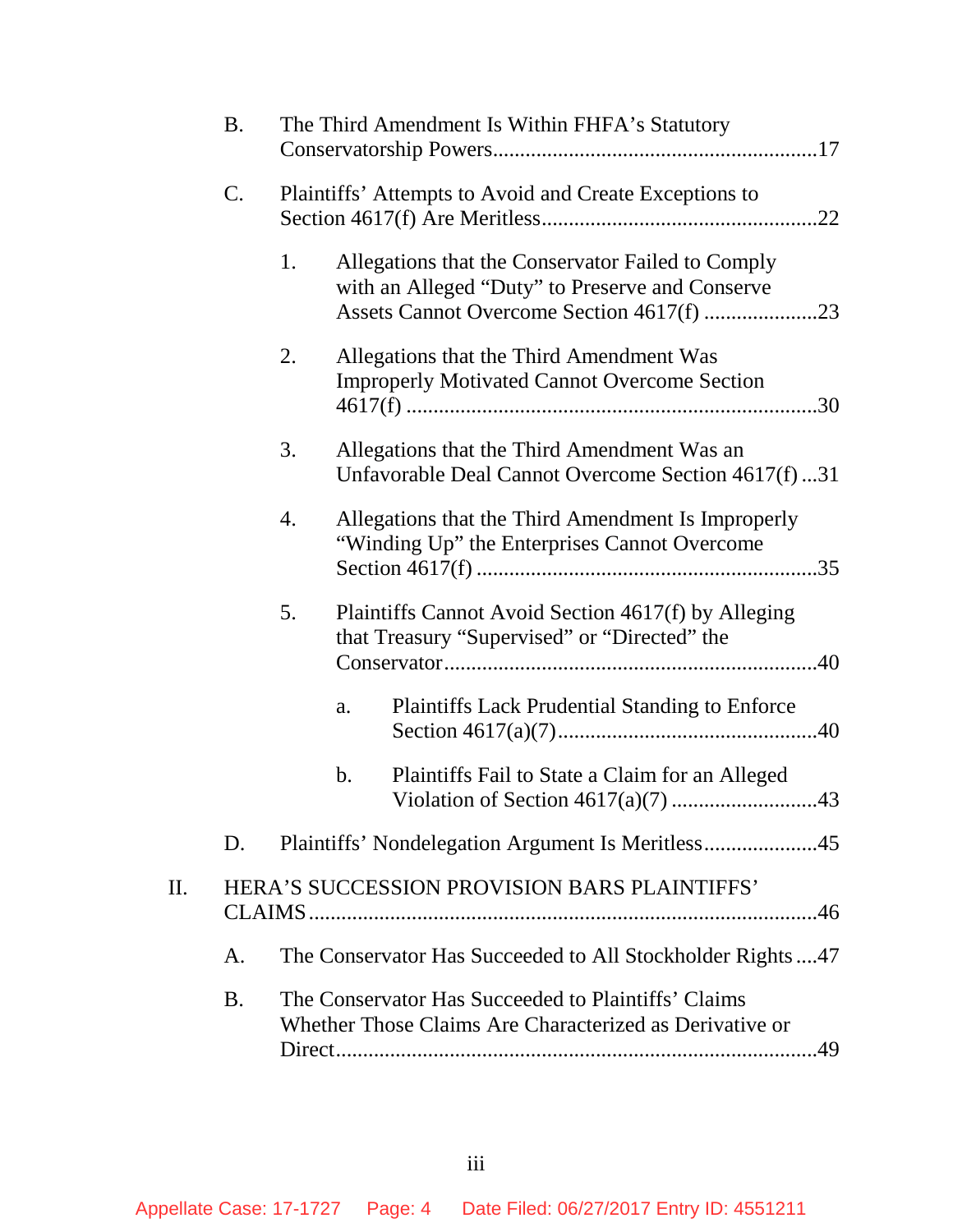| C. There Is No "Conflict of Interest" Exception to HERA's |  |
|-----------------------------------------------------------|--|
|                                                           |  |
|                                                           |  |
|                                                           |  |
|                                                           |  |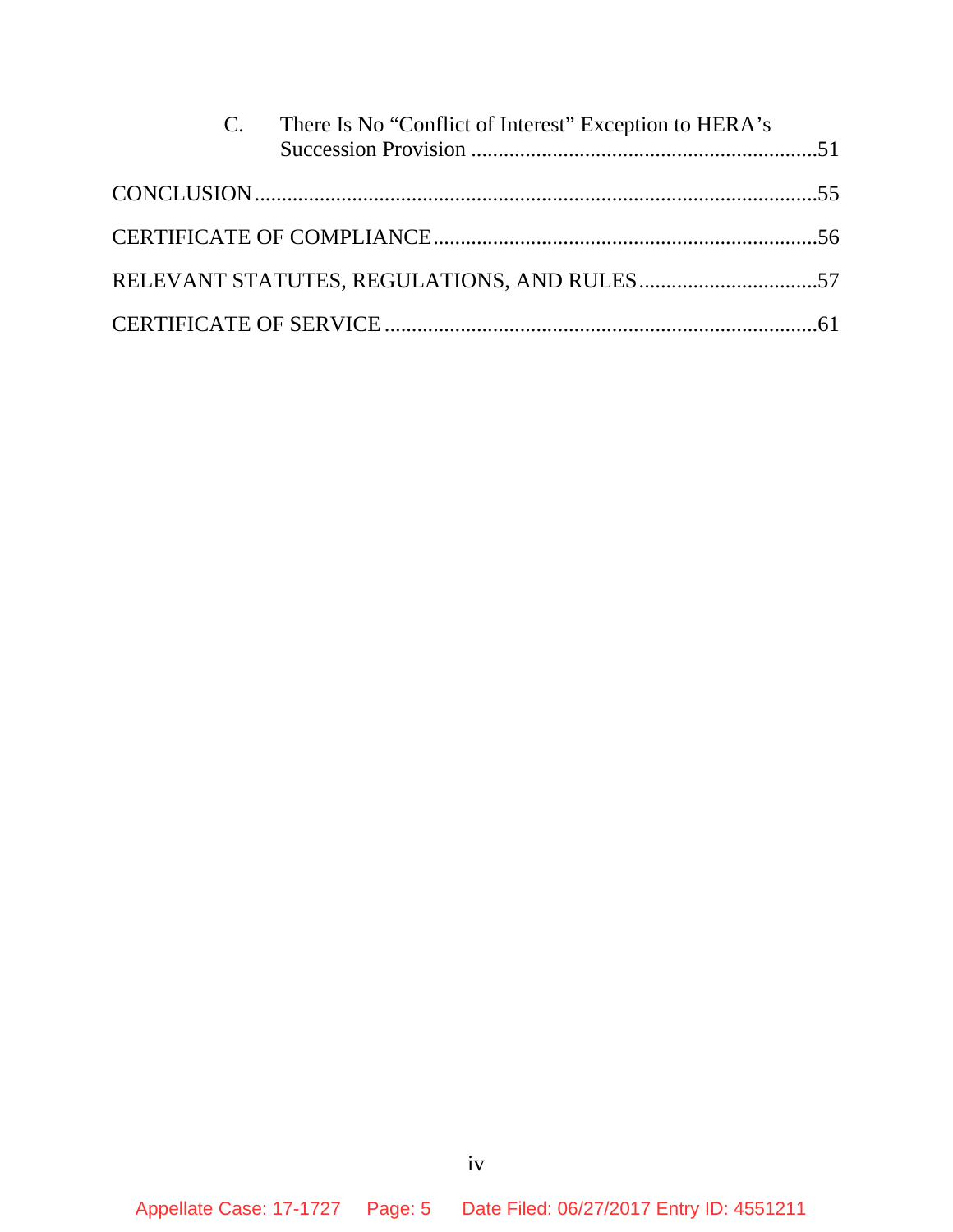# **TABLE OF AUTHORITIES**

| <b>Cases</b>                                                                                | Page(s) |
|---------------------------------------------------------------------------------------------|---------|
| Air Line Pilots Ass'n Int'l v. Trans States Airlines, LLC,                                  |         |
| Arkansas State Bank Commissioner v. RTC,                                                    |         |
| Ashcroft v. Iqbal,                                                                          |         |
| Bank of Am. Nat'l Ass'n v. Colonial Bank,                                                   |         |
| Bennett v. Spear,                                                                           |         |
| Brown v. Gardner,                                                                           |         |
| Clarke v. Sec. Indus. Ass'n,                                                                |         |
| Cty. of Sonoma v. FHFA,                                                                     |         |
| Cobell v. Norton,                                                                           |         |
| Cobell v. Norton,                                                                           |         |
| Collins v. FHFA,<br>--- F. Supp. 3d ----, 2017 WL 2255564 (S.D. Tex. May 22, 2017)1, 19, 24 |         |
| Connecticut Nat. Bank v. Germain,                                                           |         |
| Cont'l W. Ins. Co. v. FHFA,                                                                 |         |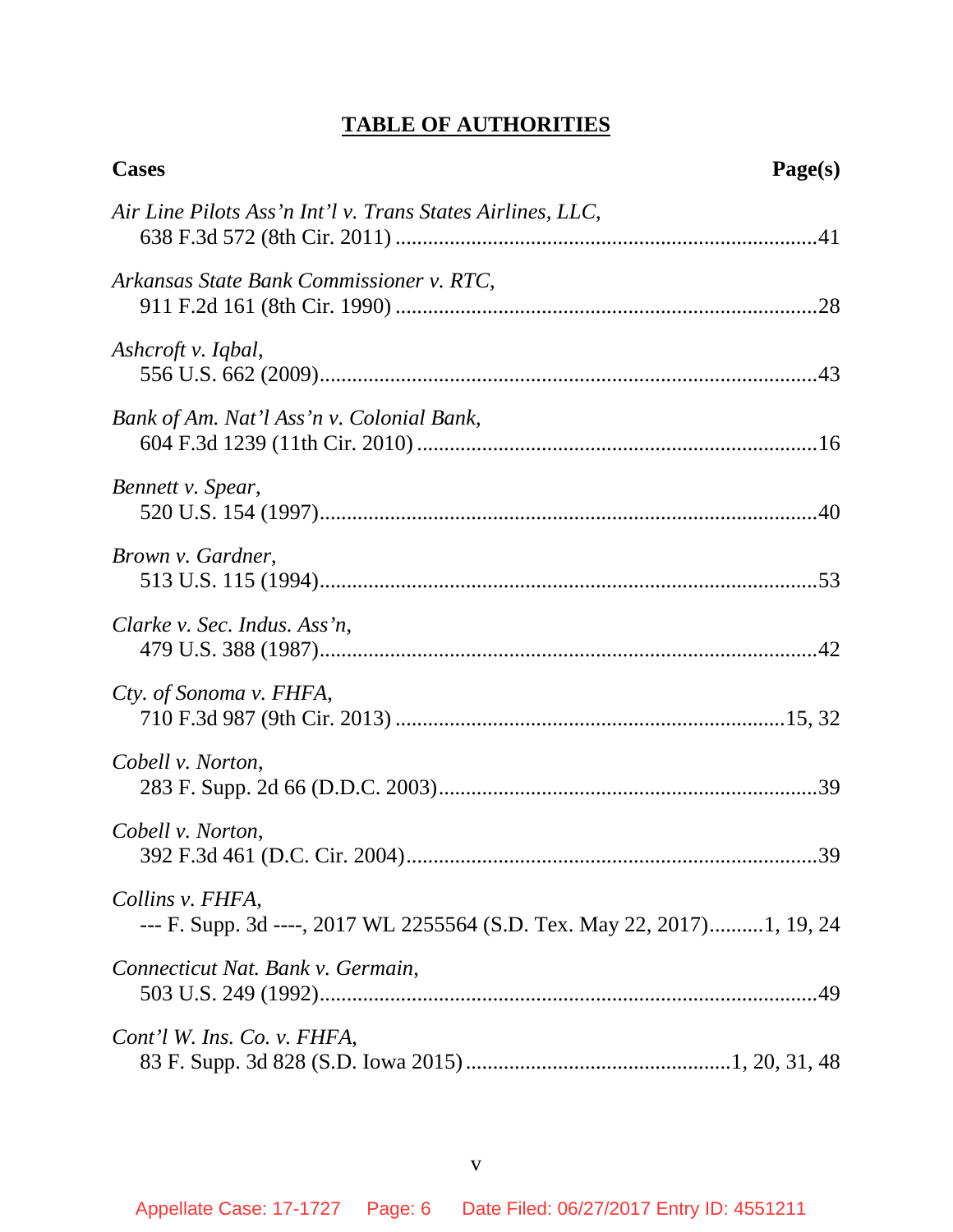| Courtney v. Halleran,                                                                                |  |
|------------------------------------------------------------------------------------------------------|--|
| Delta Savs. Bank v. United States,                                                                   |  |
| Dismas Charities, Inc. v. U.S. DOJ,                                                                  |  |
| Dittmer Props., L.P. v. FDIC,                                                                        |  |
| Edwards v. Deloitte & Touche, LLP,<br>No. 16-21221-CIV, 2017 WL 1291994 (S.D. Fla. Jan. 18, 2017) 52 |  |
| Esther Sadowsky Testamentary Trust v. Syron,                                                         |  |
| In re Fed. Home Loan Mortg. Corp. Derivative Litig.,                                                 |  |
| In re Fed. Nat'l Mortg. Ass'n Sec., Derivative, ERISA Litig.,                                        |  |
| FHFA v. City of Chicago,                                                                             |  |
| First Hartford Corp. Pension Plan & Tr. v. United States,                                            |  |
| Gail C. Sweeney Estate Martial Trust v. U.S. Treasury Dep't,                                         |  |
| Gosnell v. FDIC,                                                                                     |  |
| Gosnell v. FDIC,                                                                                     |  |
| Gross v. Bell Sav. Bank PaSA,                                                                        |  |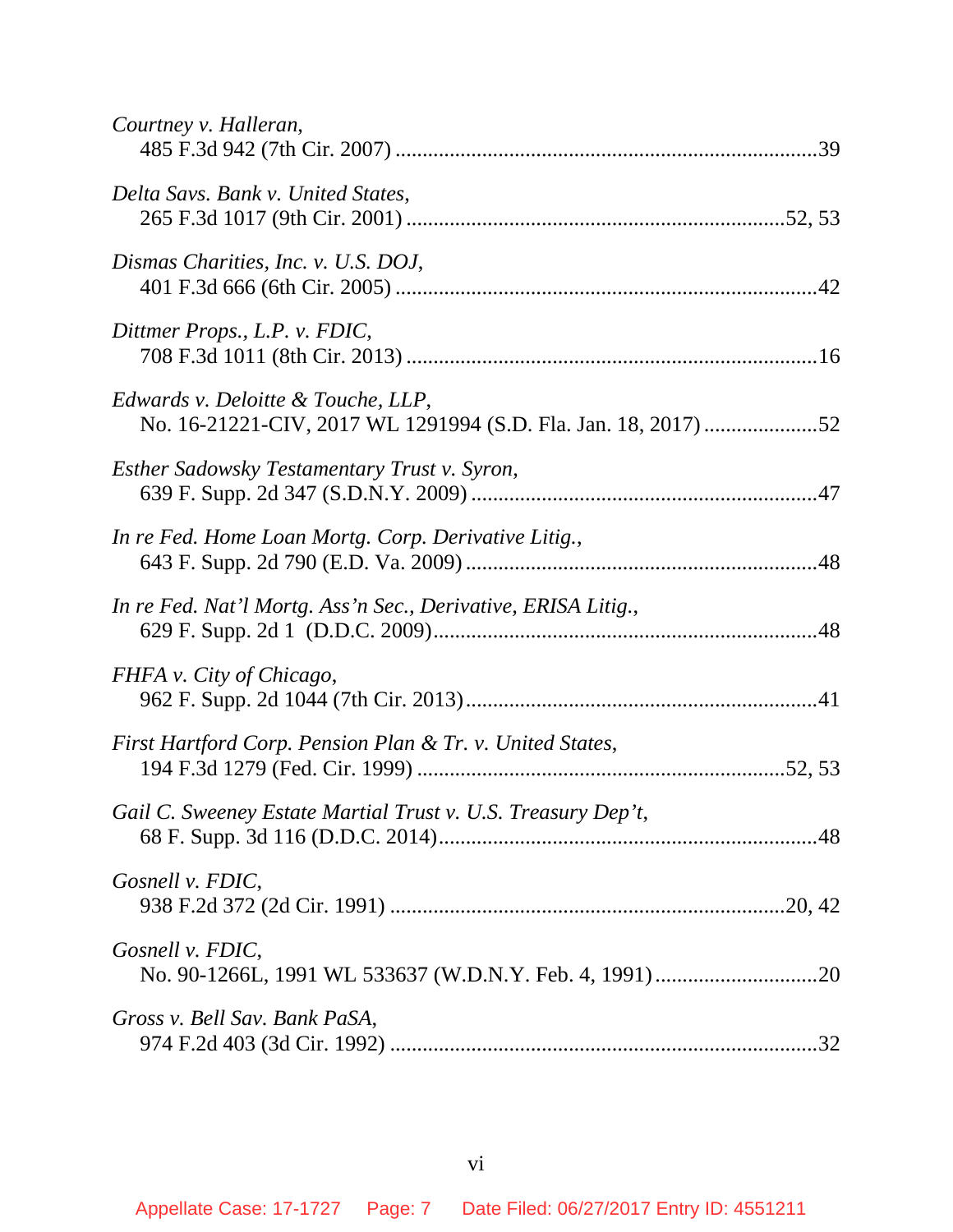| Hanson v. FDIC,                                    |
|----------------------------------------------------|
| Hennepin Cty. v. Fed. Nat'l Mortg. Ass'n,          |
| Henson v. Santander Consumer USA Inc.,             |
| Hindes v. FDIC,                                    |
| Jama v. Immigration $\&$ Customs Enf't,            |
| Kellmer v. Raines,                                 |
| Kowalski v. Tesmer,                                |
| In re Landmark Land Co. of Carolina,               |
| In re Landmark Land Co. of Okla., Inc.,            |
| Leon Cty. v. FHFA,                                 |
| Leon Cty. v. FHFA,                                 |
| Levin v. Miller,                                   |
| Louisiana Mun. Police Employees Ret. Sys. v. FHFA, |
| Massachusetts v. FHFA,                             |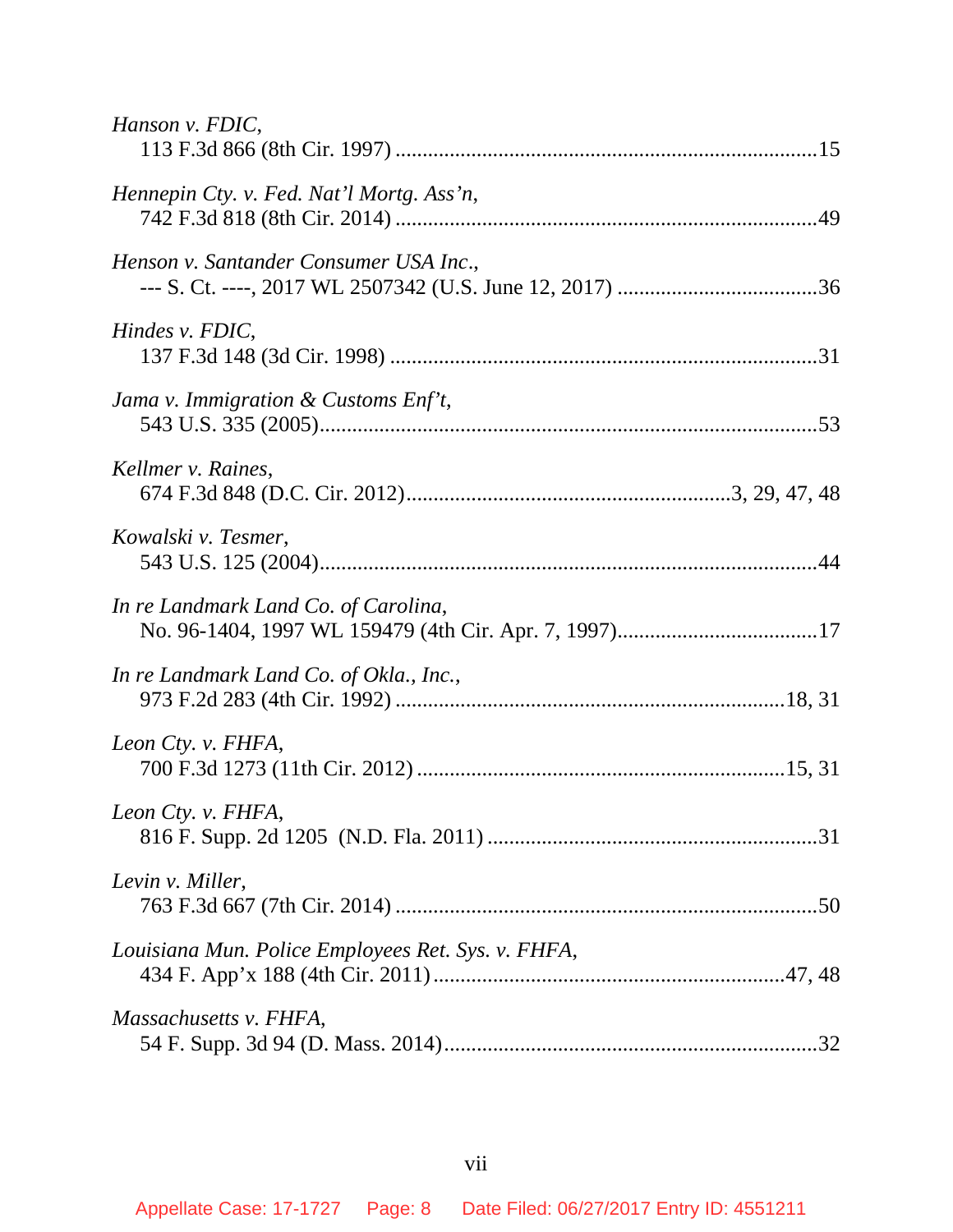| MBIA Ins. Corp. v. FDIC,                        |
|-------------------------------------------------|
| MBIA Ins. Corp. v. FDIC,                        |
| McAllister v. RTC,                              |
| Meritage Homes v. FDIC,                         |
| Milk Indus. Found. v. Glickman,                 |
| Morissette v. United States,                    |
| Morriss v. BNSF Ry. Co.,                        |
| Mova Pharm. Corp. v. Shalala,                   |
| N. Haven Bd. of Educ. v. Bell,                  |
| Nat'l Broadcasting Co. v. United States,        |
| Nat'l Trust for Historic Pres. in U.S. v. FDIC, |
| Pagliara v. Federal Home Loan Mortgage Corp.,   |
| Perry Capital LLC v. Lew,                       |
| Perry Capital LLC v. Mnuchin,                   |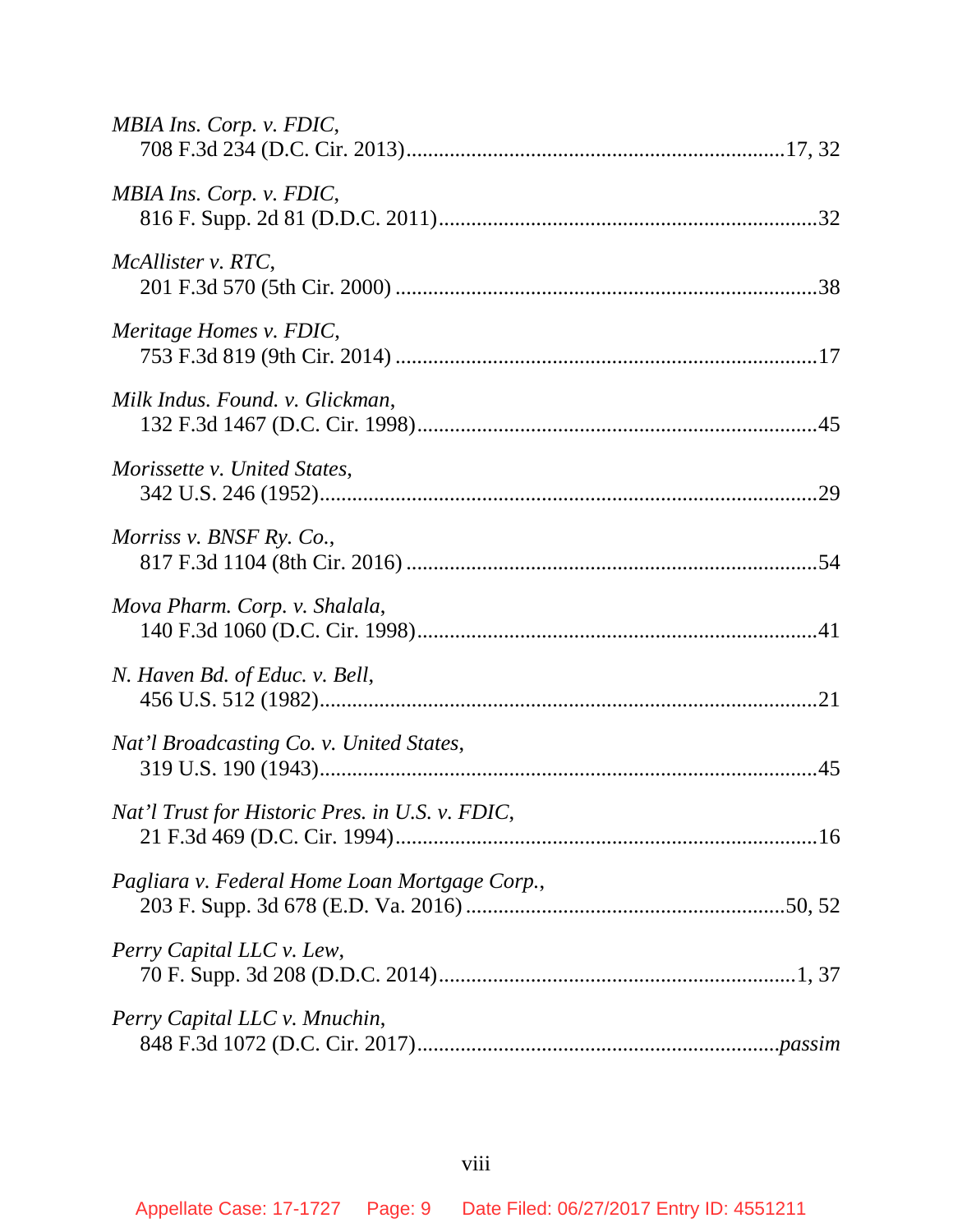| Roberts v. FHFA,                                                        |
|-------------------------------------------------------------------------|
| Robinson v. FHFA,                                                       |
| RPM Invs., Inc. v. RTC,                                                 |
| RTC v. CedarMinn Building Limited Partnership,                          |
| RTC v. Diamond,                                                         |
| SCA Hygiene Products Aktiebolag v. First Quality Baby<br>Products, LLC, |
| Sharpe v. FDIC,                                                         |
| Stringer v. St. James R-1 Sch. Dist.,                                   |
| Suero v. Fed. Home Loan Mortg. Corp.,                                   |
| Town of Babylon v. FHFA,                                                |
| United Liberty Life Ins. Co. v. Ryan,                                   |
| United States v. Bozarov,                                               |
| United States v. Fernandez,                                             |
| United States v. Kuehl,                                                 |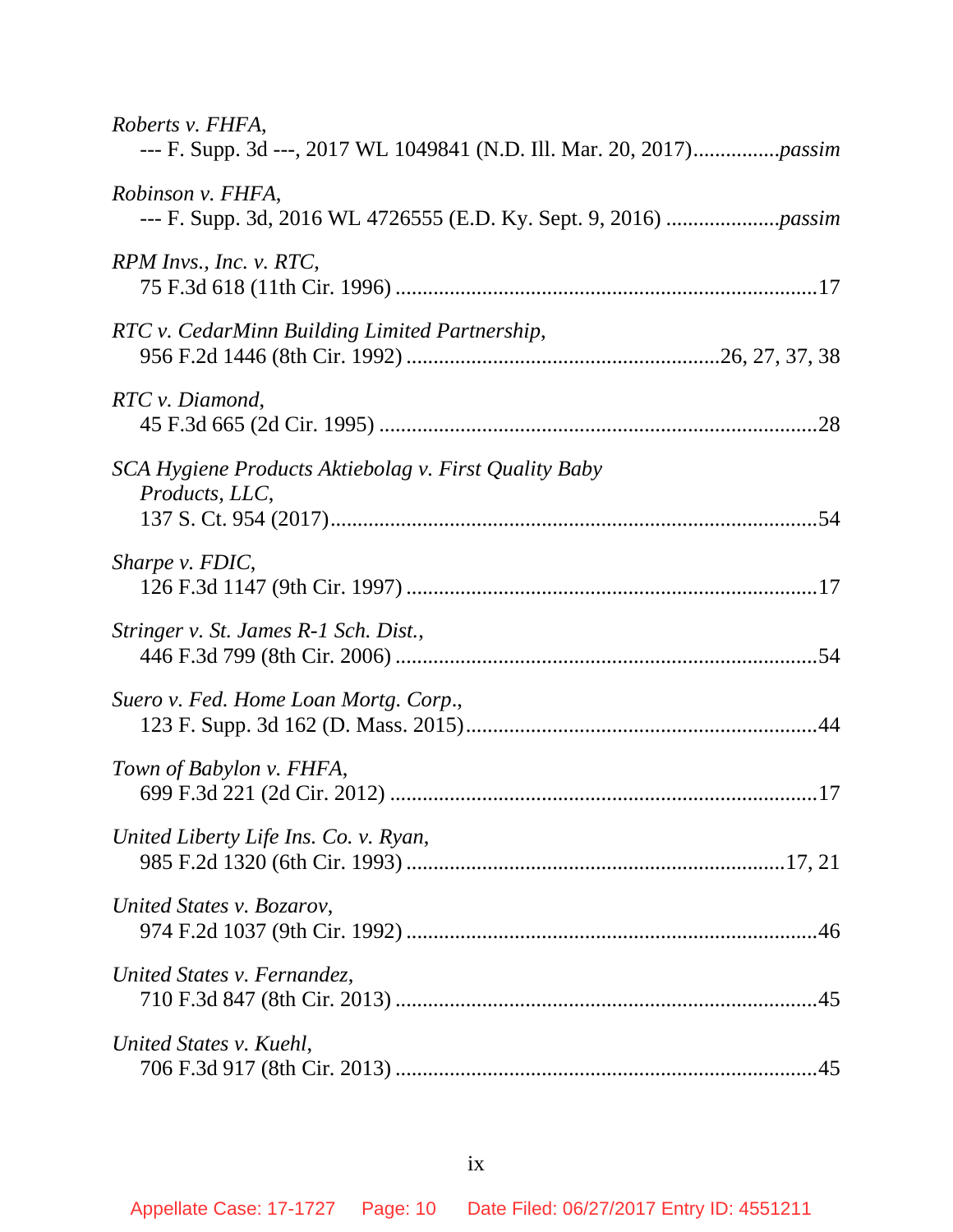| United States v. Mistretta,                     |  |
|-------------------------------------------------|--|
| United States v. Whaley,                        |  |
| Vadnais v. Fed. Nat. Mortg.,                    |  |
| <i>Volges v. RTC,</i>                           |  |
| Ward v. Resolution Trust Corporation,           |  |
| Waterview Mgmt. Co. v. FDIC,                    |  |
| Yakus v. United States,                         |  |
| Zenith Radio Corp. v. Hazeltine Research, Inc., |  |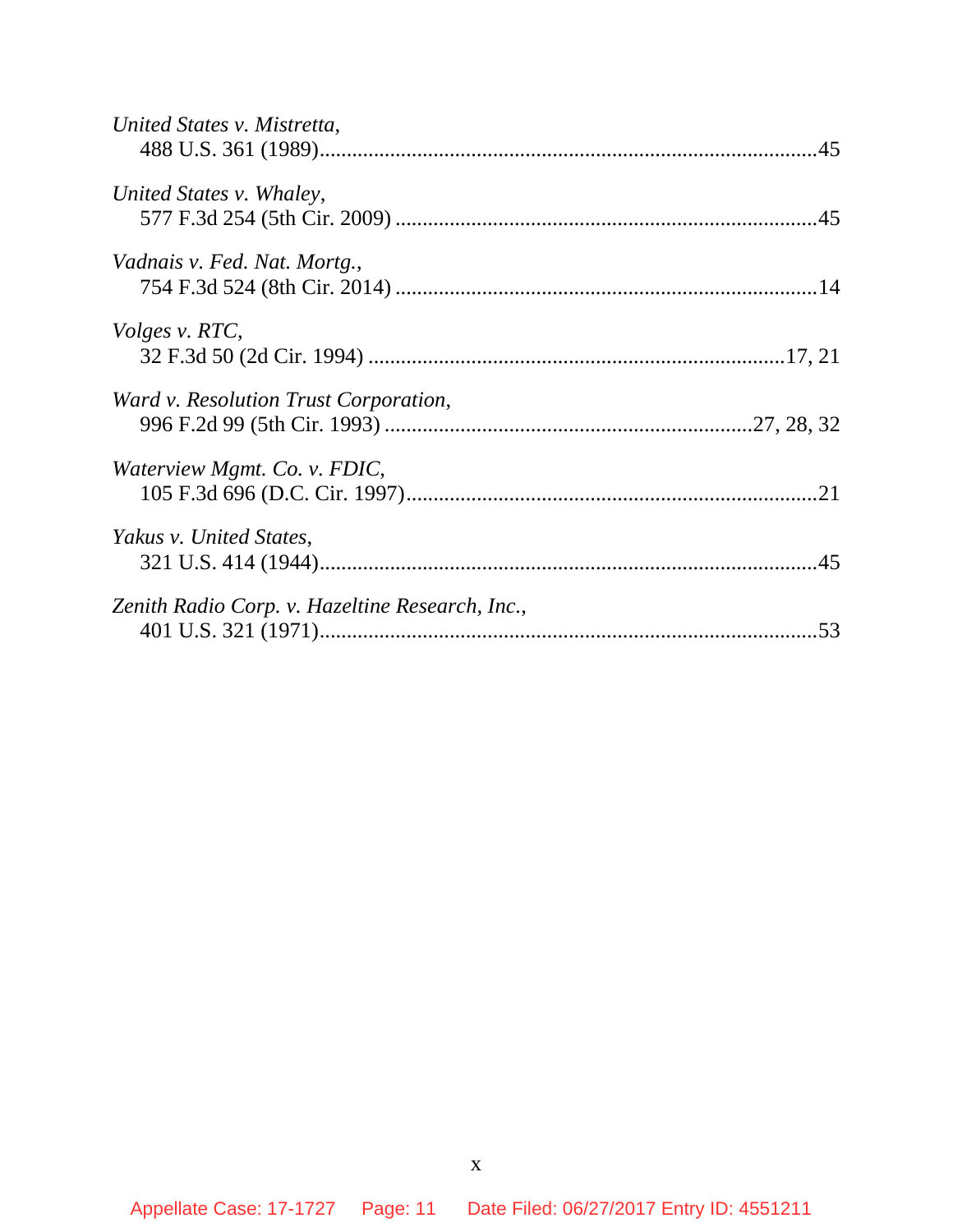| 12 U.S.C.                                                         |  |
|-------------------------------------------------------------------|--|
|                                                                   |  |
|                                                                   |  |
|                                                                   |  |
|                                                                   |  |
|                                                                   |  |
|                                                                   |  |
|                                                                   |  |
|                                                                   |  |
|                                                                   |  |
|                                                                   |  |
|                                                                   |  |
|                                                                   |  |
|                                                                   |  |
|                                                                   |  |
|                                                                   |  |
|                                                                   |  |
|                                                                   |  |
|                                                                   |  |
|                                                                   |  |
|                                                                   |  |
|                                                                   |  |
|                                                                   |  |
|                                                                   |  |
|                                                                   |  |
|                                                                   |  |
|                                                                   |  |
|                                                                   |  |
|                                                                   |  |
| 28 U.S.C.                                                         |  |
|                                                                   |  |
|                                                                   |  |
| Housing and Economic Recovery Act of 2008, Pub. L. No. 110-289, § |  |
|                                                                   |  |
|                                                                   |  |
|                                                                   |  |

# **Statutory, Legislative and Executive Materials**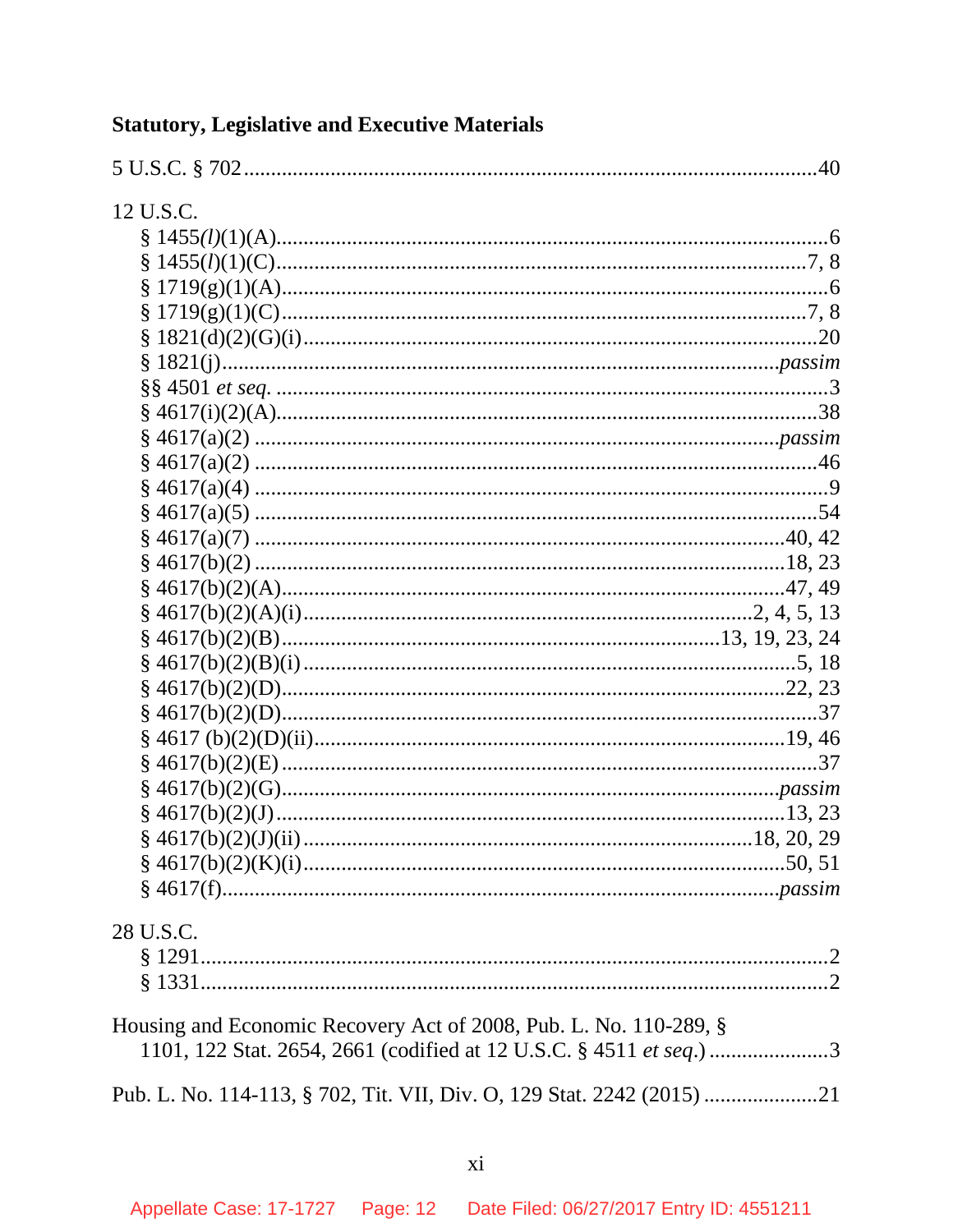# **Other Authorities**

| Fannie Mae, Quarterly Report (Form 10-Q), at 4 (Aug. 8, 2012).  |  |
|-----------------------------------------------------------------|--|
| FHFA Fact Sheet: Questions & Answers on Conservatorship,        |  |
| Freddie Mac, Quarterly Report (Form 10-Q), at 8 (Aug. 7, 2012), |  |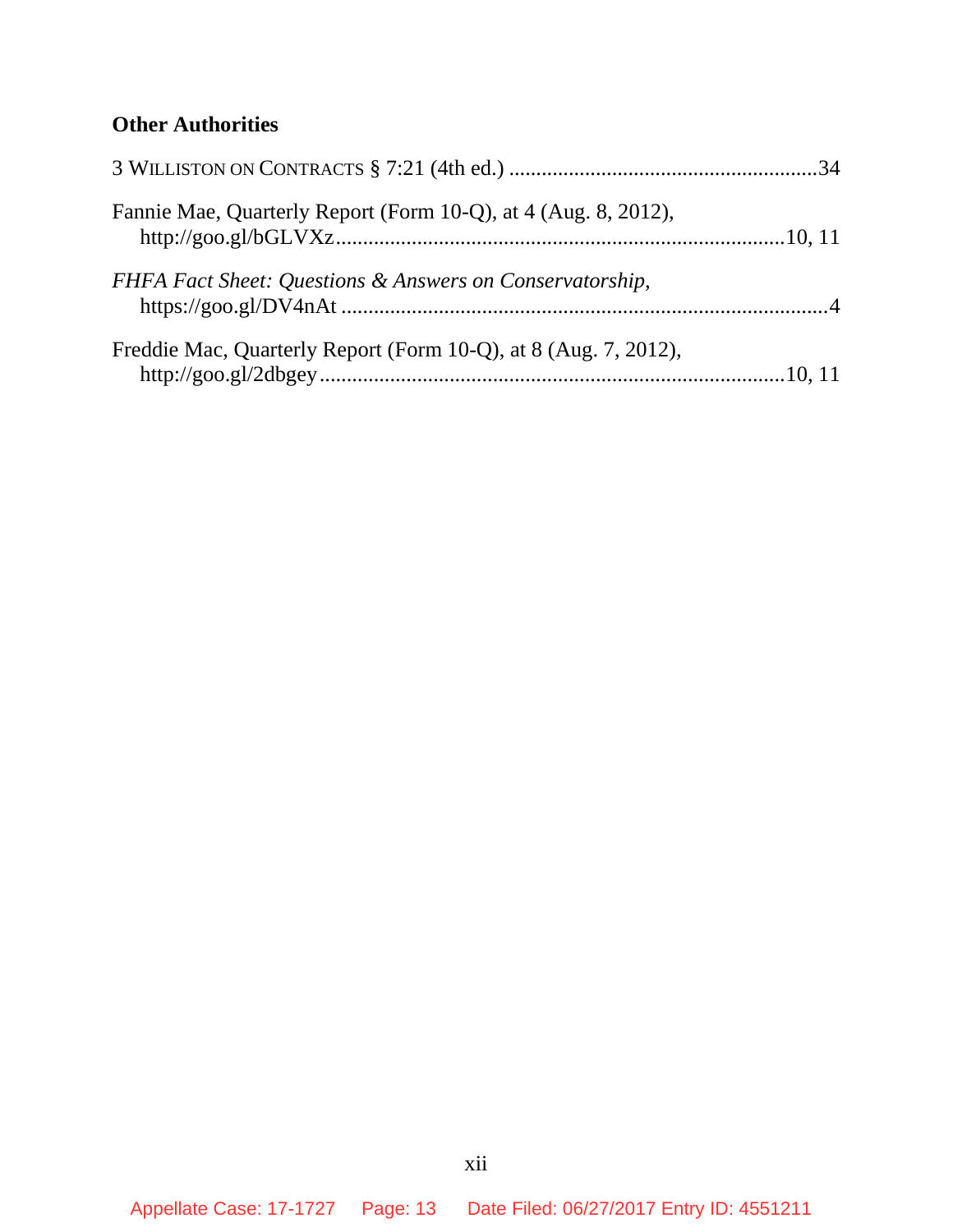#### **INTRODUCTION**

Plaintiffs are among the many Enterprise shareholders that have filed APA claims challenging the Third Amendment. Every court that has considered such shareholder claims over the last three years—including the D.C. Circuit and the district court—has dismissed them as barred by federal law. *See Perry Capital LLC v. Mnuchin*, 848 F.3d 1072, 1086-1096 (D.C. Cir. 2017); *Collins v. FHFA*, --- F. Supp. 3d ----, 2017 WL 2255564 (S.D. Tex. May 22, 2017); *Roberts v. FHFA*, --- F. Supp. 3d ---, 2017 WL 1049841, at \*7-8 (N.D. Ill. Mar. 20, 2017); *Robinson v. FHFA*, --- F. Supp. 3d ----, 2016 WL 4726555 (E.D. Ky. Sept. 9, 2016); *Cont'l W. Ins. Co. v. FHFA*, 83 F. Supp. 3d 828, 840 n.6 (S.D. Iowa 2015); *Perry Capital LLC v. Lew*, 70 F. Supp. 3d 208, 222 (D.D.C. 2014), *aff'd in relevant part*, 848 F.3d 1072 (D.C. Cir. 2017); *see also* Add. 16-24.<sup>1</sup>

These courts got it right. Under HERA, courts are not permitted to enjoin the Conservator's exercise of its conservatorship functions, which necessarily includes decisions to enter into and amend funding agreements made on behalf of the Enterprises. In this appeal, Plaintiffs rehash the same failed arguments correctly rejected by each of these courts, and this latest group of Enterprise

<sup>&</sup>lt;sup>1</sup> Three of these decisions are pending on appeal: *Collins* in the Fifth Circuit (No. 17-20364), *Roberts* in the Seventh Circuit (No. 17-1880), and *Robinson* in the Sixth Circuit (No. 16-6680). Further, while two rehearing petitions have been filed in *Perry Capital* (D.C. Cir. No. 14-5253 (lead)), both pertain to issues applicable only to common law claims not presented here.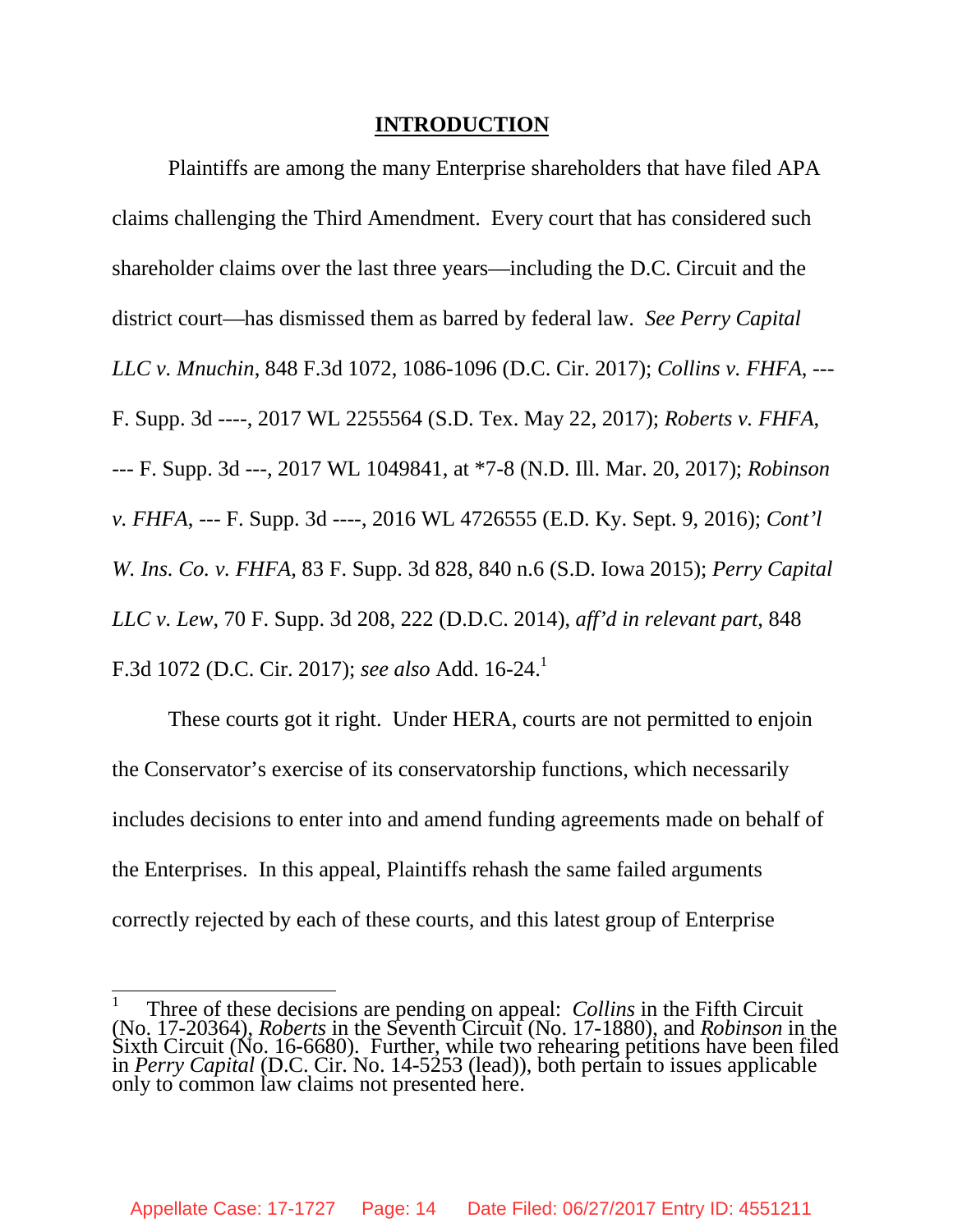shareholders provides no basis for a different resolution of the same claims here. This Court should affirm.

#### **STATEMENT OF JURISDICTION**

The district court had jurisdiction over the claims pursuant to 28 U.S.C. § 1331. The court entered judgment in favor of defendants on March 27, 2017. Add. 26. $^2$  Plaintiffs timely noticed their appeal on March 31, 2017. JA15. This Court accordingly has jurisdiction under 28 U.S.C. § 1291.

#### **STATEMENT OF THE ISSUES**

I. Whether 12 U.S.C. § 4617(f)—which mandates that "no court may take any action to restrain or affect the exercise of [FHFA's] powers or functions" as Conservator of Fannie Mae and Freddie Mac—bars Plaintiffs' claims seeking to enjoin the Conservator's decision to amend the funding agreements between the Enterprises and Treasury through the Third Amendment. *See Perry Capital v. Mnuchin*, 848 F.3d 1072 (D.C. Cir. 2017).

II. Whether 12 U.S.C. § 4617(b)(2)(A)(i)—which provides that FHFA as Conservator succeeds to "all rights, titles, powers, and privileges" of the Enterprises and their stockholders—bars Plaintiffs' claims, which purport to

<sup>&</sup>lt;sup>2</sup> Citations to "Add.  $\Box$ " refer to the Addendum filed by Plaintiffs, which contains the district court's order below. Citations to "JA\_\_\_" refer to the Joint Appendix filed by Plaintiffs.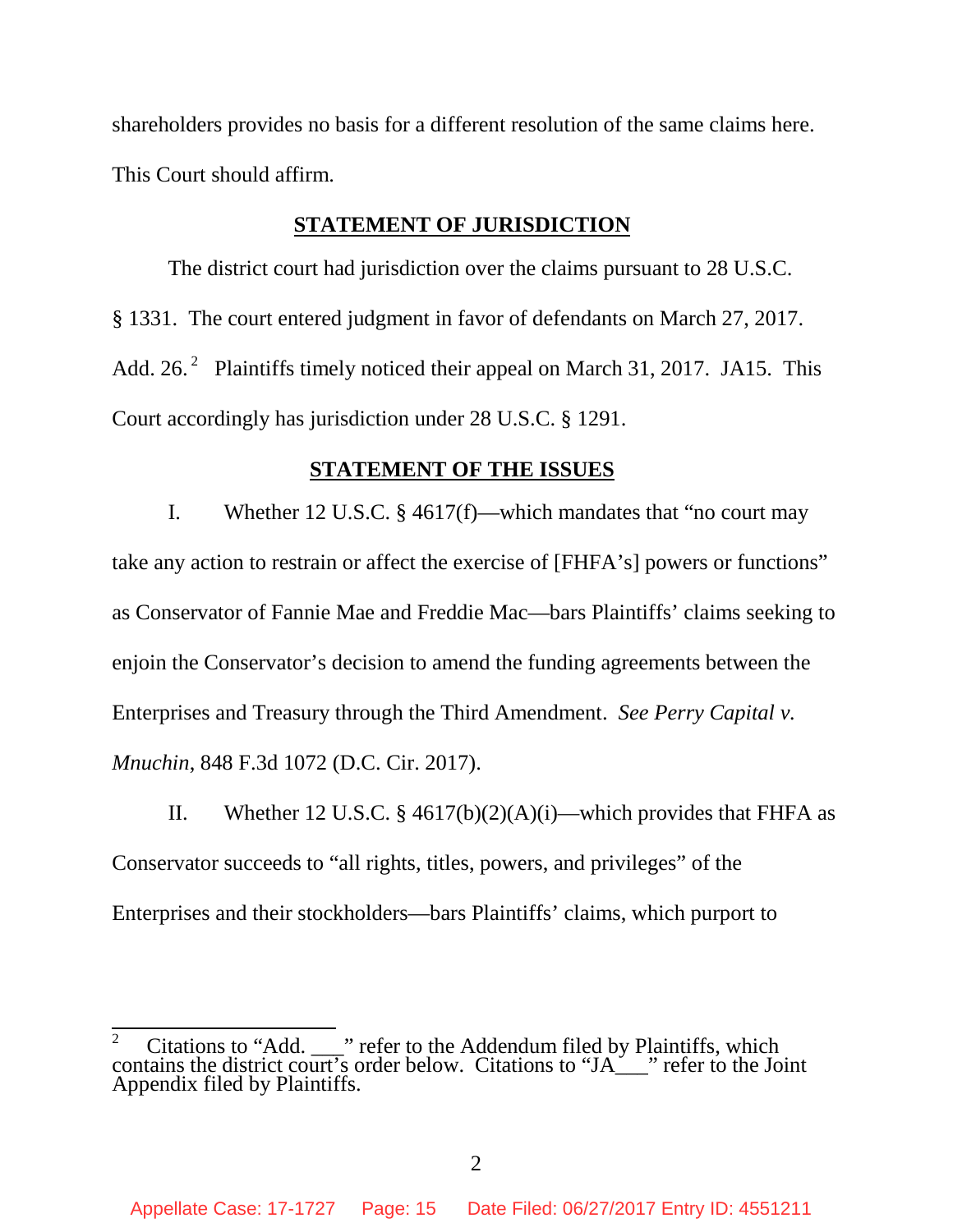exercise Plaintiffs' asserted rights as stockholders. *See Perry Capital*, 848 F.3d at 1072; *Kellmer v. Raines*, 674 F.3d 848 (D.C. Cir. 2012).

#### **STATEMENT OF THE CASE**

### **A. Fannie Mae, Freddie Mac, and Their Importance to the National Economy**

Fannie Mae and Freddie Mac are government-sponsored enterprises, chartered by Congress to provide liquidity to the mortgage market by purchasing residential loans from banks and other lenders to facilitate the ability of those lenders to make additional loans. JA18. The Enterprises, which own or guarantee trillions of dollars of residential mortgages and mortgage-backed securities, have played a key role in housing finance and the U.S. economy. *Id.*

Throughout the first half of 2008, the GSEs suffered multi-billion dollar losses on their mortgage portfolios and guarantees, as the housing market collapsed and homeowners defaulted on mortgages at accelerating rates. JA32. On July 30, 2008, responding to the "systemic danger that a Fannie Mae or Freddie Mac collapse posed to the already fragile national economy," Congress enacted the Housing and Economic Recovery Act of 2008 ("HERA"), Pub. L. No. 110-289, § 1101, 122 Stat. 2654, 2661 (codified at 12 U.S.C. § 4511 *et seq*.). *Id.*; *see also* JA33. HERA created FHFA, an independent federal agency, to supervise and regulate Fannie Mae, Freddie Mac, and the Federal Home Loan Banks. 12 U.S.C. §§ 4501 *et seq.*; *see also* JA30. HERA also granted the Director of FHFA the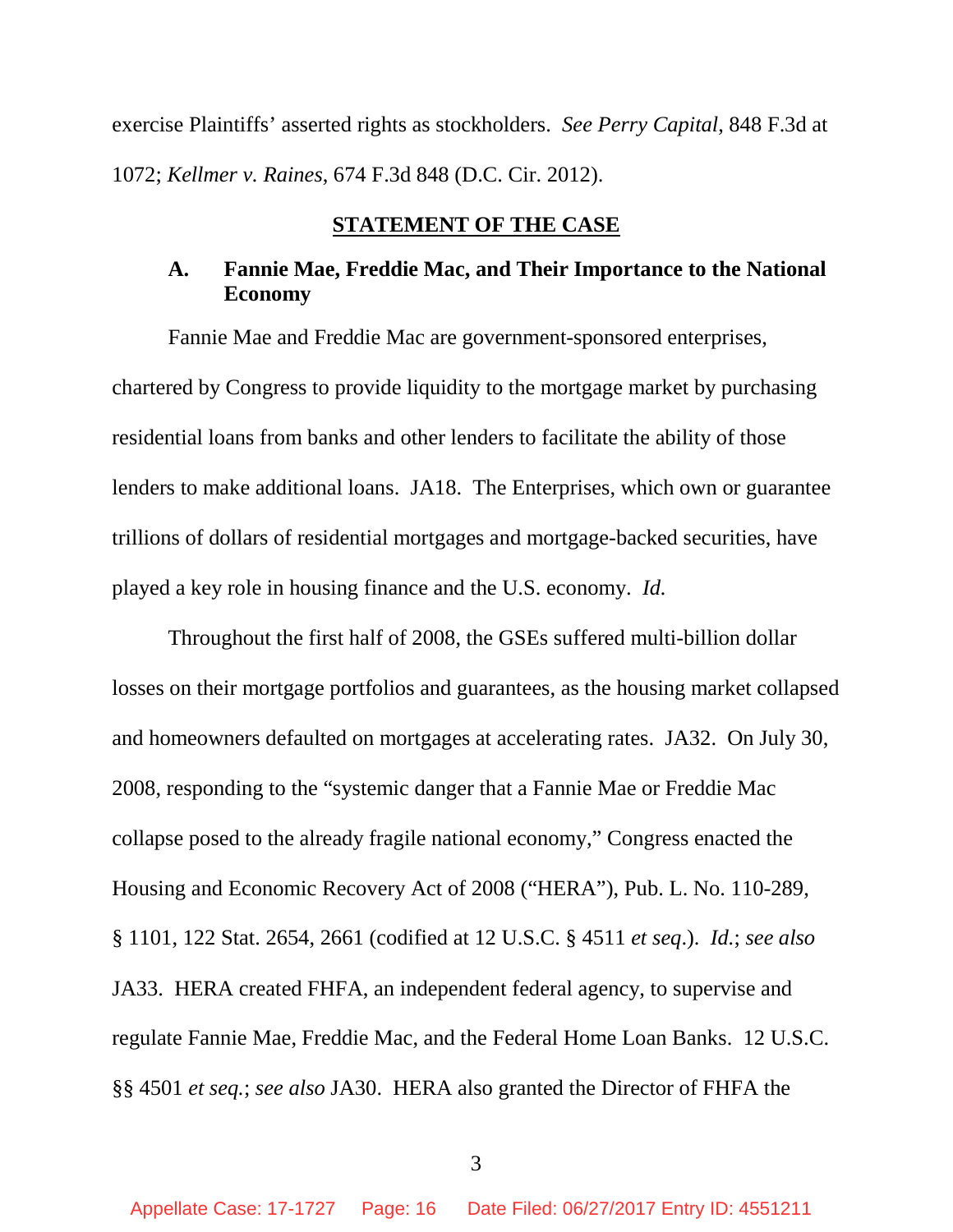discretionary authority to place Fannie Mae and Freddie Mac in conservatorship "for the purpose of reorganizing, rehabilitating, or winding up the affairs of a regulated entity."  $12$  U.S.C. § 4617(a)(2).

## **B. FHFA Is Appointed Conservator of the Enterprises and Succeeds by Operation of Law to All Rights of the GSEs and Their Stockholders**

On September 6, 2008, having concluded that the Enterprises could not operate safely and soundly and fulfill their critical statutory mission, FHFA's Director placed the Enterprises into conservatorship. JA35. At that time, the GSEs' financial exposure on their combined guaranteed mortgage-backed securities and outstanding debt totaled more than \$5.4 trillion, and their net worth and public stock prices had fallen sharply. *FHFA Fact Sheet: Questions & Answers on Conservatorship*, https://goo.gl/DV4nAt (cited at JA35).

HERA provides that, upon its appointment as Conservator, FHFA "immediately succeed[ed] to . . . *all rights*, titles, powers, and privileges of the regulated entity, and of *any stockholder*, officer, or director of such regulated entity with respect to the regulated entity and the assets of the regulated entity." 12 U.S.C.  $§$  4617(b)(2)(A)(i) (emphasis added).

In addition to vesting the Conservator with all rights of the Enterprises and their owners, officers, and directors, HERA accords FHFA as Conservator broad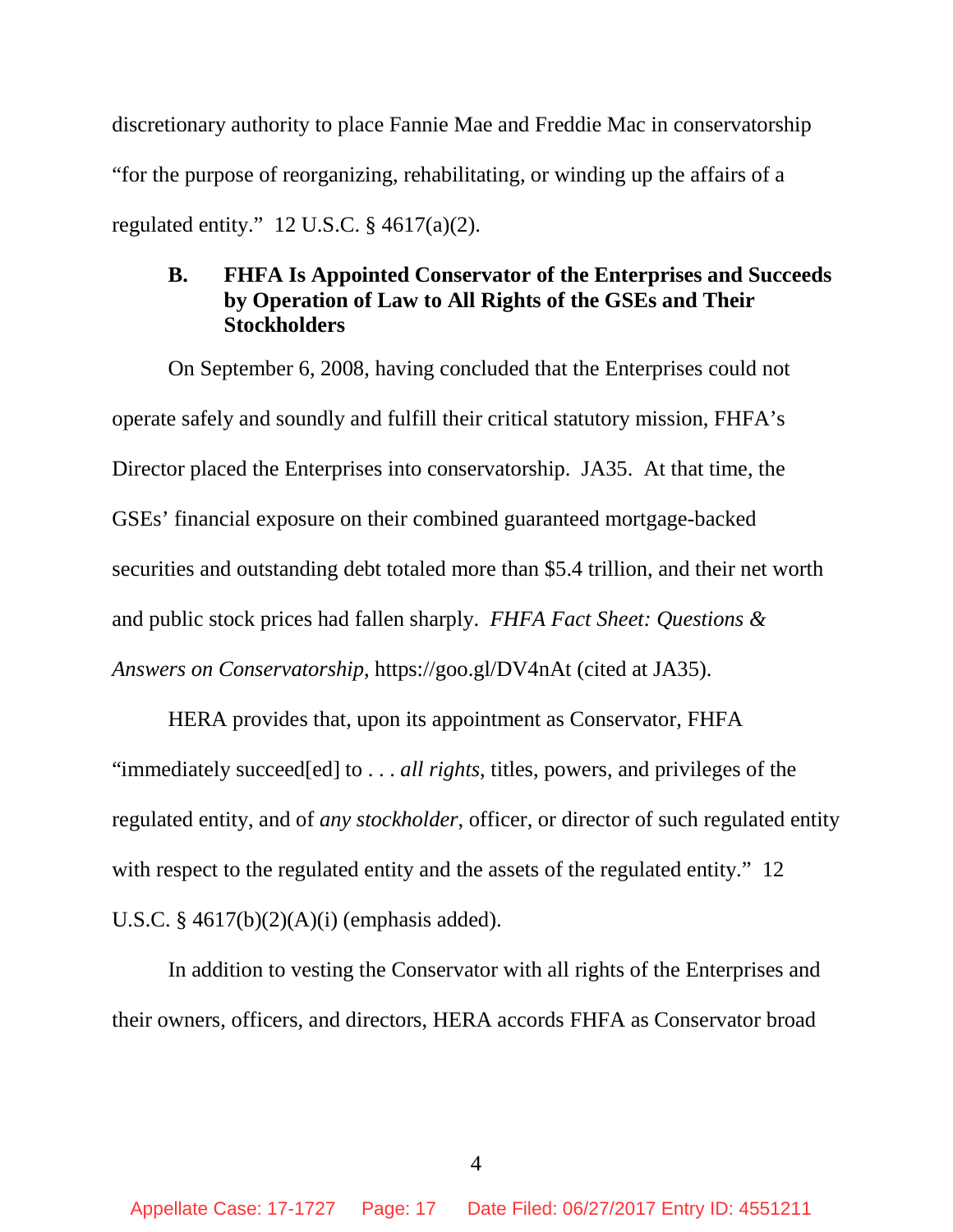powers to "operate" and "conduct all business" of the GSEs. *Id.*

§ 4617(b)(2)(B)(i). Specifically, HERA empowers the Conservator to:

- "conduct all business of the [Enterprises]," *id.*;
- "perform all functions of the [Enterprises] in the name of the [Enterprises] which are consistent with the appointment as conservator," *id.* § 4617(b)(2)(B)(iii);
- "preserve and conserve the assets and property of the [Enterprises]," *id.* § 4617(b)(2)(B)(iv);
- "take over the assets of and operate the [Enterprises] with all the powers of the shareholders, the directors, and the officers," *id.* § 4617(b)(2)(B)(i); and
- "transfer or sell any asset or liability of the [Enterprises] without any approval, assignment, or consent with respect to such transfer or sale," *id*. § 4617(b)(2)(G).

Further, HERA authorizes the Conservator to "take any [authorized action],

which the Agency determines is in the best interests of the [Enterprises] or the

Agency." *Id.* § 4617(b)(2)(J)(ii). Reinforcing and facilitating the exercise of the

Conservator's plenary operational authority, Congress shielded the Conservator's

actions from judicial review. Under 12 U.S.C. § 4617(f), "no court may take any

action to restrain or affect the exercise of powers or functions of the Agency as a

conservator."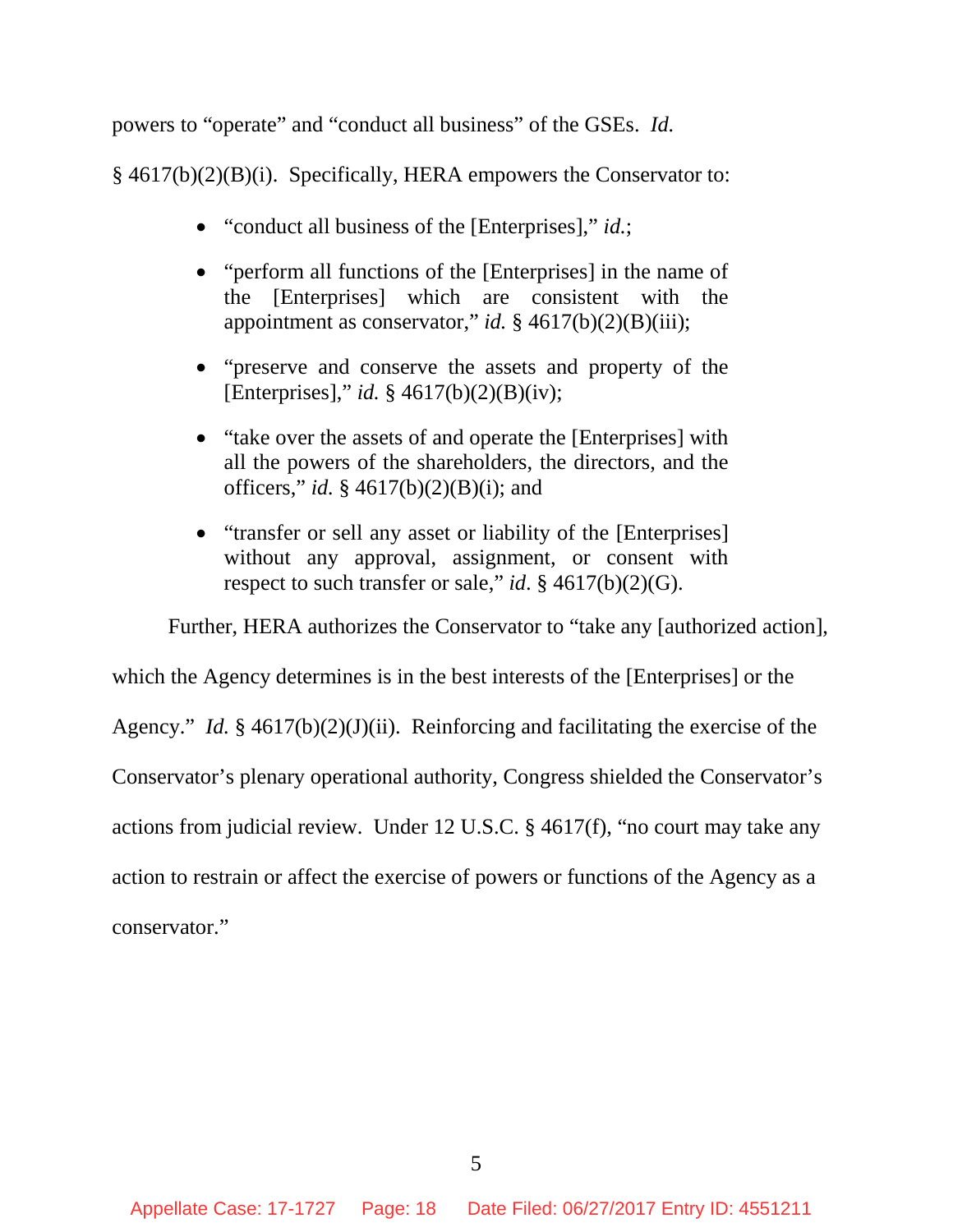## **C. Treasury Provides Unprecedented and Continuing Financial Support to the Enterprises In Exchange for Compensation Including Dividends and Liquidation Preferences**

HERA specifically amended the statutory charters of the Enterprises to grant Treasury the authority to purchase securities issued by the Enterprises, so long as Treasury and the Enterprises reached a "mutual agreement" for the terms of such purchases. *See* 12 U.S.C. § 1719(g)(1)(A) (Fannie Mae); 12 U.S.C. § 1455*(l)*(1)(A) (Freddie Mac). Treasury exercised this authority in September 2008, shortly after FHFA was appointed conservator, and purchased senior preferred stock in the Enterprises. In particular, Treasury and the Conservator entered into two Senior Preferred Stock Purchase Agreements (the "PSPAs"), through which Treasury agreed to infuse hundreds of billions of taxpayer dollars into the Enterprises, as needed, to allow the Enterprises to remain in operation and avoid mandatory receivership and liquidation. *See* PSPAs, Dist. Ct. Doc. # 76-2 (cited in JA38). The PSPAs remain in full force and effect.

The PSPAs work as follows: if in any calendar quarter an Enterprise's net worth is negative—defined as liabilities exceeding assets in accordance with Generally Accepted Accounting Principles ("GAAP")—then the PSPAs required Treasury to invest additional funds in the Enterprise in the amount necessary to cure its negative net worth and bring it back up to zero. *See* PSPAs § 2.2 (Dist. Ct.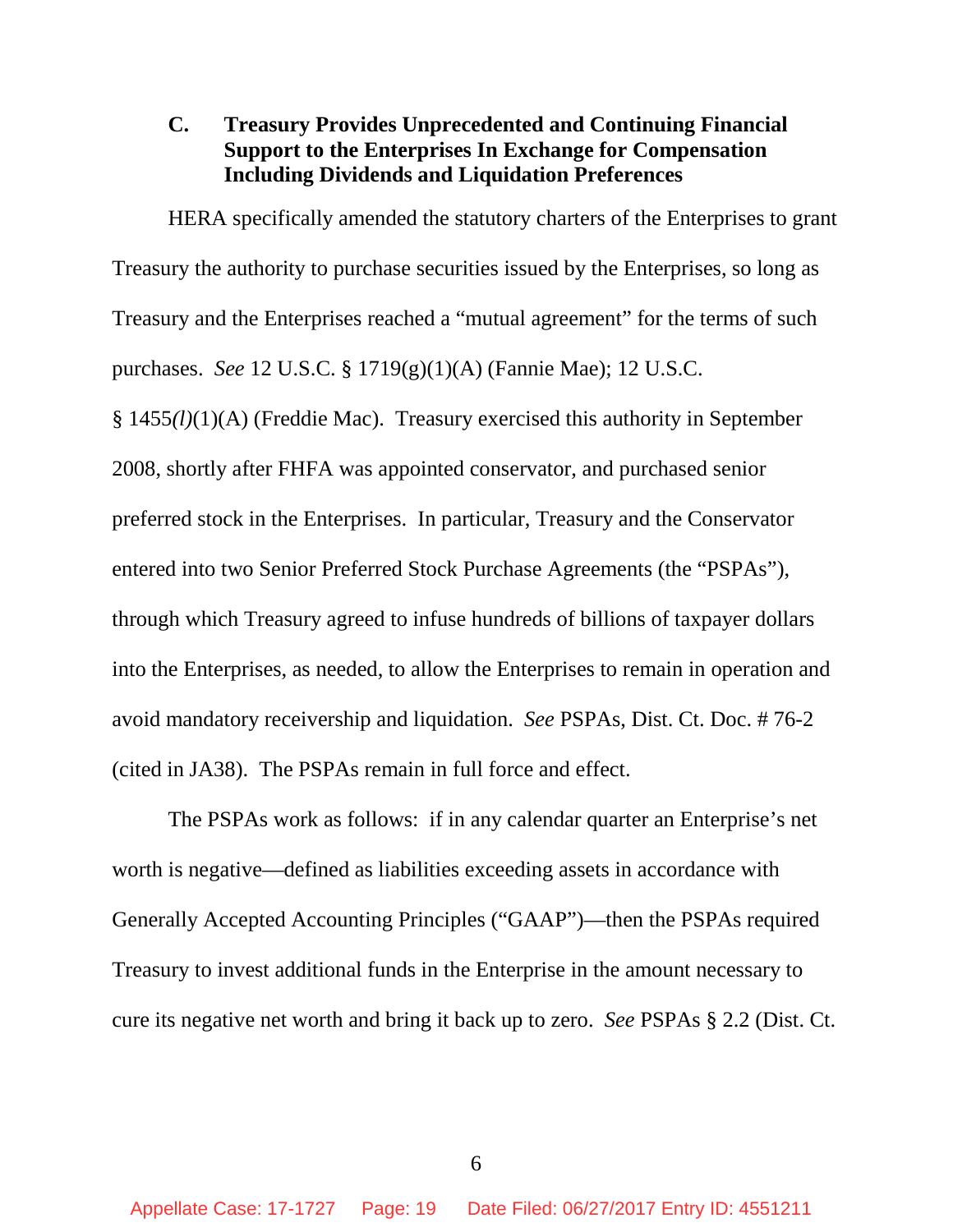Doc. # 76-2). The PSPAs thus provide the GSEs with "unprecedented access to guaranteed capital." *Perry Capital*, 848 F.3d at 1090.

As consideration for Treasury's massive financial commitment, the PSPAs gave Treasury a comprehensive bundle of rights consistent with Congress's explicit statutory requirement that the Treasury's new Enterprise financial commitment authority be exercised so as to "protect the taxpayer." 12 U.S.C. §§ 1455(*l*)(1)(C), 1719(g)(1)(C).

First, the PSPAs provided Treasury with a senior liquidation preference starting at \$1 billion for each Enterprise, which would increase dollar-for-dollar each time the Enterprises drew on the Treasury funding commitment. PSPAs § 3.3 (Dist. Ct. Doc. # 76-2). Thus, if the Enterprises are liquidated through receivership, Treasury must be paid its preference from the proceeds of the liquidation before any other shareholders.

Second, the PSPAs provided for the Enterprises to pay Treasury a 10% annual dividend, assessed quarterly, based on the total amount of the liquidation preference. Fannie Mae & Freddie Mac Senior Preferred Stock Certificates § 2(b)- (c) (Dist. Ct. Doc. # 76-3). If the Enterprises failed to pay the dividend in cash, then the dividend would accrue at a rate of 12% and add to Treasury's outstanding liquidation preference. *Id*.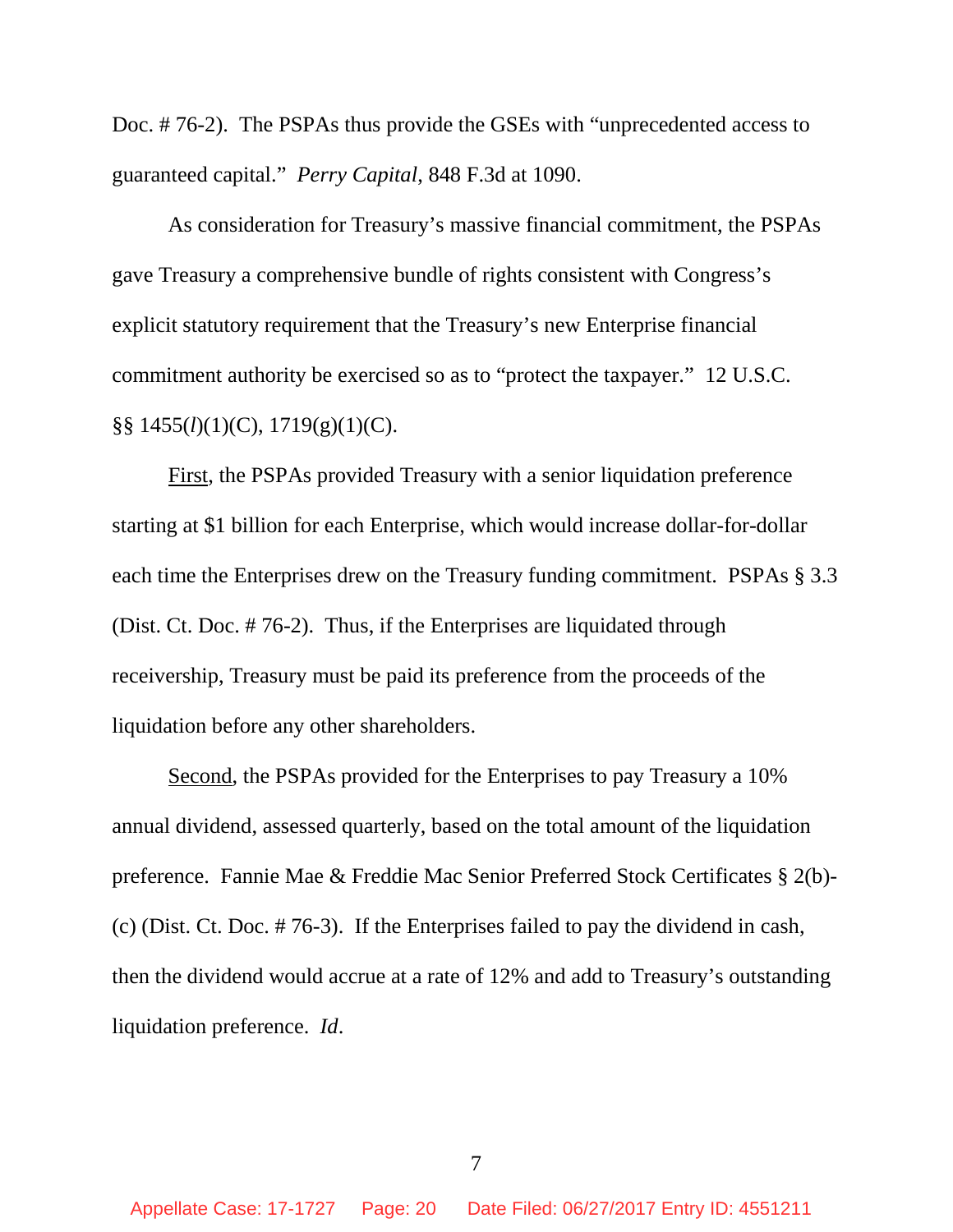Third, the PSPAs provided for Treasury to recover, over and above the dividends, an annual fee "intended to fully compensate [Treasury] for the support provided by the ongoing Commitment." PSPAs § 3.2(b) (Dist. Ct. Doc. # 76-2). The amount of the fee was to reflect "the market value of the Commitment as then in effect." *Id.* The PSPAs gave Treasury the right to waive the fee "based on adverse conditions in the United States mortgage market." *Id.* The fee was deferred until 2011 by the Second Amendment, § 3.2(a) (Dist. Ct. Doc. # 76-2 at PDF p.43), and Treasury waived the fee in 2011 and 2012. JA40.

Fourth, the PSPAs provided Treasury with warrants to acquire 79.9% of the Enterprises' common stock. PSPAs § 3.1 (Dist. Ct. Doc. # 76-2). The PSPAs also imposed covenants that preclude the Enterprises from paying dividends on non-Treasury stock, redeeming stock, or exiting from conservatorship (other than through receivership) without Treasury consent, and make clear that shareholders are not third-party beneficiaries to the PSPAs. PSPAs §§ 5.1, 5.3, 5.6, 6.1 (Dist. Ct. Doc. # 76-2).

In sum, consistent with Treasury's statutory obligation to "protect the taxpayer," 12 U.S.C. §§  $1455(l)(1)(C)$ ,  $1719(g)(1)(C)$ , the PSPAs are intended to assure that federal taxpayers, who contributed billions to save the Enterprises, are fully compensated for their ongoing commitments to sustain the Enterprises' operations following the federal rescue.

8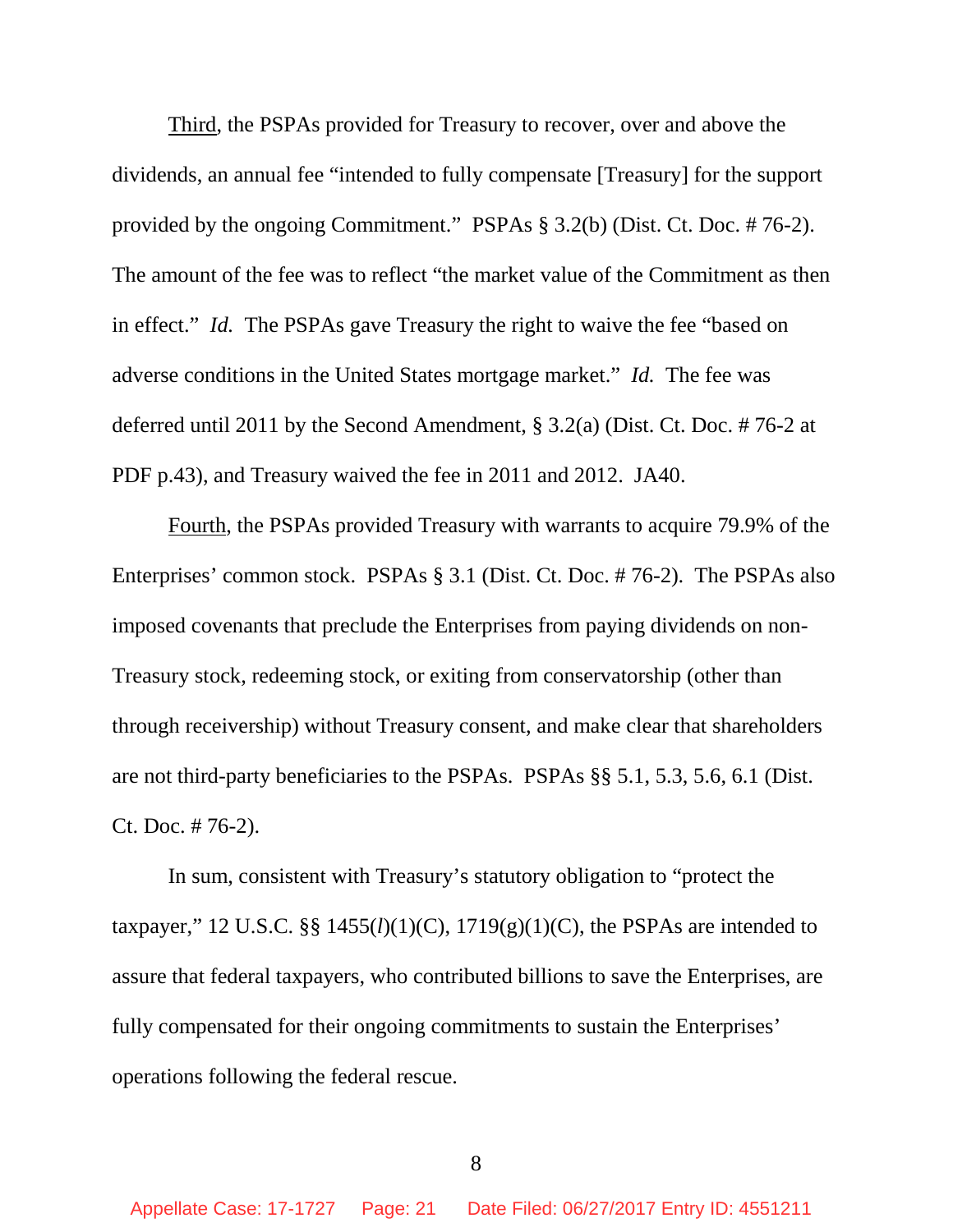# **D. The Enterprises Draw Billions From Treasury, and the Parties Increase the Amount of the Treasury Commitment**

By late 2008, soon after the Conservator and Treasury executed the PSPAs, the Enterprises' liabilities exceeded their assets as measured by GAAP, and Treasury thus began infusing billions of dollars into the Enterprises. JA45. Had Treasury not cured each and every one of the post-conservatorship net-worth deficiencies reported by the Enterprises, one or both of the Enterprises would have been immediately forced into mandatory receivership and liquidation. *See* 12 U.S.C. § 4617(a)(4).

While the PSPAs initially capped Treasury's commitment at \$100 billion per Enterprise, this amount proved to be inadequate, and the parties amended the PSPAs (via the "First Amendment") to double the cap to \$200 billion per Enterprise. JA41. When it appeared that even that extraordinary amount may have been insufficient, the parties thereafter amended the PSPAs again via a "Second Amendment," which permitted the Enterprises to draw *unlimited* amounts from Treasury to cure any quarterly net-worth deficits through 2012. Pursuant to the Second Amendment, at the end of 2012, Treasury's commitment became fixed, and future draws would reduce the remaining funding available.

To date, the Enterprises have drawn a total of \$187.5 billion from the Treasury commitment, pursuant to the PSPAs. JA45. Pursuant to the formula established by the Second Amendment, the remaining amount of the commitment

<sup>9</sup>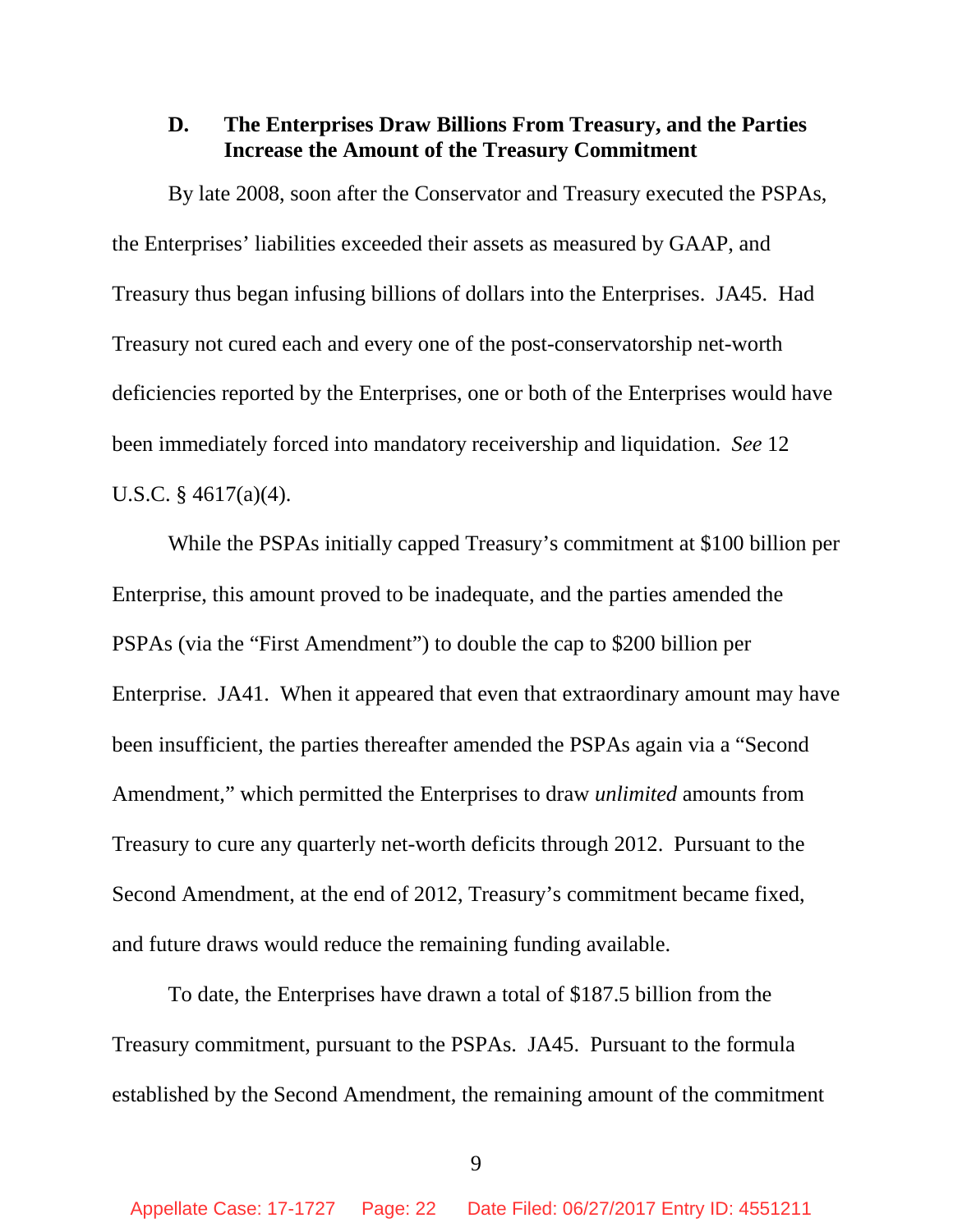available for Fannie Mae is \$117.6 billion (over and above the \$116.1 billion already infused), and an additional \$140.5 billion for Freddie Mac (over and above the \$71.3 billion already infused). JA41-42. Accordingly, Treasury has committed an additional \$258 billion, for a total of \$445 billion, to the Enterprises.

#### **E. The Third Amendment to the PSPAs**

Due to the substantial amounts drawn from the Treasury commitment, the Enterprises' dividend obligations to Treasury—calculated as 10% of the Treasury liquidation preference—were also substantial. By June 30, 2012, the Enterprises were obligated to pay Treasury approximately \$19 billion per year—an amount that exceeded the Enterprises' average historical earnings per year.<sup>3</sup>

Between 2009 and 2011, the Enterprises did not earn enough to pay the Treasury dividend. To pay the dividends, the Enterprises drew billions from Treasury's funding commitment. Those draws, in turn, increased Treasury's liquidation preference and the Enterprises' dividend obligations going forward. Further, after the amount of the Treasury commitment became fixed in 2012, any such draws would reduce the finite amount remaining in the Treasury commitment.

<sup>3</sup> *See* Fannie Mae, Quarterly Report (Form 10-Q), at 4 (Aug. 8, 2012) ("The amount of this [\$11.7 billion] dividend payment exceeds our reported annual net income for every year since our inception."), http://goo.gl/bGLVXz; Freddie Mac, Quarterly Report (Form 10-Q), at 8 (Aug. 7, 2012) ("As of June 30, 2012, our annual cash dividend obligation . . . of \$7.2 billion exceeded our annual historical earnings in all but one period."), http://goo.gl/2dbgey.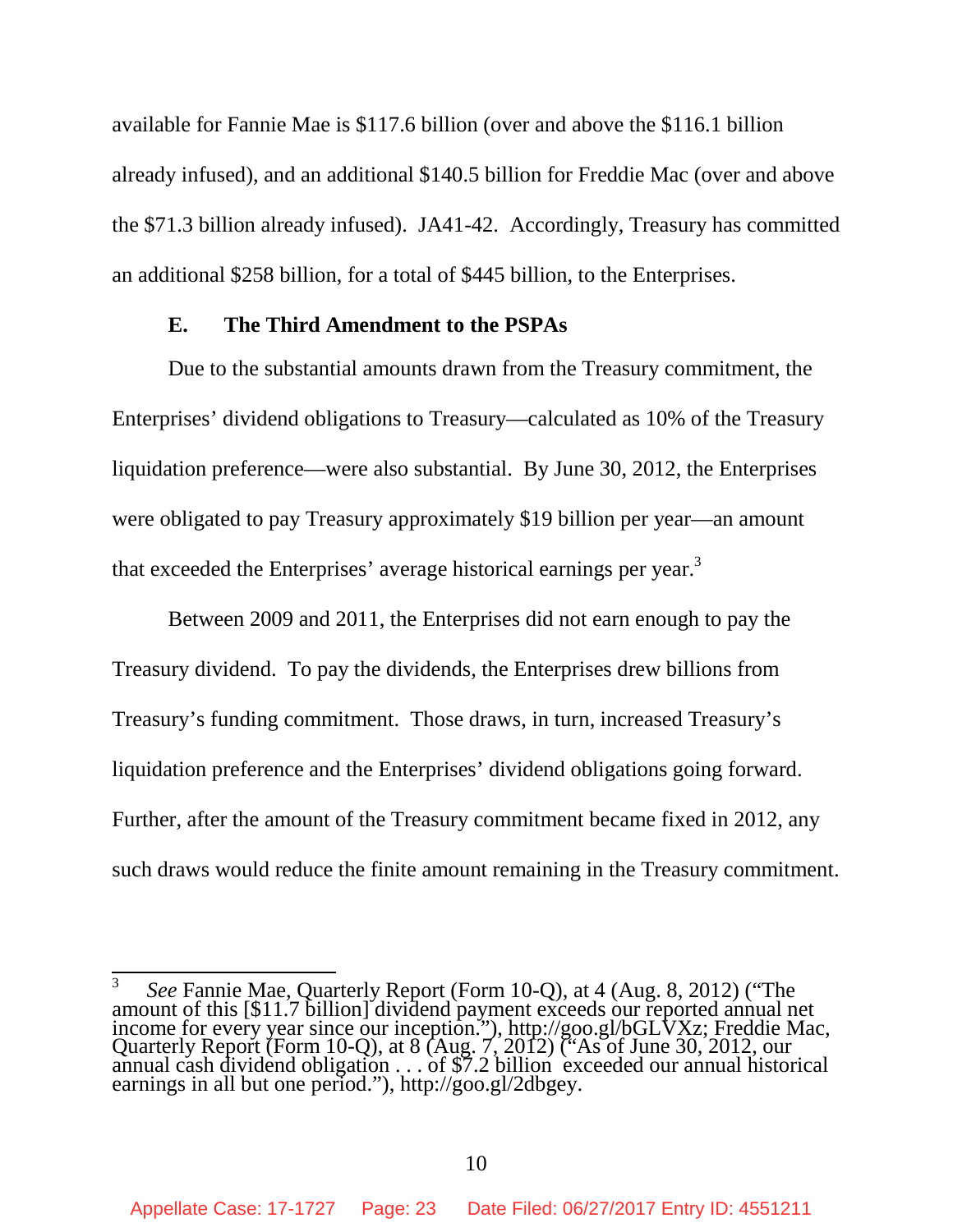On August 17, 2012, FHFA and Treasury executed the Third Amendment to the PSPAs, which ended the practice of the Enterprises taking draws from Treasury in order to pay dividends to Treasury. In particular, the Third Amendment (1) eliminated the fixed-rate 10% annual dividend, (2) added a quarterly variable dividend in the amount (if any) of each Enterprise's positive net worth, subject to a declining reserve, and (3) suspended the periodic commitment fee for as long as the quarterly variable dividend is in effect. *See* Third Amendment, Dist. Ct. Doc. # 76-2 at PDF p.52-59.

The Third Amendment thus relieved the Enterprises from obligations to pay fixed dividends of approximately \$19 billion annually *plus* commitment fees equal to the market value of Treasury's massive and historic commitment. Just before the Third Amendment, the Enterprises had stated in their SEC filings that they "d[id] not expect to generate net income or comprehensive income in excess of our annual dividend obligation to Treasury over the long term." Fannie Mae, Quarterly Report (Form 10-Q), at 12 (Aug. 8, 2012) (http://goo.gl/bGLVXz); *see also* Freddie Mac, Quarterly Report (Form 10-Q), at 10 (Aug. 7, 2012) (same) (http://goo.gl/2dbgey). After the Third Amendment, the Enterprises would owe only variable dividends equal to net worth, and no periodic commitment fees. Accordingly, if the Enterprises' net worth is negative, they pay no dividend. If the Enterprises' net worth is positive, they pay that amount as a dividend, even if that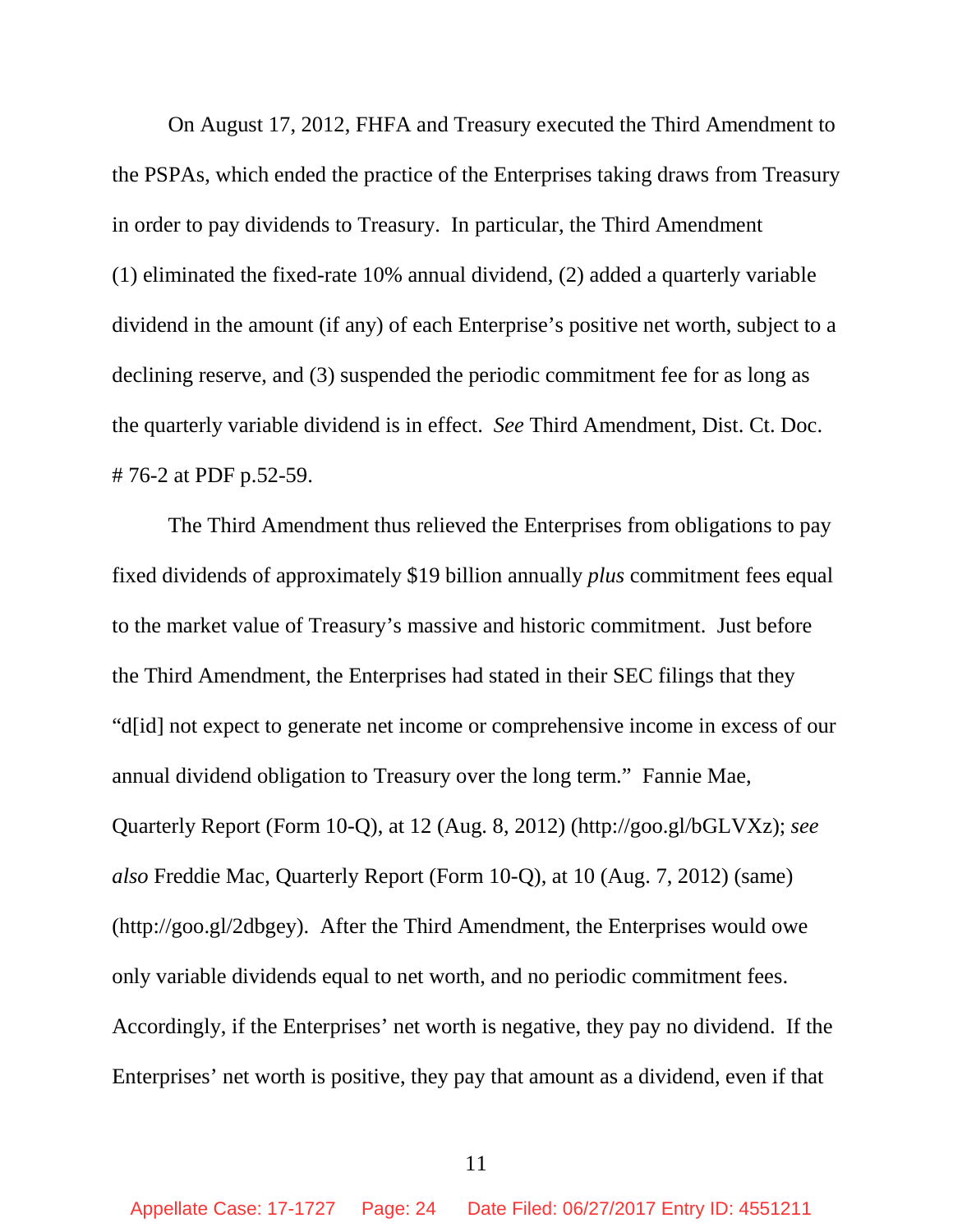amount is less than (or greater than) the prior 10% dividend obligation. Thus, under the Third Amendment, Treasury accepted the risk that the Enterprises would earn less than 10% of the liquidation preference plus the amount of the periodic commitment fee.

#### **F. Procedural History**

On February 9, 2016, Plaintiffs—stockholders of Fannie Mae and Freddie Mac—filed their amended complaint asserting APA claims against FHFA and Treasury and alleging both Defendants exceeded their statutory authority, and that Treasury acted arbitrarily and capriciously, in agreeing to the Third Amendment. JA75-81. While Plaintiffs' amended complaint also asserted common law claims for breach of contract and the implied covenant of good faith and fair dealing, JA81-85, Plaintiffs consented to the dismissal of those claims. Dist. Ct. Doc. # 86 at p.8 n.1. Following oral argument, the district court dismissed Plaintiffs' complaint. Add. 1-25. This appeal followed.

### **SUMMARY OF THE ARGUMENT**

This Court should affirm because the district court correctly held Plaintiffs' claims to be barred by two separate provisions of HERA.

First, the district court correctly recognized that Congress, through the plain language of HERA, spoke to the central issue in this case: for as long as the Enterprises are in conservatorship, "no court may take any action to restrain or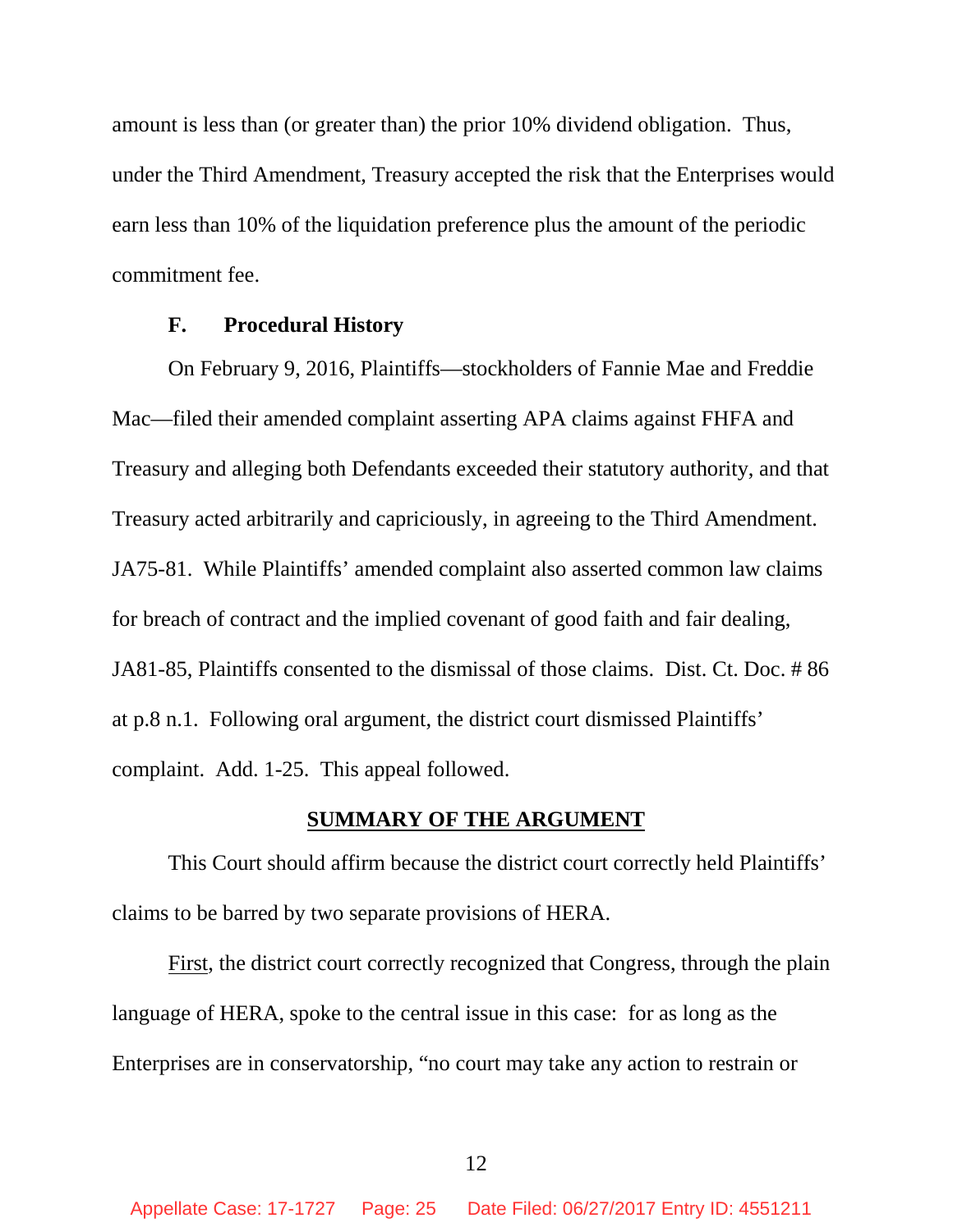affect the exercise of powers or functions" of FHFA as their Conservator.

12 U.S.C. § 4617(f). The powers and functions of the Conservator are far-reaching and include, *inter alia*, the power to conduct all business of the Enterprises, reorganize their affairs, transfer or sell any Enterprise assets, and take all such actions in a manner the Conservator determines is in the best interests of the Enterprises or FHFA. *Id*. §§ 4617(a)(2), 4617(b)(2)(B), 4617(b)(2)(G),  $4617(b)(2)(J)$ . The district court correctly held that "FHFA's adoption of the Third Amendment fully comported with its statutory conservatorship powers and that, accordingly, the plaintiff-shareholder's APA claims would 'restrain or affect' FHFA's exercise of such powers and [are] barred by § 4617(f)." Add. 18.

Second, the district court also correctly held Plaintiffs' claims are barred by a separate, independently dispositive provision of HERA that transfers "all rights" of the shareholders to the Conservator, stripping Plaintiffs of the right to assert claims during conservatorship. Upon appointment, FHFA as Conservator "immediately succeed[ed]" by operation of law to "all rights, titles, powers, and privileges of the [Enterprises] and of any stockholder." *Id*. § 4617(b)(2)(A)(i). FHFA thus succeeded to, among other things, Plaintiffs' rights to pursue APA claims on behalf of the GSEs during the conservatorship. Accordingly, the district court correctly held Plaintiffs' claims are barred by HERA's succession provision, and rightly rejected Plaintiffs' invitation to create a conflict of interest exception to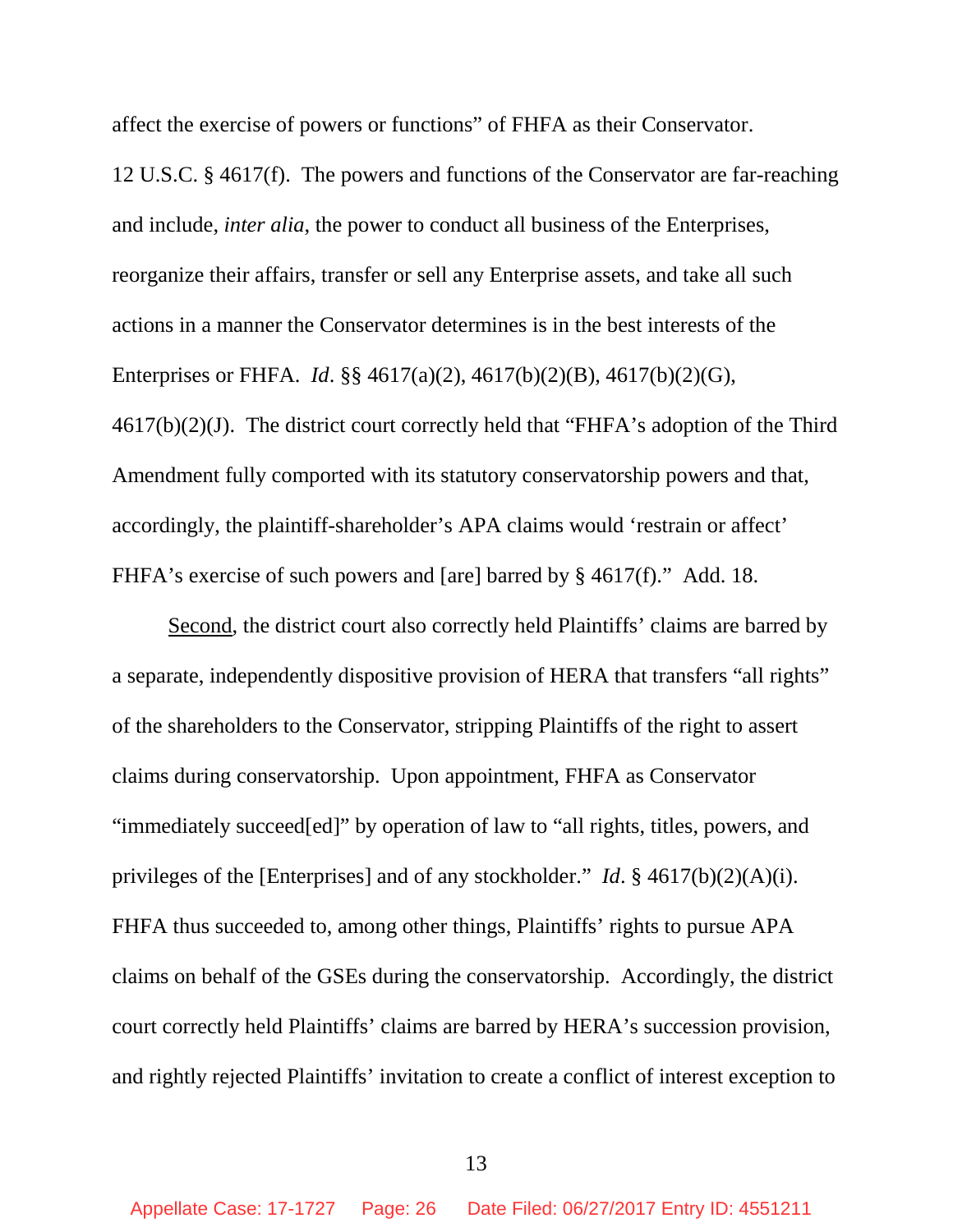HERA's plain language. Such an exception lacks any basis in HERA's text and has been rejected by every other court that has considered it to date. This Court should affirm.

#### **STANDARD OF REVIEW**

This Court reviews the district court's grant of a motion to dismiss *de novo*. *Vadnais v. Fed. Nat. Mortg.*, 754 F.3d 524, 526 (8th Cir. 2014).

#### **ARGUMENT**

### **I. SECTION 4617(f) BARS PLAINTIFFS' CLAIMS**

Plaintiffs' claims seek solely declaratory and equitable relief. Specifically, Plaintiffs seek to, *inter alia*, vacate the Third Amendment and enjoin FHFA and Treasury from "taking any action whatsoever" to carry it out. JA86. But the Conservator's decision to execute that Amendment fits squarely within its broad statutory powers and functions. Accordingly, the district court correctly held that Section 4617(f) bars Plaintiffs' claims. Add. 16-23.

## **A. Section 4617(f) Bars Courts from Ordering Declaratory or Equitable Relief That Would Restrain or Affect FHFA's Exercise of Conservatorship Powers**

To enable the Conservator to carry out its functions, Congress expressly insulated the Conservator's actions from judicial second-guessing, mandating that "no court may take any action to restrain or affect the exercise of powers or functions of the Agency as a conservator." 12 U.S.C. § 4617(f). As the D.C. Circuit recently explained in affirming the dismissal of APA claims identical to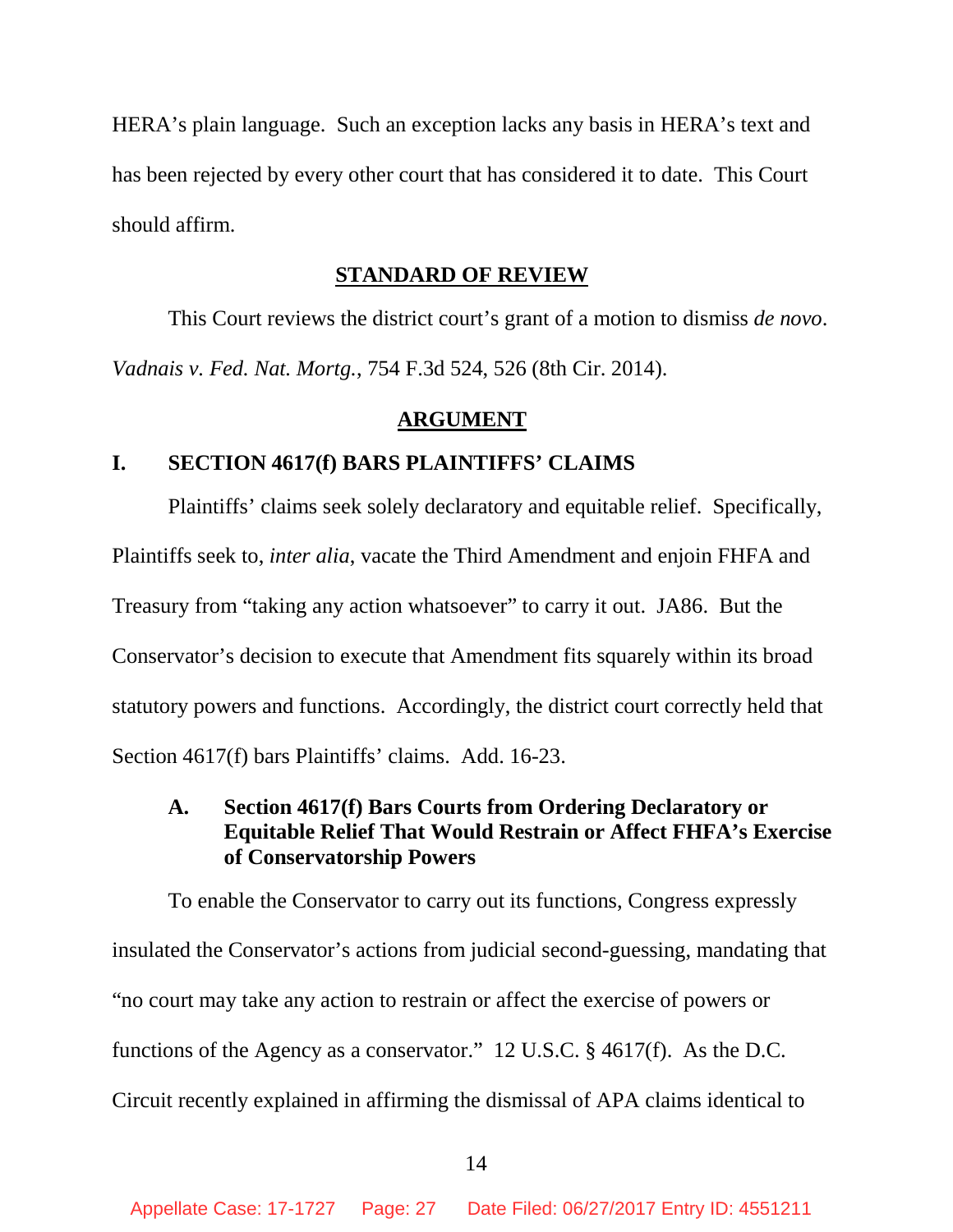those Plaintiffs assert here, the "plain statutory text [of Section 4167(f)] draws a sharp line in the sand against litigative interference—through judicial injunctions, declaratory judgments, or other equitable relief—with FHFA's statutorily permitted actions as conservator." *Perry Capital*, 848 F.3d at 1077. Courts routinely apply Section 4617(f) to bar all manner of claims, including APA claims, seeking relief that would "restrain or affect" the exercise of powers of FHFA as Conservator. *See, e.g.*, *Cty. of Sonoma v. FHFA*, 710 F.3d 987, 994 (9th Cir. 2013) ("Because . . . FHFA acted within its powers as conservator, neither we nor the district court have jurisdiction over Plaintiffs'-Appellees' [APA and other] claims"); *Leon Cty. v. FHFA*, 700 F.3d 1273, 1278-79 (11th Cir. 2012) (affirming dismissal of APA claims based on operation of Section 4617(f)).

These decisions under HERA are consistent with the substantial body of case law—including from this Court—interpreting the materially identical provision governing Federal Deposit Insurance Corporation ("FDIC") conservatorships and receiverships, 12 U.S.C. § 1821(j). Like Section 4617(f), Section 1821(j) "effect<sup>[s]</sup> a sweeping ouster of courts' power to grant equitable remedies," and applies "regardless of the claimant's likelihood of success on the merits of his underlying claims." *Hanson v. FDIC*, 113 F.3d 866, 871 (8th Cir.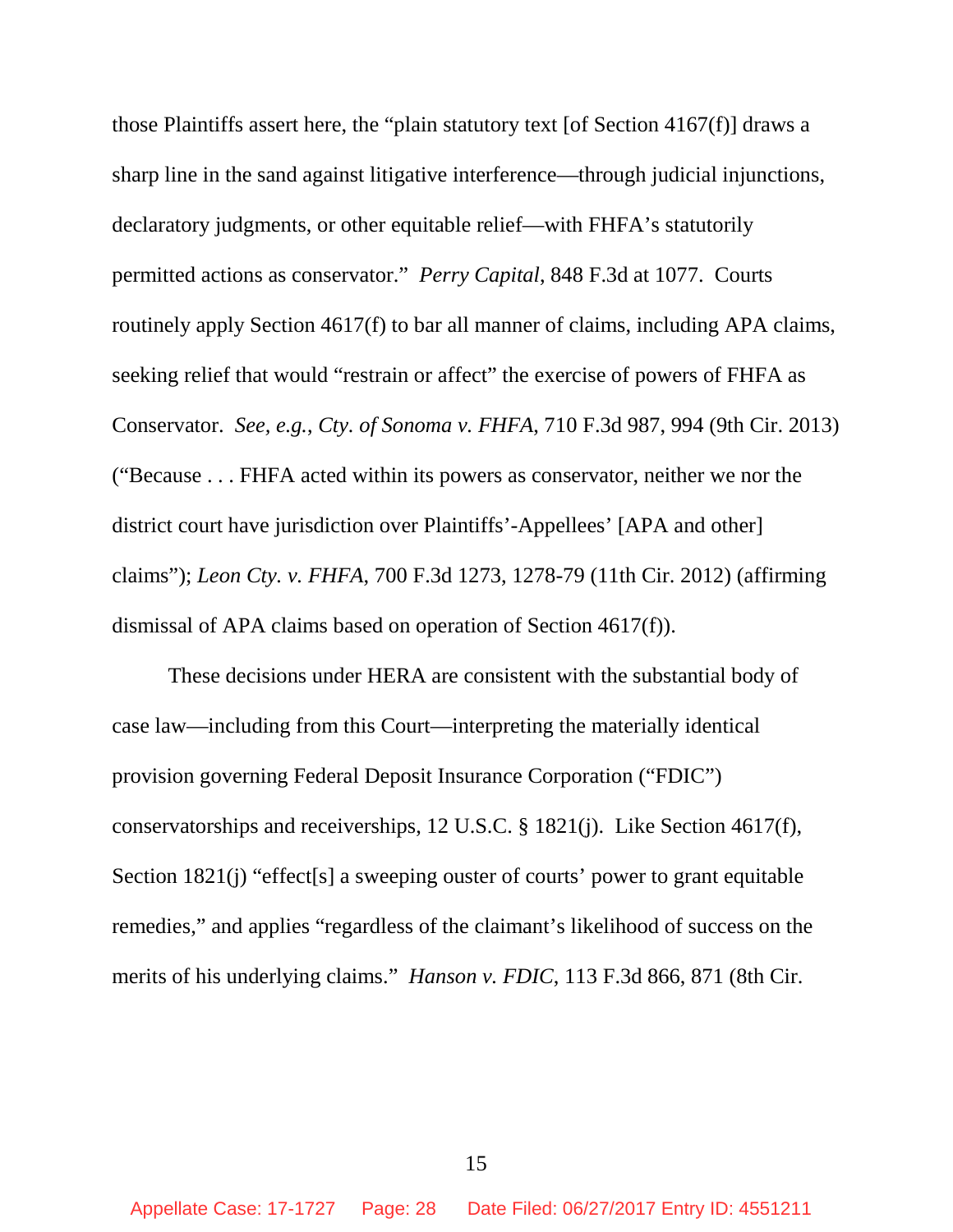1997) (quoting *Freeman v. FDIC*, 56 F.3d 1394, 1399 (D.C. Cir. 1995)).<sup>4</sup> Indeed, given "the breadth of the statutory language . . . the statute would appear to bar a court from acting in virtually all circumstances." *Nat'l Trust for Historic Pres. in U.S. v. FDIC*, 21 F.3d 469, 472 (D.C. Cir. 1994) (Wald, J., concurring); *see also Dittmer Props., L.P. v. FDIC*, 708 F.3d 1011, 1016 (8th Cir. 2013) (Section 1821(j) is "construed broadly to constrain the court's equitable powers.").

The analysis to determine whether Section 4617(f) precludes judicial review is straightforward and "quite narrow." *Bank of Am. Nat'l Ass'n v. Colonial Bank*, 604 F.3d 1239, 1243 (11th Cir. 2010) (discussing 12 U.S.C. § 1821(j)). The court "must first determine whether the challenged action is within the [Conservator's] power or function" under HERA. *Dittmer Props.*, 708 F.3d at 1017 (citing *Bank of Am.*, 604 F.3d at 1243). If so, the Conservator "is protected from all court action that would 'restrain or affect' the exercise of those powers or functions." *Bank of* Am., 604 F.3d at 1243.<sup>5</sup> "A conclusion that the challenged acts were directed at an institution in conservatorship and within the powers given to the conservator [thus]

<sup>4</sup> Section 1821(j) provides that "no court may take any action . . . to restrain or affect the exercise of powers or functions of the [FDIC] as a conservator or a receiver." 12 U.S.C. § 1821(j).

<sup>5</sup> There is no dispute that Plaintiffs' claims would "restrain or affect" the Conservator's execution of the Third Amendment. Indeed, they expressly seek to vacate the Amendment. JA86.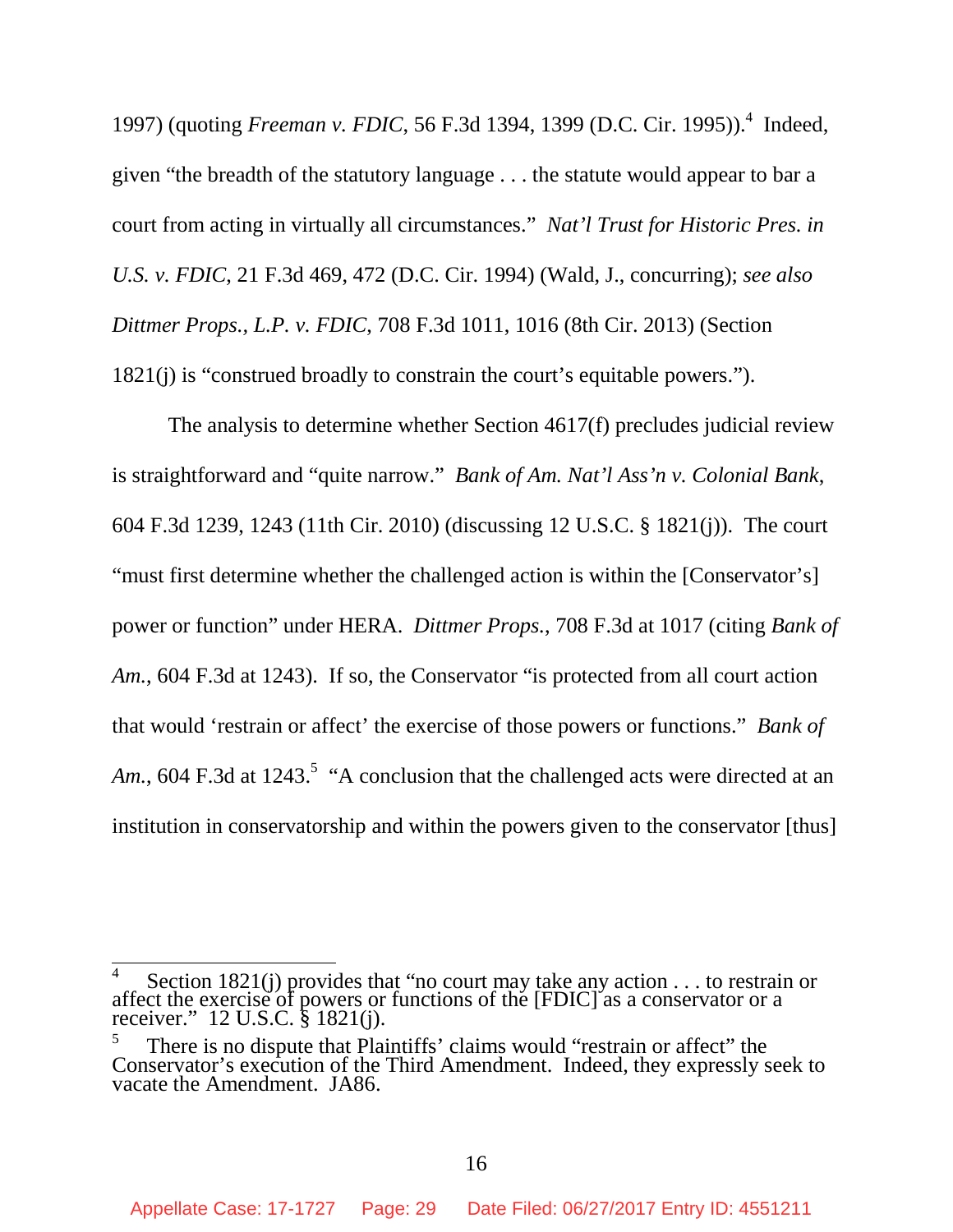ends the [Section 4617(f)] inquiry." *Town of Babylon v. FHFA*, 699 F.3d 221, 228  $(2d$  Cir. 2012). $^{6}$ 

### **B. The Third Amendment Is Within FHFA's Statutory Conservatorship Powers**

Applying the appropriately narrow Section 4617(f) inquiry here, the district court correctly held that "FHFA's adoption of the Third Amendment was within its powers as conservator." Add. 19.

Contrary to Plaintiffs' attempt to recast the Conservator's powers as narrow and "limited" (Saxton Br. 20), courts consistently recognize that HERA "endows FHFA with *extraordinarily broad* flexibility to carry out its role as conservator." *Perry Capital*, 848 F.3d at 1087 (emphasis added); *see also Roberts*, 2017 WL 1049841, at \*2 (describing conservator powers as "expansive"). FHFA's powers under HERA are at least as extensive and broad as those given to conservators and receivers under the Financial Institutions Reform, Recovery, and Enforcement Act ("FIRREA"), which courts have also described as "extraordinary," *MBIA Ins.*

<sup>6</sup> In attempting to limit the application of Section 4617(f), Plaintiffs cite *Sharpe v. FDIC* (*see* Saxton Br. 15), but that decision is both inapt and unpersuasive. While *Sharpe* declined to apply FIRREA's statutory bar (Section 1821(j) because "FIRREA does not authorize the breach of contracts," 126 F.3d 1147, 1155 (9th Cir. 1997), Plaintiffs here assert no breach of contract claim arising out of preconservatorship actions, which is the only scenario in which *Sharpe* applies. *See Meritage Homes v. FDIC*, 753 F.3d 819, 825 (9th Cir. 2014) ("*Sharpe* is not controlling outside of its limited context."). Moreover, *Sharpe* conflicts with other courts' precedents holding that alleged breaches of contract cannot overcome Section 1821(j). *See, e.g.*, *Ryan*, 985 F.2d at 1323-24, 1329; *In re Landmark Land Co. of Carolina*, No. 96-1404, 1997 WL 159479, at \*4 (4th Cir. Apr. 7, 1997); *RPM Invs., Inc. v. RTC*, 75 F.3d 618, 621 (11th Cir. 1996); *Volges v. RTC*, 32 F.3d 50, 52 (2d Cir. 1994).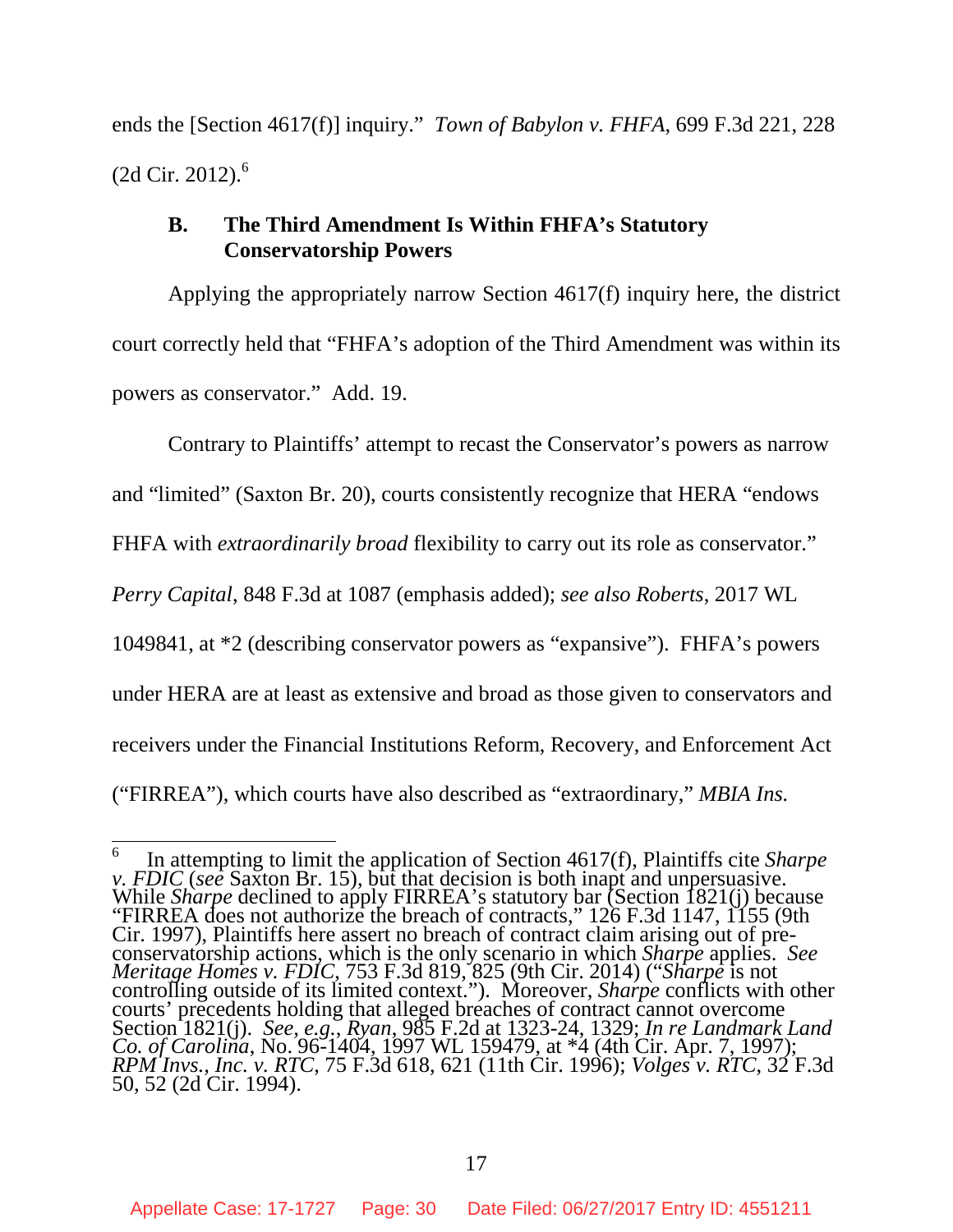*Corp. v. FDIC*, 708 F.3d 234, 236 (D.C. Cir. 2013), and "exceptionally broad." *In re Landmark Land Co. of Okla., Inc.*, 973 F.2d 283, 288 (4th Cir. 1992).

Through HERA, Congress empowered the Conservator to (among other things) "operate" the GSEs, "carry on [their] business," "contract" on their behalf, and "transfer or sell any [GSE] asset or liability . . . without any approval, assignment, or consent." 12 U.S.C. § 4617(b)(2). Moreover, the statute permits FHFA to carry out its role as FHFA sees fit, authorizing the Conservator to exercise all of its powers in the manner the Conservator "determines is in the best interests of the [Enterprises] or the Agency." 12 U.S.C.  $\S$  4617(b)(2)(J)(ii).

By executing the PSPAs and the Third Amendment, the Conservator did precisely that; it exercised its power to "operate the [GSEs]" and to "conduct all business of the [GSEs]" in the manner the Conservator "determines is in the [GSEs' or FHFA's] best interests." 12 U.S.C.  $\S$ § 4617(b)(2)(B)(i), (J)(ii). The PSPAs are funding agreements that provide the Enterprises with a capital backstop of hundreds of billions of dollars. Just as securing essential funding is a quintessential act for the conservator of a financial institution—which authority Plaintiffs do not dispute or challenge—so too is agreeing to amend the PSPAs in a manner the Conservator believes, in its judgment, is in the best interests of the Enterprises or FHFA. *See* 12 U.S.C. § 4617(b)(2)(J)(ii).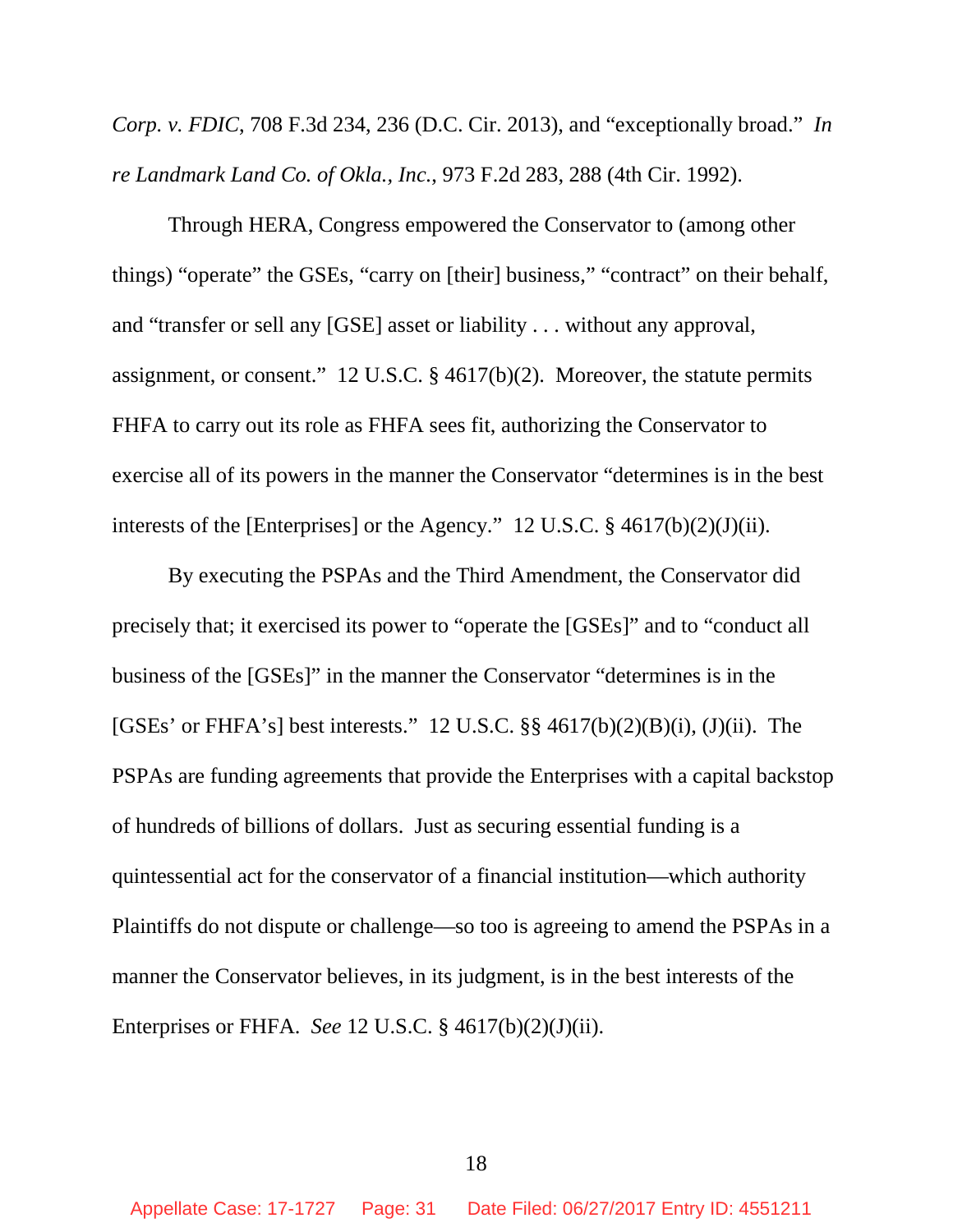As the D.C. Circuit held in addressing this exact issue, "FHFA's execution of the Third Amendment [thus] falls squarely within its statutory authority to '[o]perate the [Companies,]' 12 U.S.C. § 4617(b)(2)(B), to 'reorganiz[e]' their affairs, *id.* § 4617(a)(2), and to 'take such action as may be . . . appropriate to carry on the[ir] business,' *id.* § 4617(b)(2)(D)(ii)." *Perry Capital*, 848 F.3d at 1088. "Renegotiating dividend agreements, managing heavy debt and other financial obligations, and ensuring ongoing access to vital yet hard-to-come-by capital are quintessential conservatorship tasks designed to keep the Companies operational." *Id.* And because the Conservator's "management of Fannie's and Freddie's assets, debt load, and contractual dividend obligations during their ongoing business operation sits at the core of FHFA's conservatorship function," actions "to enjoin FHFA from implementing [the Third Amendment]," "to declare the Third Amendment invalid," or "to vacate the Third Amendment" seek relief "squarely within Section 4617(f)'s plain textual compass" and are barred. *Id.* at 1086.

This case is no different: Plaintiffs challenge the same transaction, pursue the same theory, and seek the same relief as did the *Perry Capital* plaintiffs. Accordingly, the district court correctly adopted the *Perry Capital* analysis "in full" to hold that FHFA's conservator powers under HERA "plainly allow for the actions contemplated by the Third Amendment." Add. 19. Every other court is in accord. *See Collins*, 2017 WL 2255564, at \*4 (Plaintiffs "fail to demonstrate that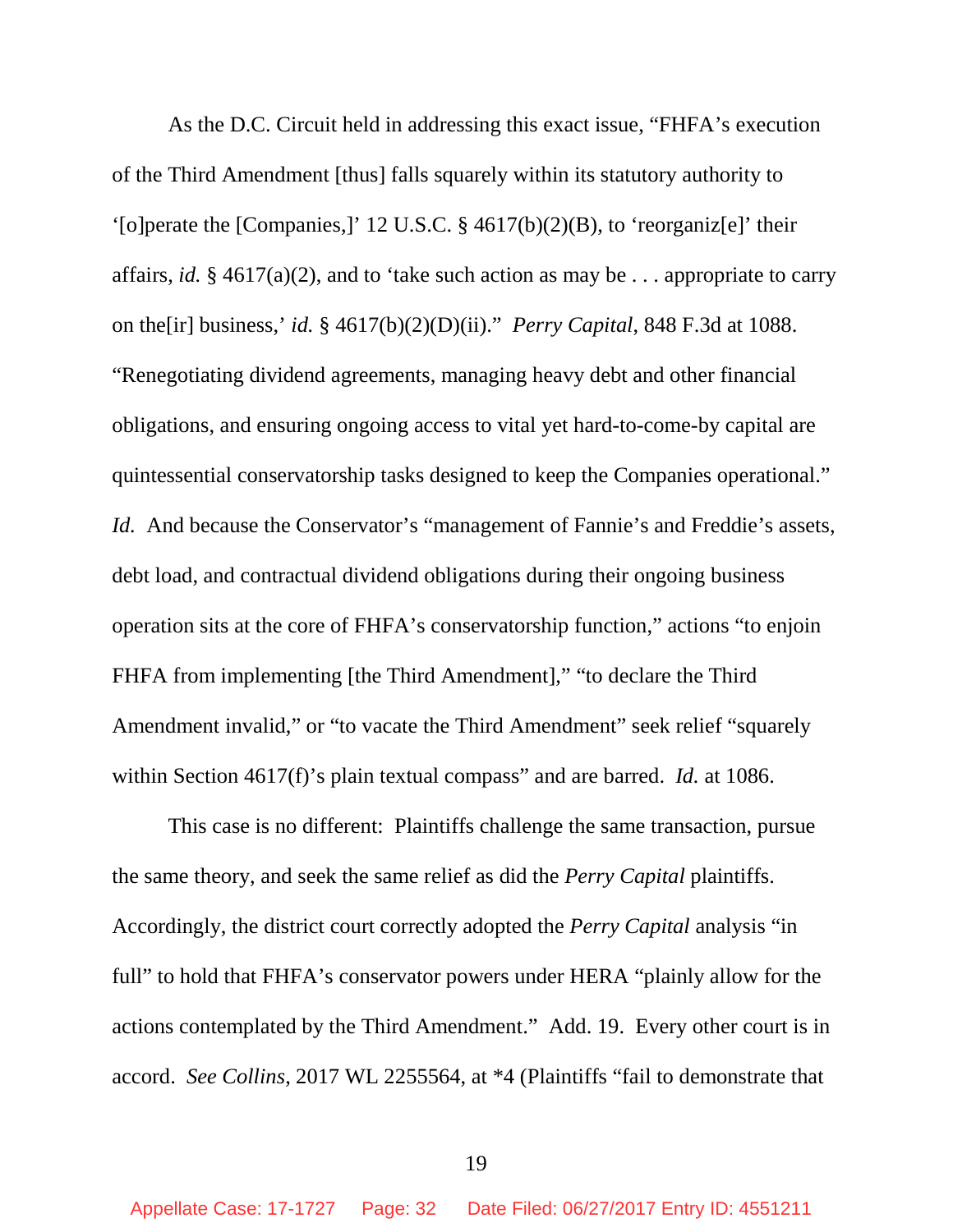the FHFA's conduct was outside the scope of its broad statutory authority as conservator"); *Roberts*, 2017 WL 1049841, at \*8 ("the Plaintiffs have not sufficiently alleged that FHFA acted outside the bounds of its statutory authority [in executing the Third Amendment]."); *Robinson*, 2016 WL 4726555, at \*8; *Cont'l W.*, 83 F. Supp. 3d at 840 n.6 ("FHFA and Treasury did not act outside the power granted to them by HERA"; "HERA bars [plaintiff]'s claims under the  $APA$ ").

Further, to the extent Plaintiffs characterize the Third Amendment as a "transfer[]" of GSE assets, *see, e.g.*, JA57, JA81, Plaintiffs concede any issue of Conservator authority because HERA expressly authorizes the Conservator to "transfer or sell any asset" of the Enterprises "without any approval, assignment, or consent," 12 U.S.C. § 4617(b)(2)(G), and permits FHFA to do so in the manner it "determines is in the best interests of the [Enterprises] or [FHFA]." *Id.* § 4617(b)(2)(J)(ii). HERA's transfer provision is one of the many "expansive grants of permissive, discretionary authority" that enables FHFA's "extraordinarily broad flexibility" as Conservator. *Perry Capital*, 848 F.3d at 1087-88. Like FIRREA's materially identical provision, 12 U.S.C. § 1821(d)(2)(G)(i), HERA's transfer provision "does not provide any limitation"; indeed, "[i]t is hard to imagine more sweeping language." *Gosnell v. FDIC*, No. 90-1266L, 1991 WL 533637, at \*6 (W.D.N.Y. Feb. 4, 1991), *aff'd*, 938 F.2d 372 (2d Cir. 1991). Thus,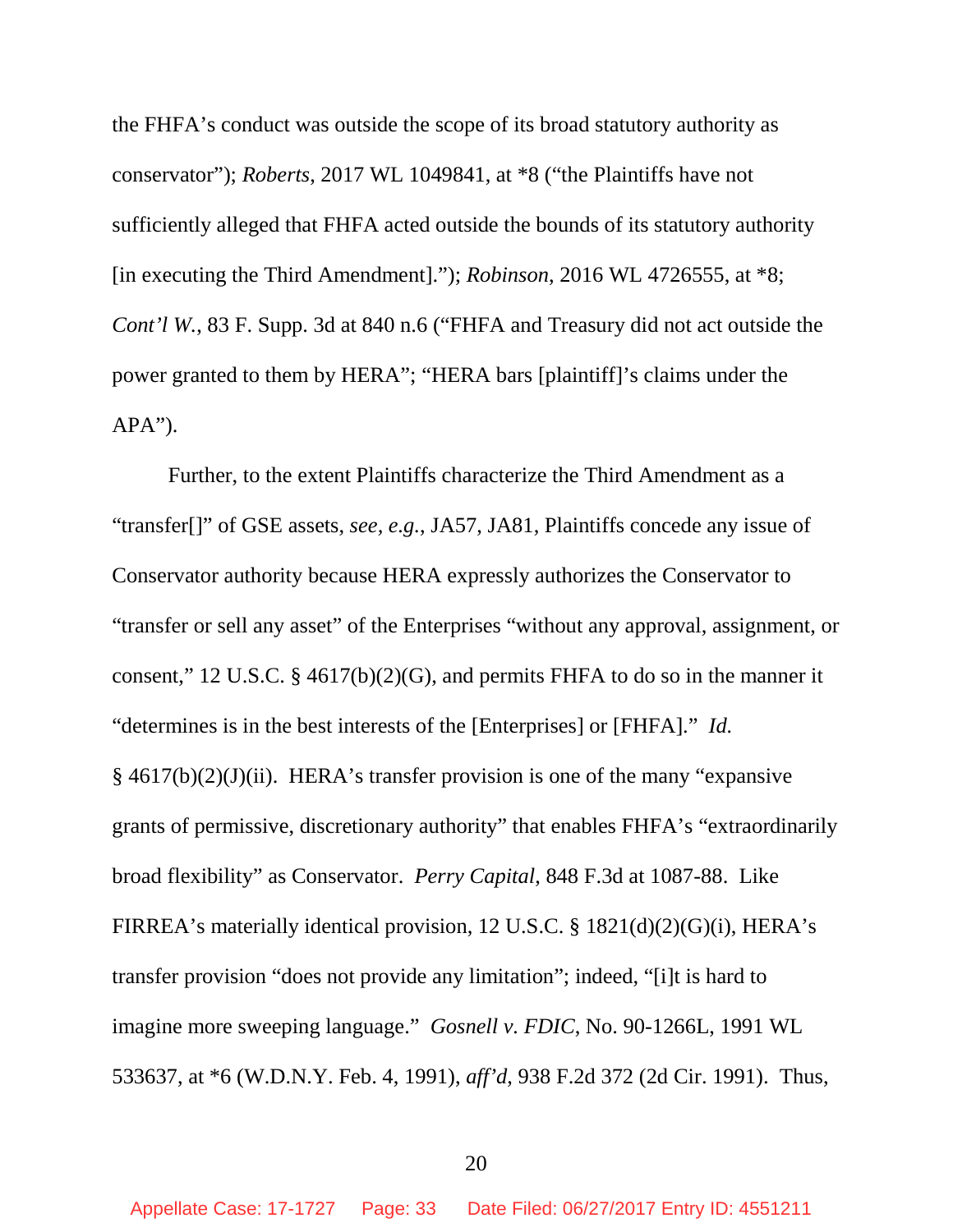courts consistently have held that suits challenging a conservator's or receiver's transfer of assets are barred. *See, e.g.*, *United Liberty Life Ins. Co. v. Ryan*, 985 F.2d 1320, 1323-24 (6th Cir. 1993) (holding FIRREA transfer provision and Section 1821(j) barred court from rescinding a receiver transaction "transferr[ing] substantially all" assets of the institution notwithstanding allegations that the transfer violated the plaintiffs' contract and due process rights).<sup>7</sup>

Finally, Congress's enactment of the Consolidated Appropriations Act, 2016 (the "Act") on December 18, 2015, also confirms that the Conservator had the statutory authority to execute the Third Amendment. *See* Pub. L. No. 114-113, § 702, Tit. VII, Div. O,129 Stat. 2242 (2015). The Act bars Treasury from selling or disposing of its preferred shares in the GSEs before January 1, 2018, but it otherwise leaves in place Treasury's rights under the PSPAs—including the Third Amendment, which is expressly referenced in the "Definitions" section. *Id.* § 702(a). Congress's decision to circumscribe Treasury's authority in one area but to leave intact other provisions of the PSPAs demonstrates that the Conservator and Treasury had the statutory authority to enter the Third Amendment. *See, e.g.*, *N. Haven Bd. of Educ. v. Bell*, 456 U.S. 512, 535 (1982) ("[w]here an agency's

<sup>7</sup> *See also Waterview Mgmt. Co. v. FDIC*, 105 F.3d 696, 700-02 (D.C. Cir. 1997) (Section 1821(j) barred declaratory and injunctive relief against a receiver for breach of contract because the conduct fell within the receiver's transfer power under § 1821(d)(2)(G)(i)); *Volges v. RTC*, 32 F.3d 50, 53 (2d Cir. 1994) (Sections  $1821(\text{d})(2)(\text{G})(i)$  and  $1821(\text{j})$  authorized receiver's asset transfer, allegedly in breach of a contract, "regardless of [Plaintiffs'] ultimate chance of success on his contract claim").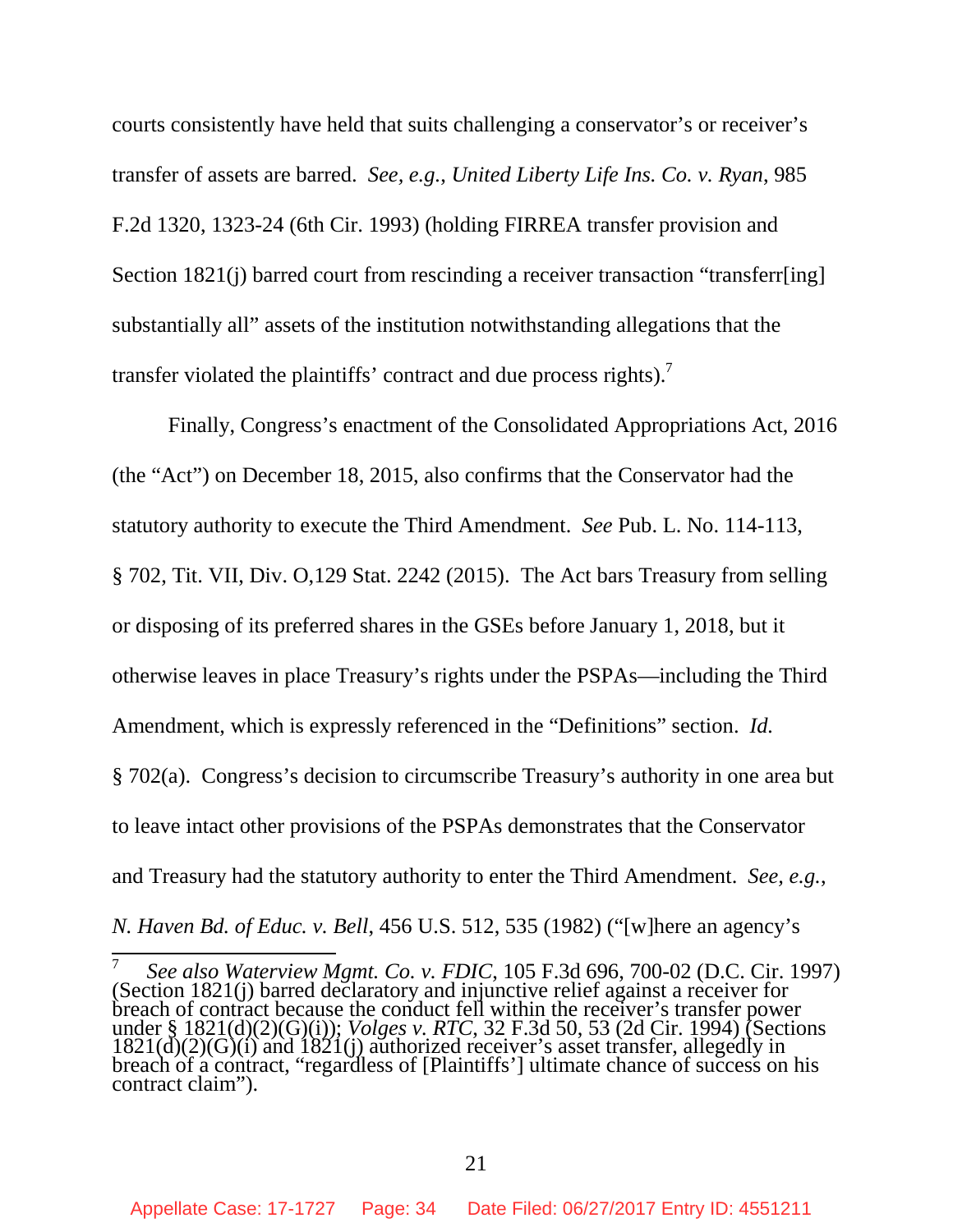statutory construction has been fully brought to the attention of the public and the Congress, and the latter has not sought to alter that interpretation although it has amended the statute in other respects, then presumably the legislative intent has been correctly discerned." (internal quotation marks and citation omitted)).

In sum, because the Third Amendment falls within the scope of the Conservator's statutory powers and functions, and Plaintiffs' claims would restrain or affect the Third Amendment, the district court correctly held that Section 4617(f) bars this action.

## **C. Plaintiffs' Attempts to Avoid and Create Exceptions to Section 4617(f) Are Meritless**

Plaintiffs assert a variety of arguments in an attempt to avoid, or create exceptions to, the bar of Section 4617(f). The district court correctly rejected these arguments, just as other courts have done in dismissing materially identical claims, including claims brought by Plaintiffs' counsel in this case.

As an initial matter, Plaintiffs attempt to cabin the Conservator's powers and functions by arguing that one portion of HERA, 12 U.S.C. § 4617(b)(2)(D), "mark[s] the bounds" of FHFA's conservator powers. Saxton Br. 19 (quoting *Perry Capital*, 848 F.3d at 1118 (Brown, J., dissenting)). That is simply wrong. Section 4617(b)(2)(D) broadly empowers the Conservator to take action "to put the [Enterprises] in a sound and solvent condition," "carry on the business of" the GSEs, and "preserve and conserve" their assets. But **"**Section 4617(b)(2)(D)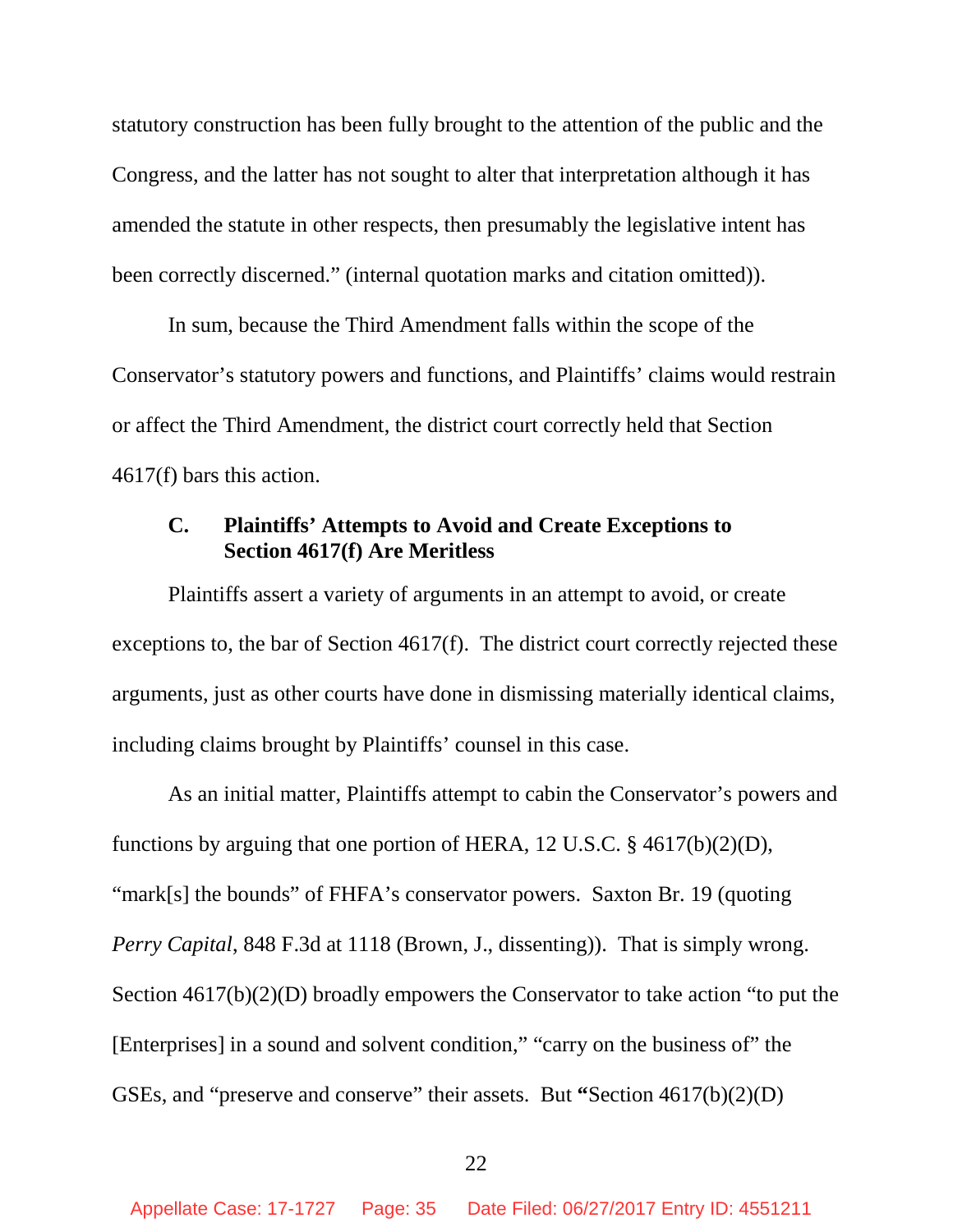obviously does not set out the exclusive powers and functions of FHFA as conservator." *Robinson*, 2016 WL 4726555, at \*8. "As a plain textual matter, [HERA] provides FHFA many '[g]eneral powers' 'as conservator or receiver,' 12 U.S.C. § 4617(b)(2), that are not delineated in Section 4617(b)(2)(D)." *Perry Capital*, 848 F.3d at 1089. These powers include, *inter alia*, the power to "take over the assets of and operate" the Enterprises, to "perform all functions" and contract on their behalf, "transfer or sell" their assets, and take actions FHFA determines is in their best interests. 12 U.S.C.  $\frac{84617(b)(2)(B)}{20(G)}$ ,  $(b)(2)(J)$ . The Conservator acted squarely within these powers and functions in agreeing to the Third Amendment.

## **1. Allegations that the Conservator Failed to Comply with an Alleged "Duty" to Preserve and Conserve Assets Cannot Overcome Section 4617(f)**

Plaintiffs first attempt to avoid Section 4617(f) by seeking to convert the Conservator's broad powers and functions—*e.g.*, to preserve and conserve assets into mandatory duties and obligations that the Conservator is supposedly "required" to undertake, and which Plaintiffs can supposedly police through litigation. Saxton Br. 19. Plaintiffs argue that these supposed duties and obligations limit and define how the Conservator may exercise all other powers HERA grants it. *See id.* 19-24. Plaintiffs are wrong.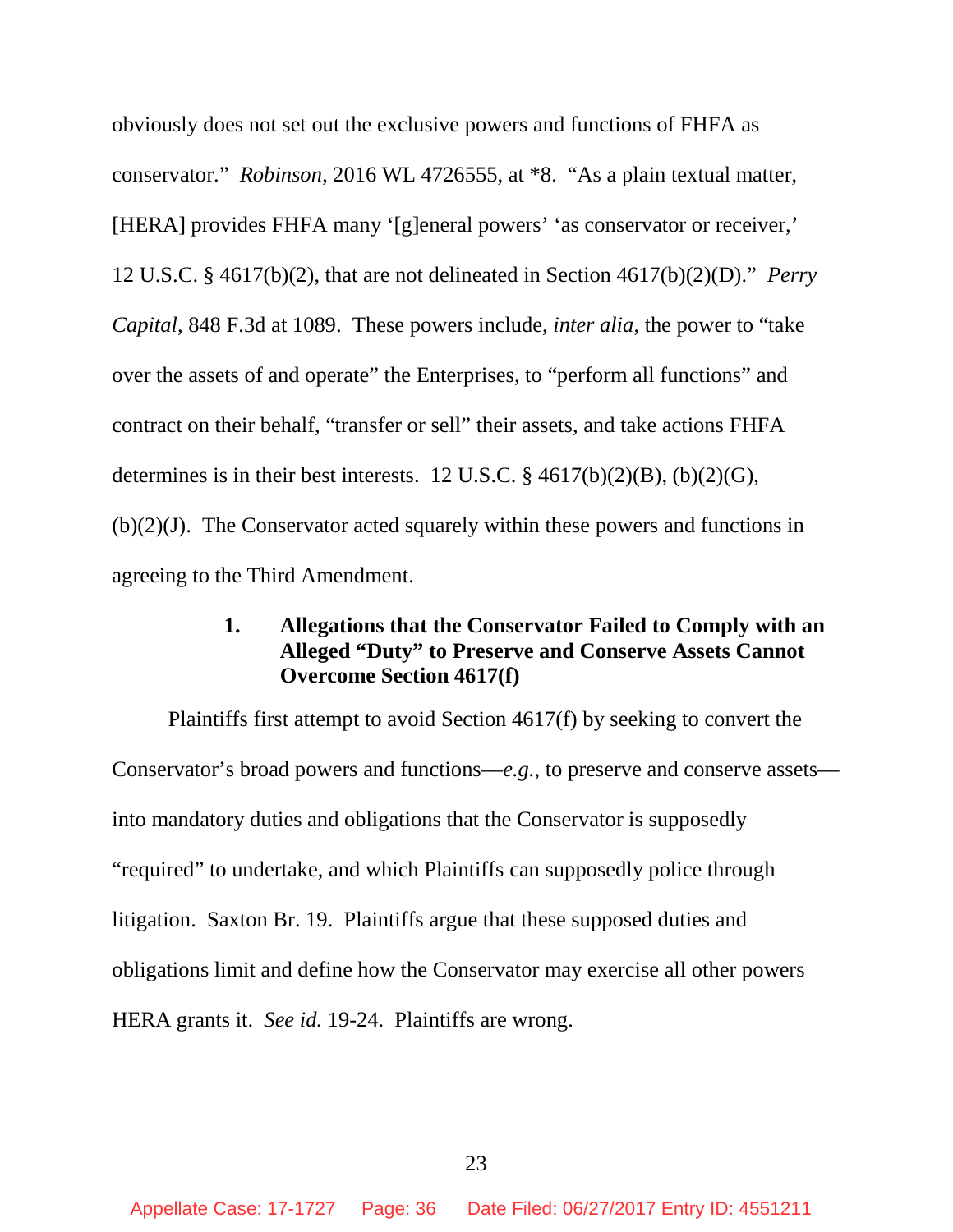The district court correctly held that HERA provides the Conservator with "broad and *permissive* statutory powers," rather than mandatory, judiciallyenforceable duties. Add. 19 (emphasis added). "[T]ime and time again [HERA] outlines what FHFA as conservator 'may' do and what actions it 'may' take. . . . And 'may' is, of course, 'permissive rather than obligatory.'" *Perry Capital*, 848 F.3d at 1088 (citations omitted), *see also, e.g.*, 12 U.S.C. § 4617(b)(2)(B) (describing various powers FHFA "may" exercise). Because HERA provides that FHFA "may" preserve and conserve assets, HERA "does not compel [FHFA] in any judicially enforceable sense to preserve and conserve Fannie's and Freddie's assets and to return the Companies to private operation." *Perry Capital*, 848 F.3d at 1088. In other words, "that FHFA '*may*, as conservator, take such action as may be (i) necessary to put the regulated entity in a sound and solvent condition; and (ii) appropriate to . . . preserve and conserve the assets and property of the regulated entity'. . . *does not create a mandatory duty*" requiring the Conservator to do so. *Robinson*, 2016 WL 4726555, at \*8 (emphasis added).

Accordingly, "FHFA's alleged failure to exercise its permissive power . . . does not remove Plaintiffs' claims from the ambit of Section 4617(f)'s bar on equitable relief." *Id.*; *see also Collins*, 2017 WL 2255564, at \*3 (applying Section 4617(f) despite alleged "duty to preserve and conserve" assets); *Roberts*, 2017 WL 1049841, at \*8 (same, holding HERA "makes the actions listed discretionary rather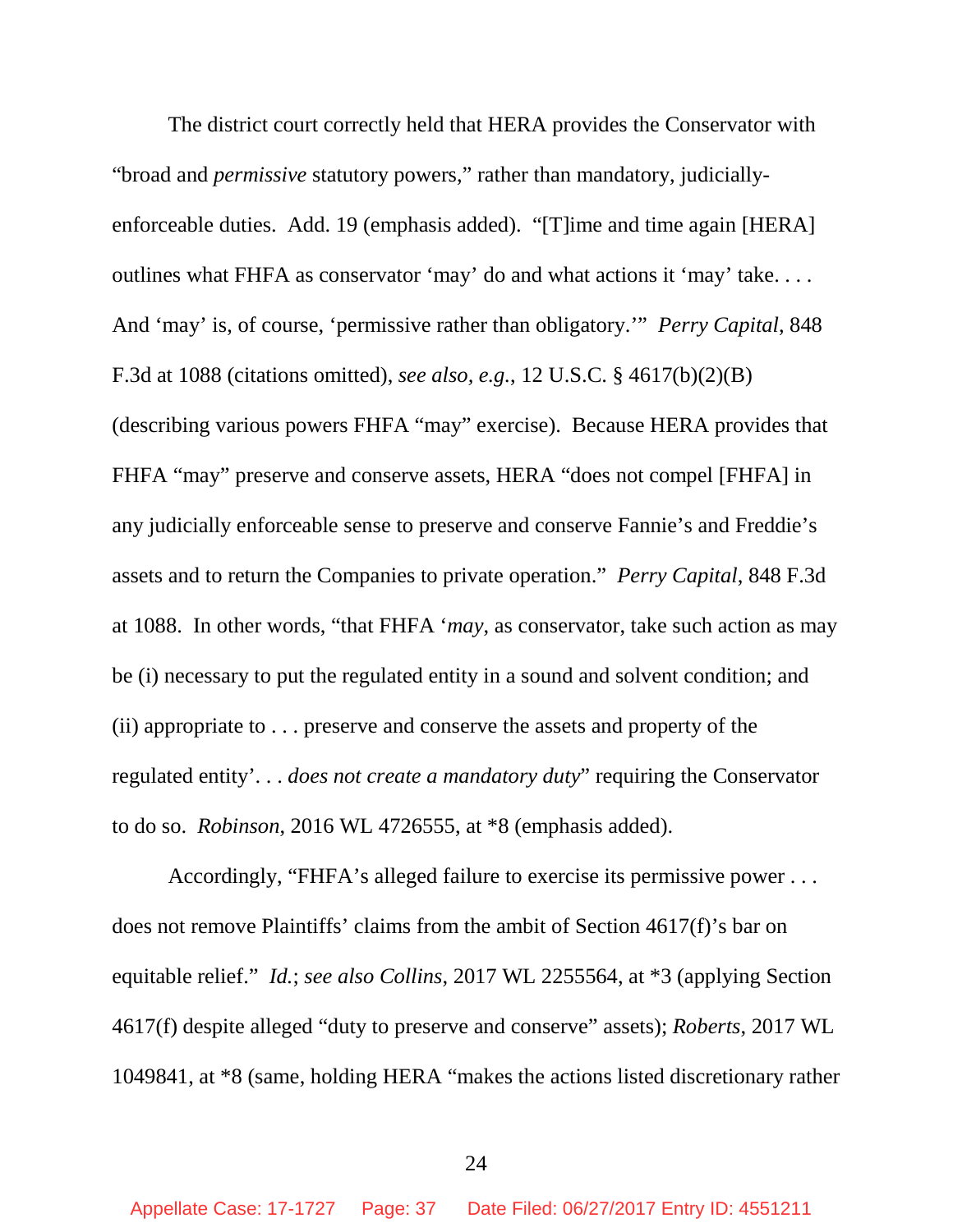than obligatory . . . . Ultimately, FHFA cannot be said to have violated a duty that did not exist.").

Plaintiffs acknowledge that "the word 'may' implies some degree of discretion,'" but nevertheless argue that the "obvious inferences from the structure and purpose of the [HERA]" defeats that interpretation. Saxton Br. 20 (quoting *United States v. Rodgers*, 461 U.S. 677, 706 (1983)). Not so. HERA's clear structure and purpose is to give the Conservator maximum flexibility to do what it determines is in the Enterprises' and FHFA's best interests, and to protect those decisions from judicial review. Neither of those purposes is consistent with imposing mandatory, judicially-enforceable obligations on the Conservator.

Lacking a hook in the statutory text for their "mandatory duty" argument, Plaintiffs revert to arguing the Conservator has an "overarching statutory mission" or "goal" to operate the Enterprises and preserve their assets, and that the Third Amendment is "antithetical" to that mission. Saxton Br. 19-20; *see also id*. at 16- 31. In support, Plaintiffs cite various statements made by FHFA and Director Watt discussing the Conservator's efforts to carry on the Enterprises' business and preserve and conserve their assets. *Id.* at 17, 21-22. But these statements do nothing to advance Plaintiffs' argument. At most, they reflect an acknowledgment that the Conservator must balance various, potentially competing, high-level goals and priorities set forth by Congress. That does not mean Congress required FHFA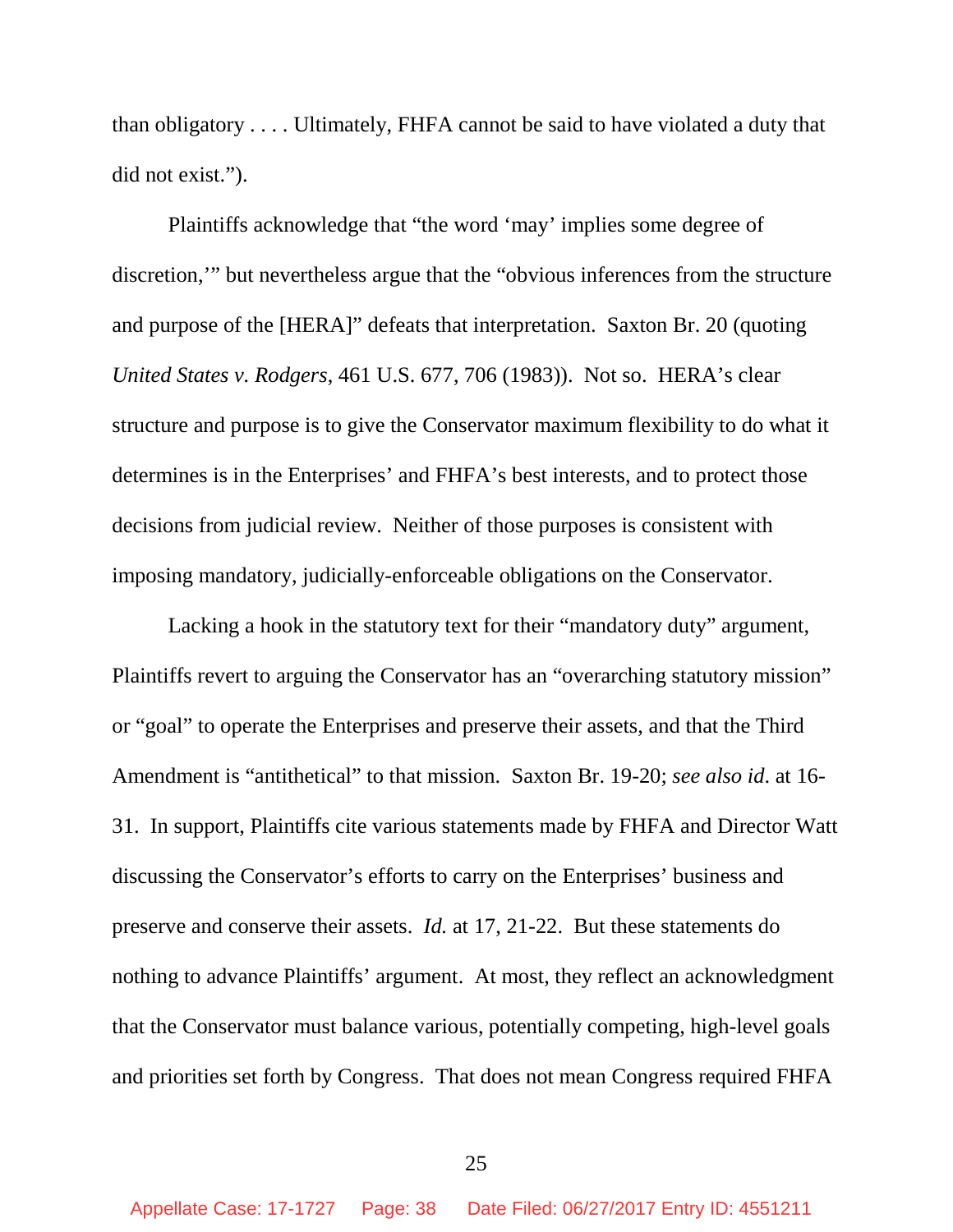to take specific measures that are judicially enforceable at the behest of private plaintiffs in litigation. *See Perry Capital*, 848 F.3d at 1088 (HERA "does not compel [FHFA] *in any judicially enforceable* sense to preserve and conserve Fannie's and Freddie's assets") (emphasis added). Indeed, adopting Plaintiffs' approach would allow litigants to sue the Conservator for purportedly failing to comply with its "mission" based merely on an allegation that some other course of action would have better preserved and conserved the Enterprises' assets. That approach would expose the Conservator to a flood of litigation aimed at "secondguessing" the Conservator's operational decisions, which is precisely what Congress prohibited through enactment of Section 4617(f). Indeed, were courts permitted to control FHFA's conservatorship function, it could expose FHFA to conflicting decisions about the way in which Conservator discharges its duties.

Plaintiffs' citation to this Court's decision in *RTC v. CedarMinn Building Limited Partnership*, 956 F.2d 1446 (8th Cir. 1992) is inapt. Saxton Br. 16. In *CedarMinn*, the Court simply contrasted the "mission" of a conservator with that of a receiver, observing the "conservator's mission is to conduct an institution as an ongoing business," while a receiver liquidates the institution. *Id*. at 1454. Of course, operating the institution as a going concern is precisely what FHFA as Conservator has done, both before and after the Third Amendment. Moreover, *CedarMinn* says nothing to indicate that private litigants can sue to enforce a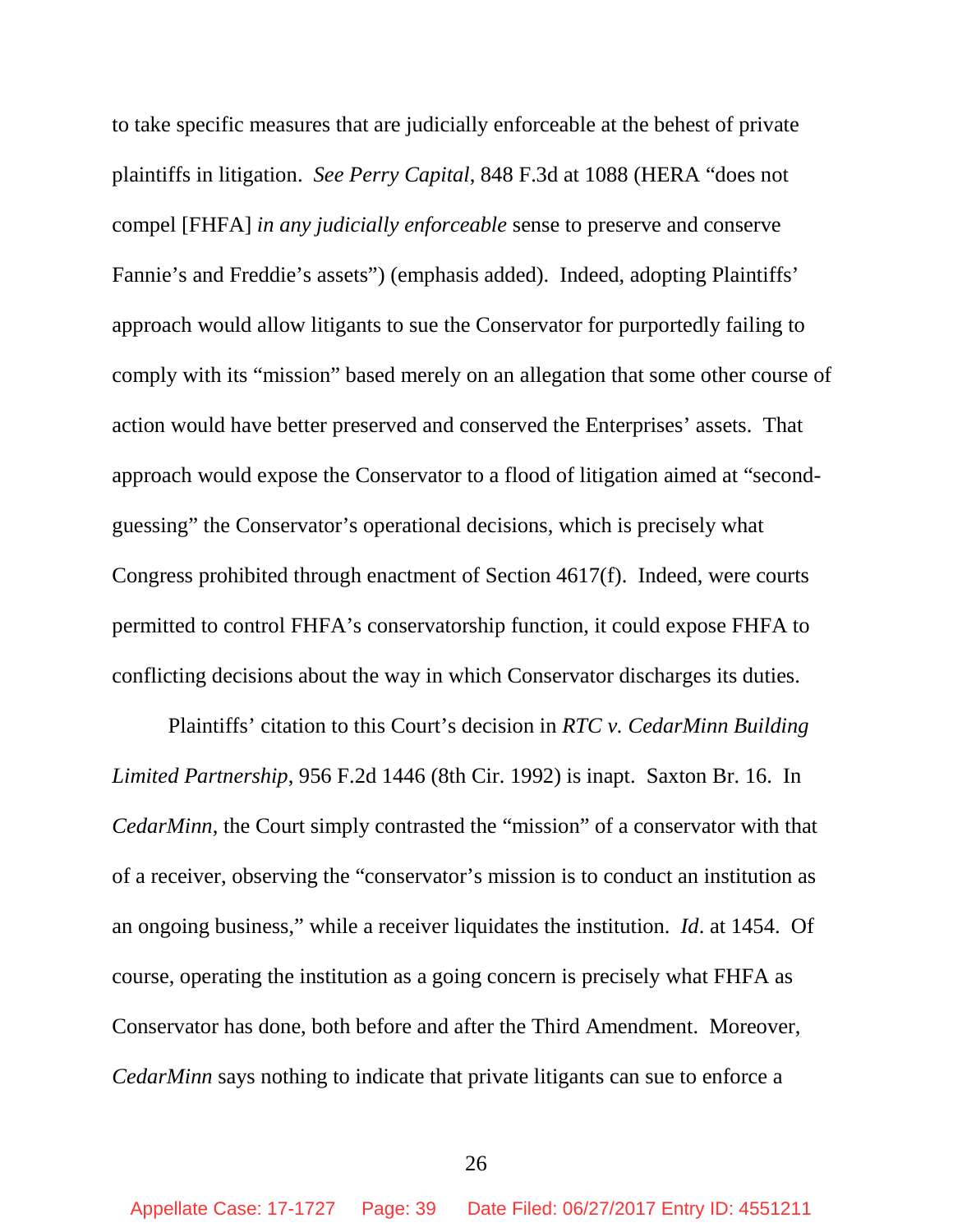conservator's compliance with any such mission in light of Section 1821(j). Indeed, *CedarMinn* did not cite or address Section 1821(j), as it involved a suit for damages—not injunctive relief—related to a contract repudiation. *Id*. at 1449.

Plaintiffs also point to a provision of HERA that states the Conservator "shall conduct its operations in a manner which . . . maximizes the net present value return from the sale or disposition of [Enterprise] assets." Saxton Br. 23 (quoting 12 U.S.C.  $\S$  4617(b)(11)(E)). According to Plaintiffs, "judicial review is available," notwithstanding Section 4617(f), to "determine whether FHFA complied" with this statutory provision when it executed the Third Amendment. Again, Plaintiffs are wrong.

Just as Section 4617(f) bars declaratory and equitable claims against the Conservator for allegedly failing to "preserve and conserve" assets, Section 4617(f) also bars such claims for allegedly failing to "maximize" the value of those assets. Indeed, in *Ward v. Resolution Trust Corporation*, 996 F.2d 99, 103 (5th Cir. 1993)—a decision relied upon by the district court below (Add. 19)—the Fifth Circuit rejected the *exact* argument Plaintiffs assert here. In *Ward*, the plaintiff likewise attempted to avoid the dispositive effect of Section 1821(j) by alleging a receiver had "violat[ed]" the same purported "restrictions" of FIRREA by "fail[ing] to maximize the net present value return from the sale" of the entity's assets. 996 F.2d at 101, 104 (citing 12 U.S.C. § 1441a(b)(3)(C)). The Fifth Circuit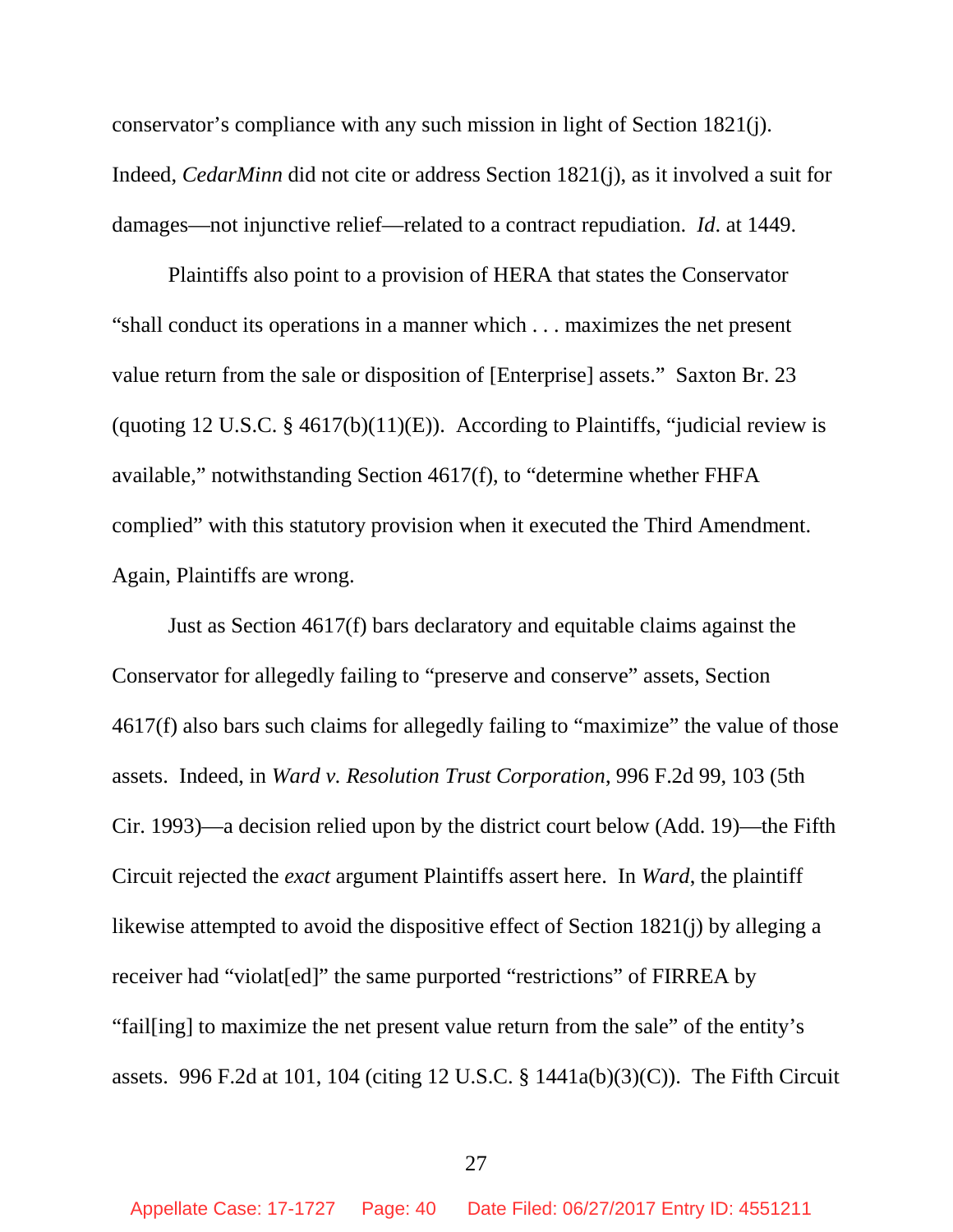"disagree[d] entirely," finding Plaintiffs' theory "was conceived in flawed logic and therefore dies aborning." *Id*. The court explained that, because transferring assets was a "quintessential statutory power" of conservators and receivers, Section  $1821(i)$  applied:

> Therefore, even assuming arguendo, that (as alleged by [plaintiff]) the [conservator or receiver] exercised the power or function of selling the [asset] in a way that failed to maximize the net present value return . . . [plaintiff] could not prevail. For, even if the [conservator or receiver] improperly or unlawfully exercised an authorized power or function, it clearly did not engage in an activity outside its statutory powers.

*Id.* at 103. So too here. Because executing the Third Amendment was a

"quintessential conservatorship task[]," *Perry Capital*, 848 F.3d at 1088, Section

4617(f) applies, irrespective of Plaintiffs' argument that the Amendment fails to

maximize the value of Enterprise assets. As the district court recognized:

"Whatever Plaintiffs' views of the wisdom of the Third Amendment, FHFA's

adherence to its statutory role as conservator does not turn on the wisdom of its

decision-making. Any suggestion that FHFA could have or should have taken

different actions to pursue the goals of conservatorship are therefore irrelevant"

Add. 19 (citing *Ward*, 996 F.3d at 103).<sup>8</sup>

<sup>8</sup> The decisions in *Arkansas State Bank Commissioner v. RTC*, 911 F.2d 161 (8th Cir. 1990) and *RTC v. Diamond*, 45 F.3d 665 (2d Cir. 1995) (cited at Saxton Br. 23) are inapposite, as those decisions merely recite FIRREA's analogous provision in the background, without addressing or applying it.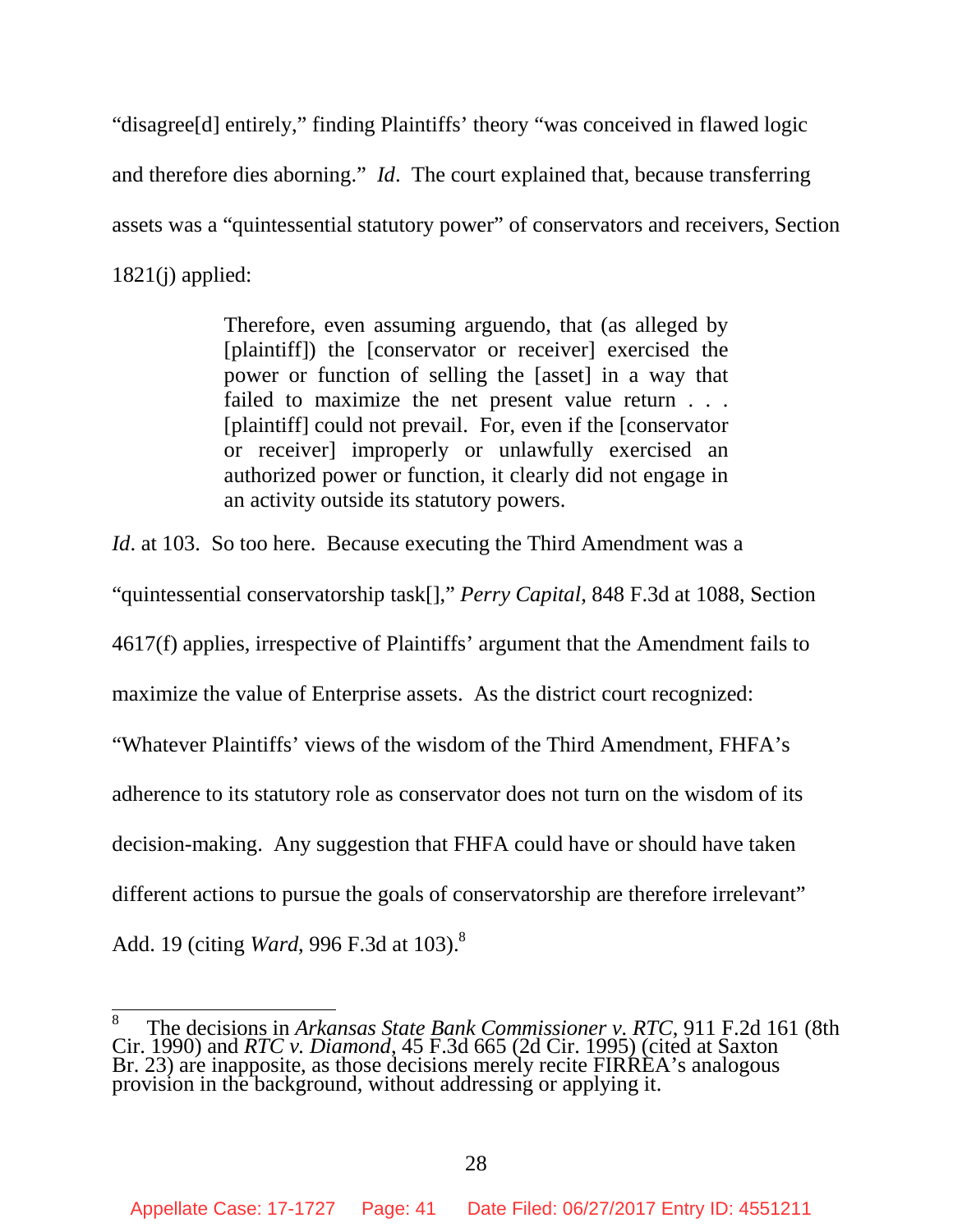Finally, contrary to Plaintiffs' suggestion, Congress did not impose on the Conservator the types of alleged common-law duties imagined by Plaintiffs. *See* Saxton Br. 12, 18-19, 24. Courts consistently reject such attempts to overlay pre-HERA common law principles as a limit on the Conservator's authority. *See Kellmer*, 674 F. 3d at 850 (rejecting arguments "delving deep into pre-HERA common law and expounding HERA's legislative history," in favor of simply "read[ing] the statute"). Moreover, in HERA, Congress gave the Conservator powers greater than those powers allegedly held by common-law conservators. Both Plaintiffs and the *Perry Capital* dissent are thus wrong in their efforts to import common-law conservatorship principles that may be applicable in the probate or real property context but are far too limiting here. *See Perry Capital*, 848 F.2d at 1121-22 (Brown, J., dissenting) (Saxton Br. 18-19).

By delegating to the Conservator power to act in any manner the Conservator "determines is in the best interests of [the Enterprises] or the Agency," 12 U.S.C. § 4617(b)(2)(J)(ii), HERA rejects Plaintiffs' notion that common-law conservatorship principles can restrain the Conservator's exercise of its statutory powers. *See Morissette v. United States*, 342 U.S. 246, 263 (1952) (common law meanings presumed only in the "absence of contrary direction"). Indeed, this provision of HERA confirms the Conservator need not "act with a motive that exclusively favors the interests of Fannie or Freddie." *Roberts*, 2017 WL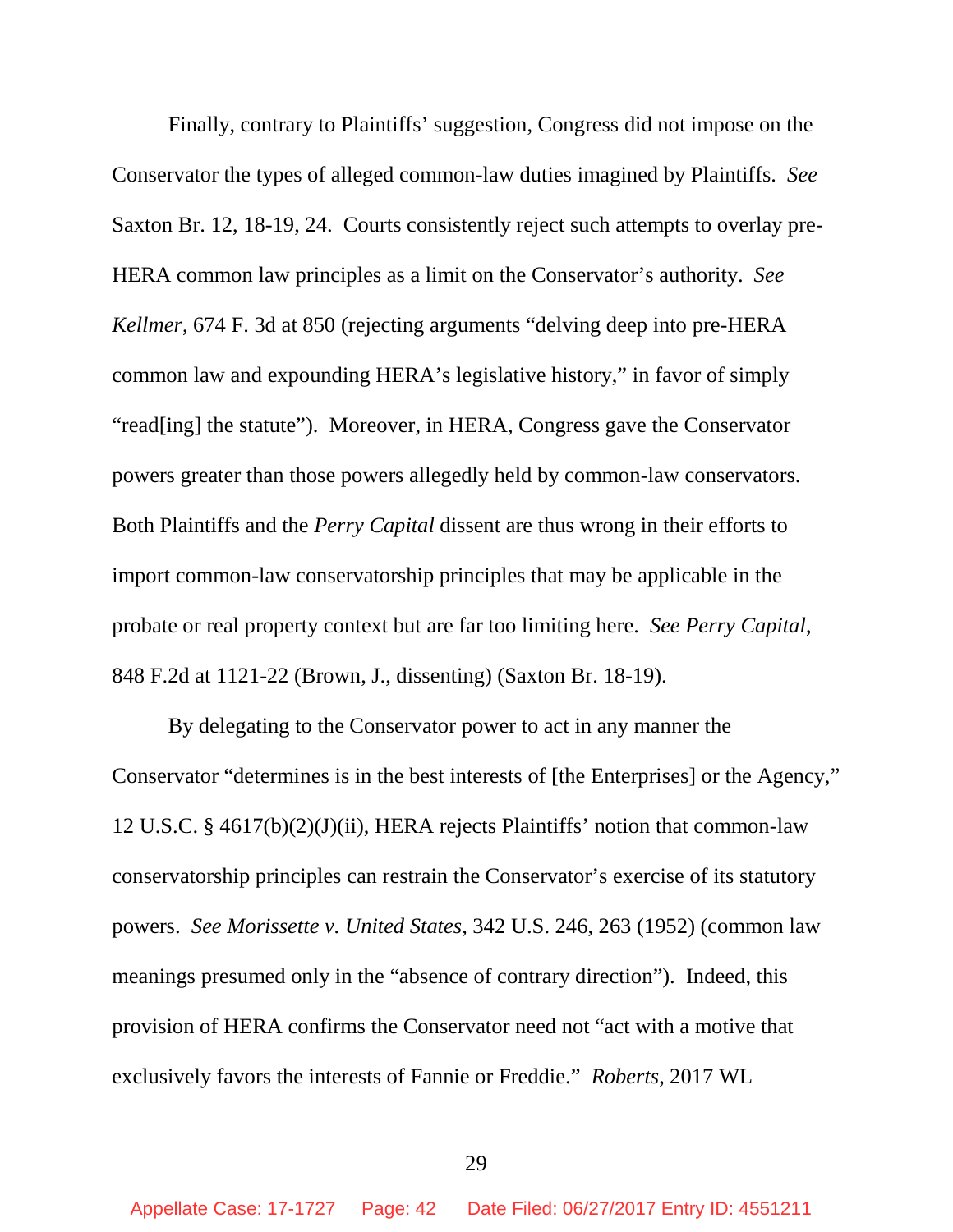1049841, at \*6. Thus, the Court should reject the unsupported notion that "Congress intended FHFA to be nothing more than a common-law conservator." *Perry Capital*, 848 F.3d at 1094; *see also id*. (observing "FHFA is not your grandparents' conservator").

## **2. Allegations that the Third Amendment Was Improperly Motivated Cannot Overcome Section 4617(f)**

Throughout their brief, Plaintiffs assert that Section 4617(f) does not apply because the Conservator supposedly had a host of improper motives for the Third Amendment—*e.g*., to "nationalize" the Enterprises, "siphon" their assets in order "to reduce the federal deficit," "shackle them in perpetual conservatorship," to "affirmatively sabotage" their recovery, and "to promote the interests of Treasury." Saxton Br. 8, 10, 12, 15, 19, 25, 29. Plaintiffs are wrong: allegations of improper motives or intent cannot overcome Section 4617(f).

As the D.C. Circuit held, "nothing . . . in [HERA] hinges FHFA's exercise of its conservatorship discretion on particular motivations." *Perry Capital*, 848 F.3d at 1093. Allegations about the Conservator's alleged motives are thus irrelevant to the Section 4617(f) analysis: "for purposes of applying Section 4617(f)'s strict limitation on judicial relief, allegations of motive are neither here nor there." *Id.* at 1093. Indeed, courts evaluating challenges to the Third Amendment have done so by reviewing the Conservator's actions "on their face," without "wad[ing] into the merits or motives of FHFA and Treasury's actions."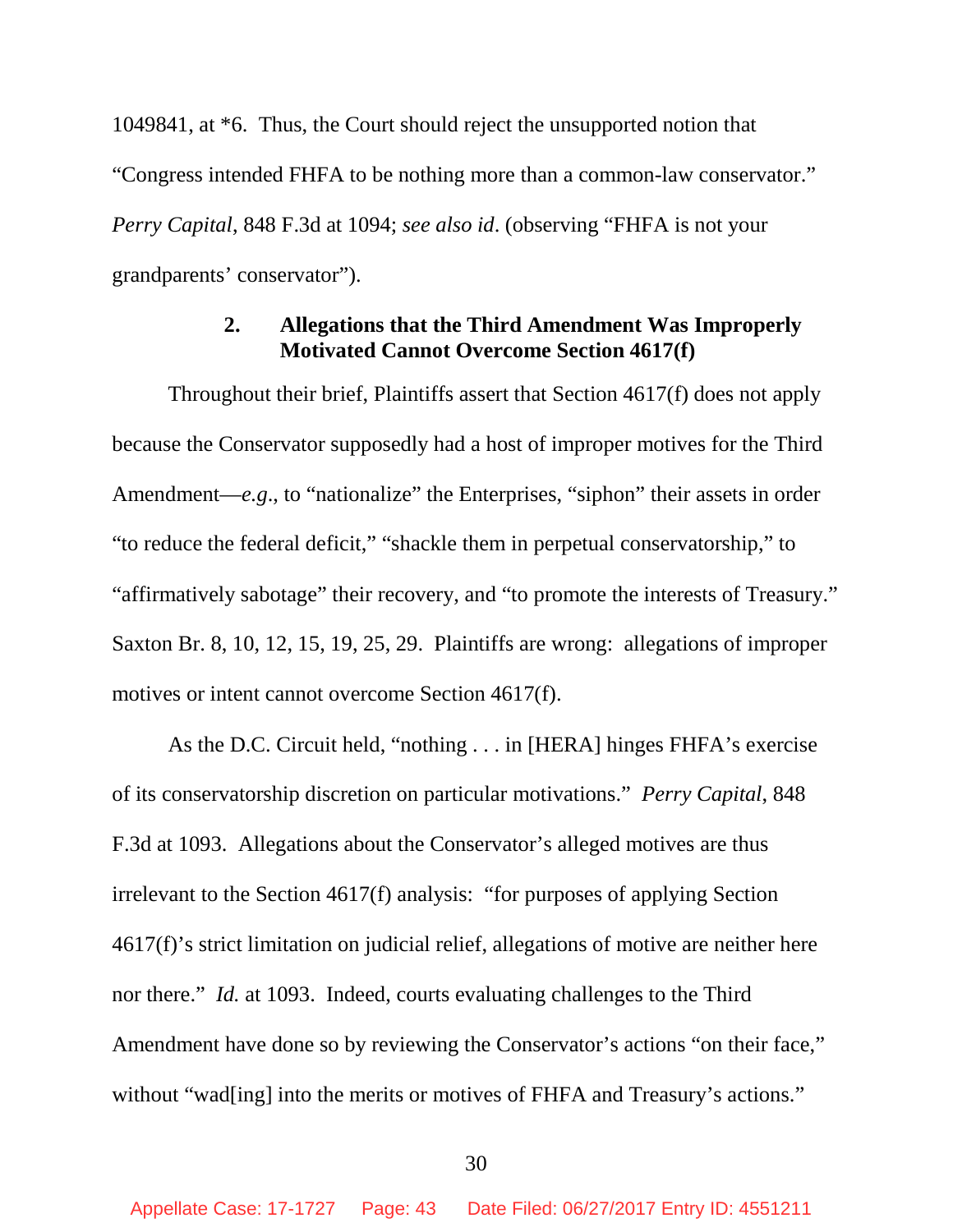*Cont'l W.*, 83 F. Supp. 3d at 840 n.6; *see also Perry Capital*, 70 F. Supp. 3d at 225 (explaining the court's task in applying Section 4617(f) is to ask "*what* the Third Amendment entails, rather than *why* FHFA executed [it]").

Courts have applied Section 1821(j), FIRREA's analog to Section 4617(f), in the same way, holding the statutory bar applies notwithstanding allegations of improper motive. *See, e.g.*, *Hindes v. FDIC*, 137 F.3d 148, 159-61 (3d Cir. 1998) (barring challenge to alleged "conspiracy with state officials to close the bank"); *In re Landmark Land Co. of Okla.*, 973 F.2d at 288-90 (barring challenge to action allegedly taken for conservator's "own benefit" and to other interested parties' detriment). These decisions rest on sound policy: if motives *were* relevant, statutory bars on judicial review like Section 4617(f) would be meaningless; plaintiffs could plead around them simply by alleging an improper purpose. "Congress surely knew, when it enacted S 4617(f), that challenges to agency action sometimes assert an improper motive." *Leon Cty. v. FHFA*, 816 F. Supp. 2d 1205, 1208 (N.D. Fla. 2011), *aff'd*, 700 F.3d 1273. But in drafting HERA, "Congress barred judicial review of the Conservator's actions without making an exception for actions said to be taken from an allegedly improper motive." *Id.*

# **3. Allegations that the Third Amendment Was an Unfavorable Deal Cannot Overcome Section 4617(f)**

Plaintiffs also attempt to overcome Section 4617(f) by asserting that the Third Amendment was bad for the Enterprises and their shareholders because it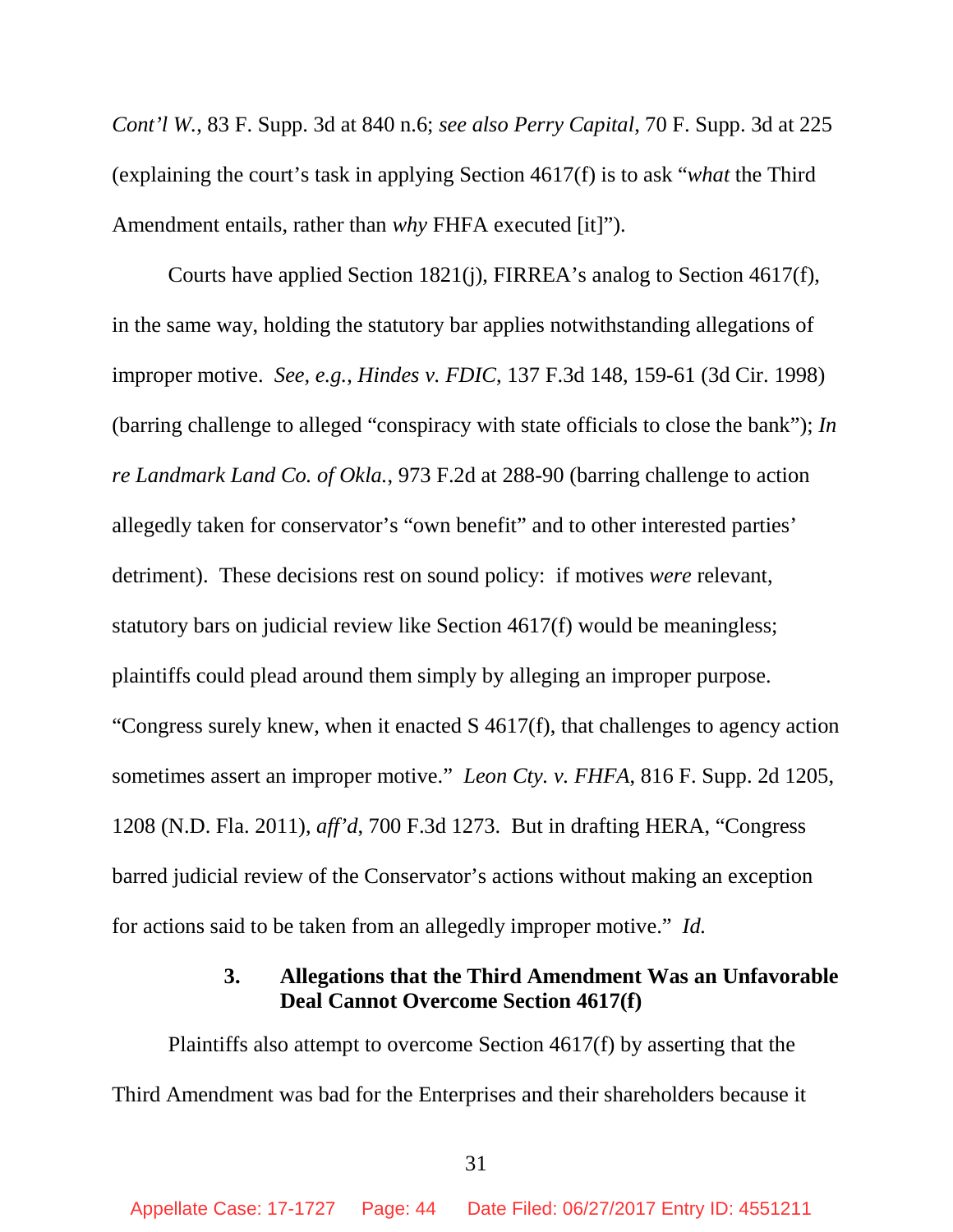failed to preserve and conserve assets or maximize their value, and was "financially reckless," "needless[]," and "perverse." Saxton Br. 26-31.

But these allegations are merely attacks on the *merits* of the Conservator's decision to execute the Third Amendment—not allegations that the Conservator lacked the authority to execute that amendment in the first place. Just as there is no "bad motive" exception to Section 4617(f), there also is no "bad job" exception. "Congress has removed from the purview [of] the court the power to second-guess the FHFA's business judgment." *Massachusetts v. FHFA*, 54 F. Supp. 3d 94, 101 n.7 (D. Mass. 2014). As the district court correctly held, "FHFA's adherence to its statutory role as conservator does not turn on the wisdom of its decision-making." Add. 19; *see also Cty. of Sonoma*, 710 F.3d at 993 ("[I]t is not our place to substitute our judgment for FHFA's."). To create such an exception would expose the Conservator to all manner of hindsight analysis and render "Section 4617(f)'s strict limitation on judicial review . . . an empty promise."<sup>9</sup> *Perry Capital*, 848 F.3d at 1096. As the D.C. Circuit explained:

> What the [plaintiffs] and dissenting opinion take issue with, then, is the allocated amount of dividends that FHFA negotiated to pay its financial-lifeline

<sup>9</sup> *See also, e.g.*, *Gross v. Bell Sav. Bank PaSA*, 974 F.2d 403, 408 (3d Cir. 1992) (holding with respect to Section 1821(j) that "the availability of injunctive relief does not hinge on [the court's] view of the proper exercise of otherwise-legitimate power"); *Ward,* 996 F.2d at 104; *MBIA Ins. Corp. v. FDIC*, 816 F. Supp. 2d 81, 103 (D.D.C. 2011) (applying Section 1821(j) despite allegation that receiver "came to the wrong conclusion" and another course "would have been preferable"), *aff'd*, 708 F.3d 234 (D.C. Cir. 2013).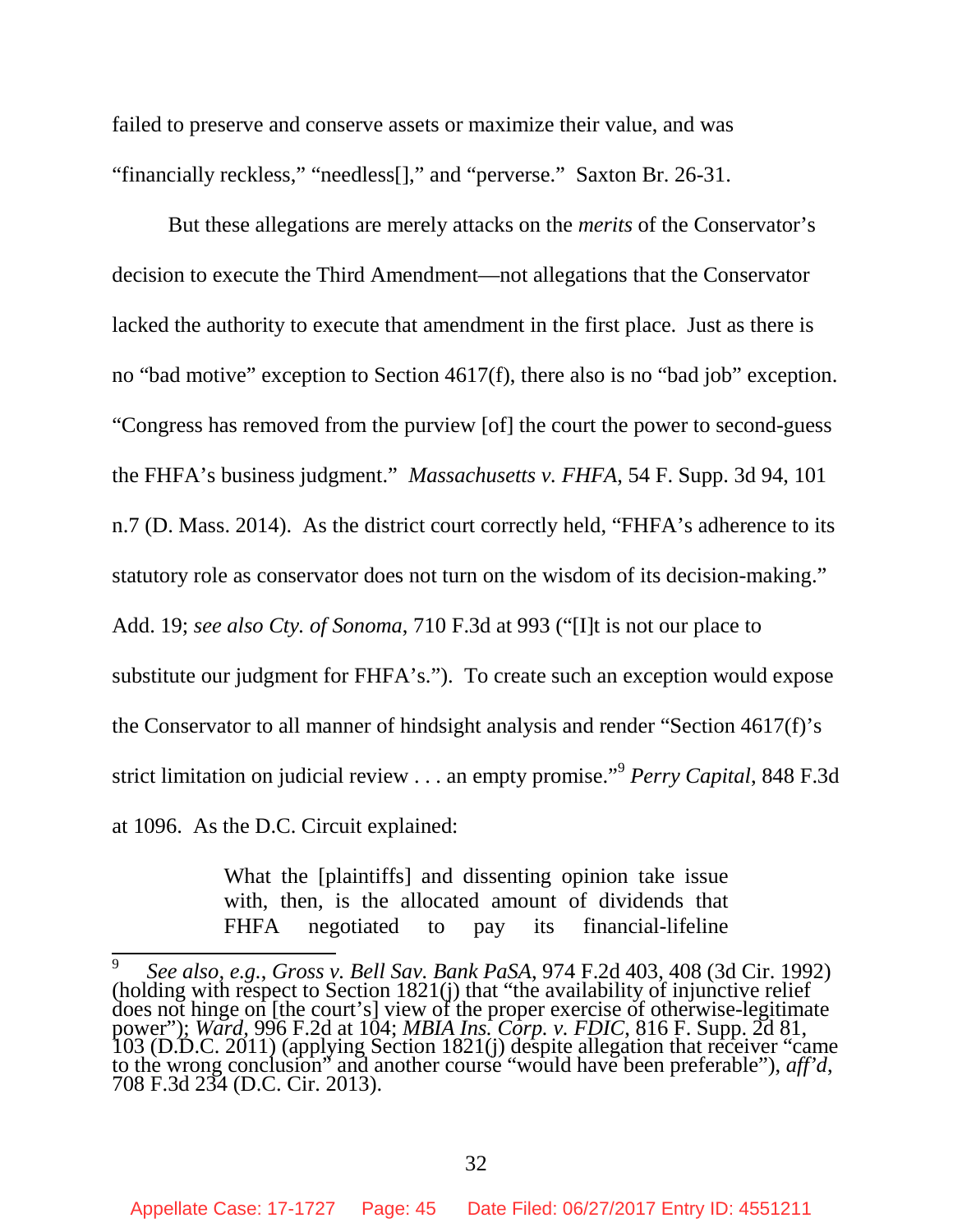stockholder—Treasury—to the exclusion of other stockholders, and that decision's feared impact on business operations in the future. But *Section 4617(f) prohibits us from wielding our equitable relief to secondguess either the dividend-allocating terms that FHFA negotiated on behalf of the Companies, or FHFA's business judgment* that the Third Amendment better balances the interests of all parties involved, including the taxpaying public, than earlier approaches had.

*Id.* at 1095 (emphasis added). The exact same rationale applies here; allegations that the Conservator "improperly" exercised its powers by supposedly mismanaging Enterprise assets cannot overcome Section 4617(f).

Plaintiffs similarly assert the Third Amendment was unnecessary in light of the Enterprises' ability to accrue dividends at a 12% (so-called "in kind") rate, rather than paying them at a 10% rate. Saxton Br. 4, 9, 31. But "[n]othing in [HERA] confines FHFA's conservatorship judgments to those measures that are driven by financial necessity." *Perry Capital*, 848 F.3d at 1093. The district court thus rightly rejected Plaintiffs' preference for this "alternative dividend system" (Add. 5), holding that Section 4617(f) renders "[a]ny suggestion that FHFA could have or should have taken different actions to pursue the goals of conservatorship . . . irrelevant." Add. 19. The court in *Perry Capital* also rightly rejected this preference for an "in-kind dividend option," concluding that HERA "does not compel that choice over the variable dividend to Treasury put in place by the Third Amendment. Either way, Section 4617(f) flatly forbids declaratory and injunctive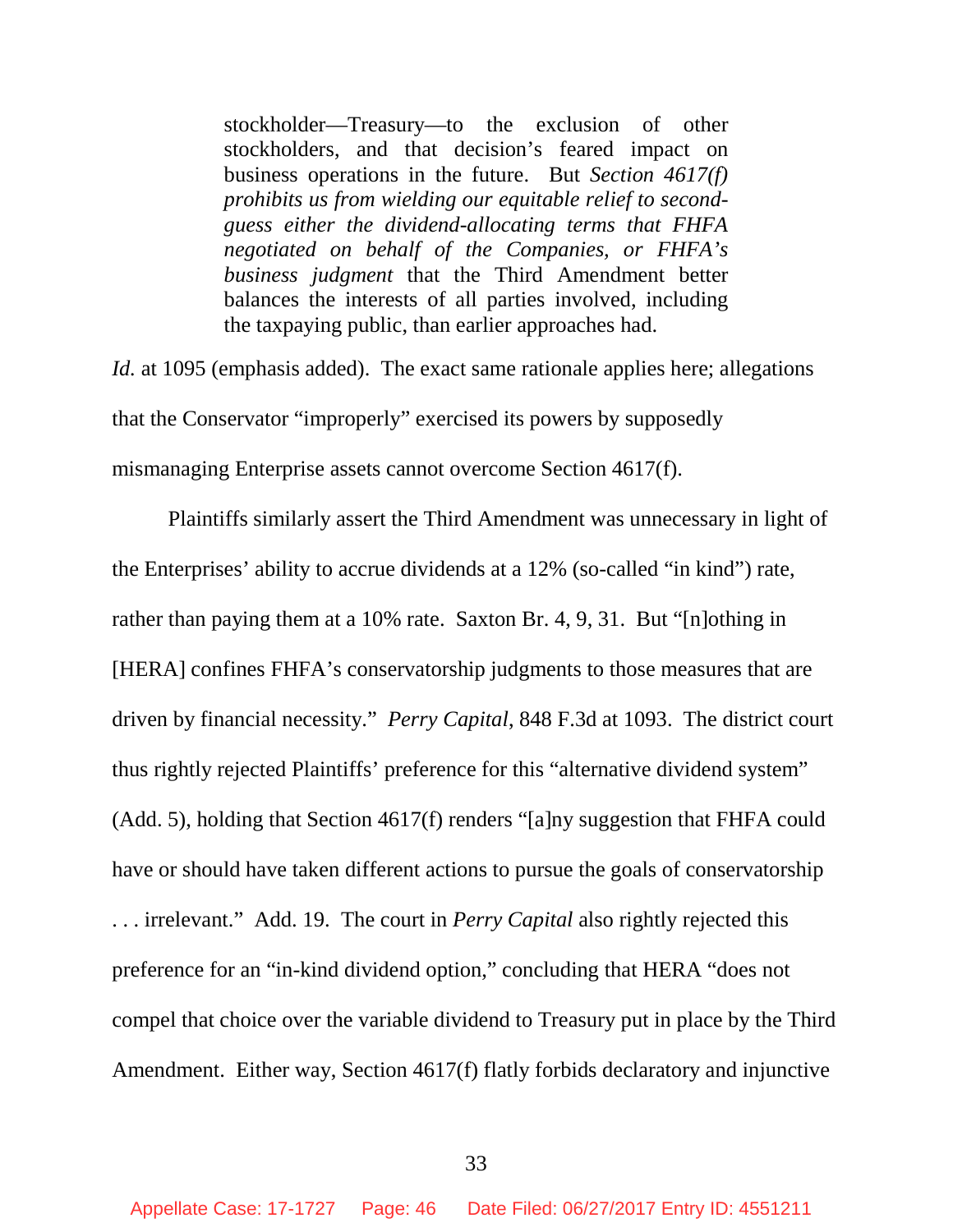relief aimed at superintending to that degree FHFA's conservatorship or receivership judgments." 848 F.3d at 1091.

Plaintiffs further allege the Third Amendment amounts to a "giveaway to Treasury." Saxton Br. 23; *see also id*. at 26; JA23, JA58 (alleging Enterprises did not receive "meaningful consideration" for the Third Amendment). But again, Section 4617(f) bars such a merits-based attack on the Conservator's business decisions. Additionally, Plaintiffs ignore the "elementary" contract-law principle that courts "will not inquire into the adequacy of consideration as long as the consideration is otherwise valid or sufficient to support a promise." *See* 3 WILLISTON ON CONTRACTS § 7:21 (4th ed.).

Moreover, the exchange of consideration under the Third Amendment is plain on its face. Before the Third Amendment, the PSPAs required the Enterprises to pay Treasury a fixed annual cash dividend equal to 10% of the liquidation preference. *Perry Capital*, 848 F.3d at 1082. By the time of the Third Amendment, the 10% cash dividend had grown to \$18.9 billion per year, an amount that exceeded the Enterprises' historical annual earnings for nearly every year since their founding. In addition, Treasury was entitled to an annual periodic commitment fee, which was intended to compensate taxpayers fully for Treasury's massive and ongoing commitment of public funds to maintain the Enterprises' operations. *See id.* In the Third Amendment, the Conservator agreed to trade (a) a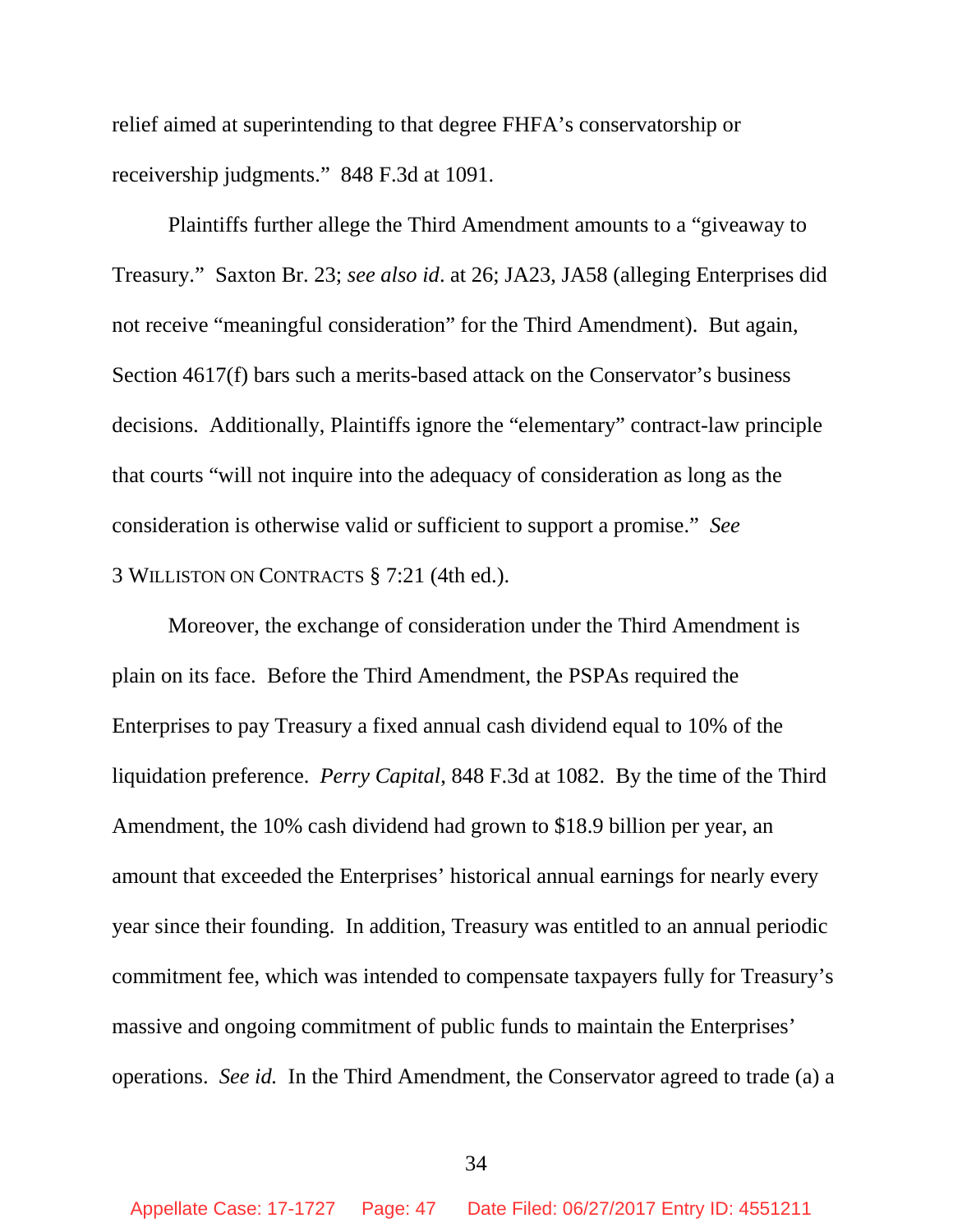stream of profits that historically averaged less than \$19 billion in exchange for relief from (b) \$19 billion per year in fixed dividends *and* payment of the periodic commitment fee. Thus, consideration for the Third Amendment flowed in both directions, with Treasury accepting the risk that the Enterprises would earn less than 10% of the liquidation preference plus the amount of the periodic commitment fee. Indeed, if the Enterprises earned no profits in a year, they would owe Treasury *no* dividend. *Id.* at 1083. Section 4617(f) bars Plaintiffs and the courts from second-guessing whether the consideration for the Third Amendment was favorable enough. Congress vested the Conservator alone with responsibility for making such fundamental decisions.

# **4. Allegations that the Third Amendment Is Improperly "Winding Up" the Enterprises Cannot Overcome Section 4617(f)**

Plaintiffs assert that the Conservator has exceeded its statutory powers by acting in the "exclusive[] . . . province of a receiver" because the Third Amendment is "winding up" the Enterprises' affairs. Saxton Br. 35. But the Third Amendment is *not* a winding up of the Enterprises. Four years after execution of the Third Amendment, the Enterprises "continue to operate long-term, purchasing more than 11 million mortgages and issuing more than \$1.5 trillion in singlefamily mortgage-backed securities," and "remain fully operational entities with combined operating assets of \$5 trillion." *Perry Capital,* 848 F.3d at 1091.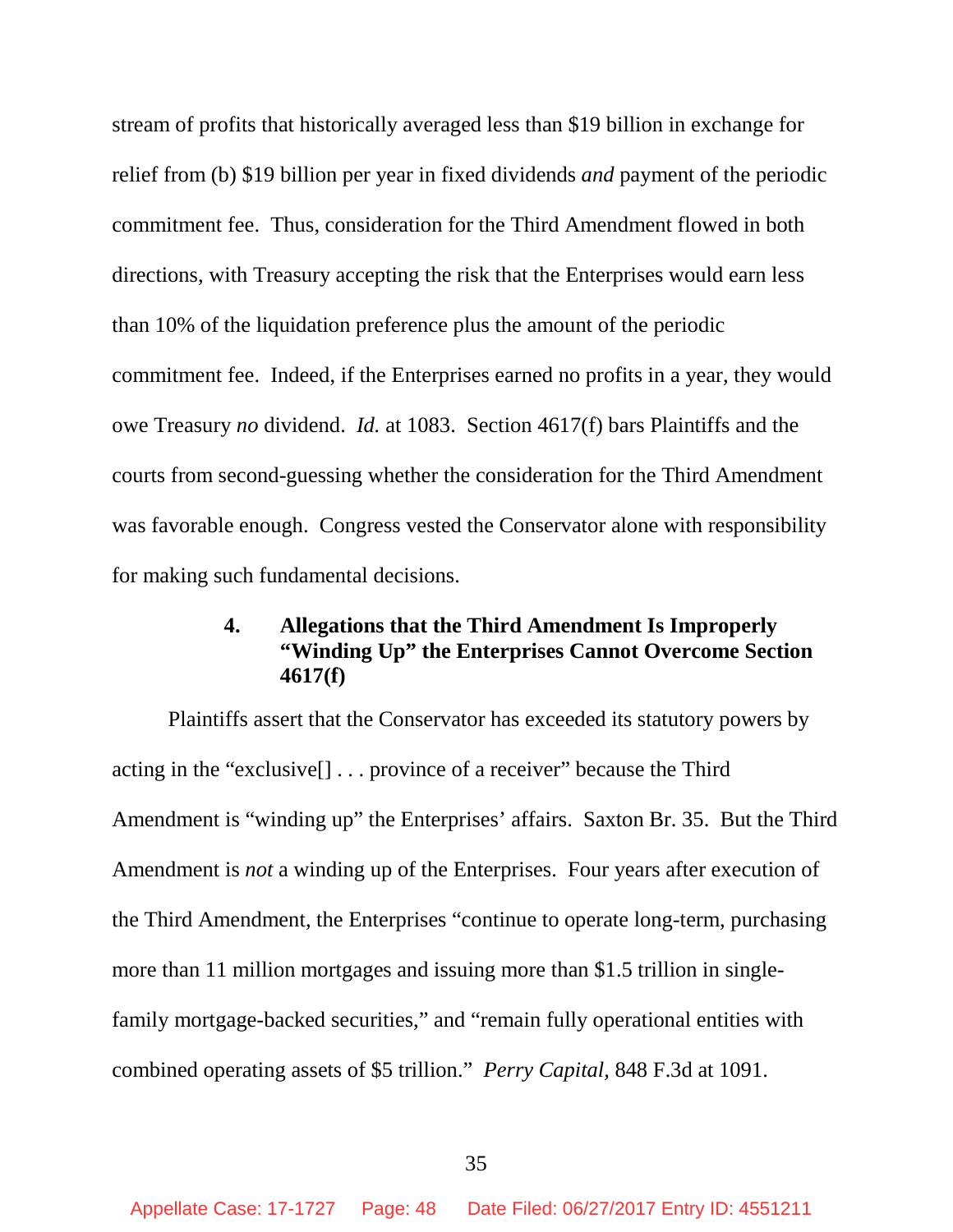Regardless, contrary to Plaintiffs' contention, HERA's plain text authorizes FHFA as "conservator *or* receiver" to be appointed "for purposes of reorganizing, rehabilitating, *or winding up* the affairs" of the Enterprises. 12 U.S.C. § 4617(a)(2) (emphasis added); *cf. Henson v. Santander Consumer USA Inc*., --- S. Ct. ----, 2017 WL 2507342, at \*4 (U.S. June 12, 2017) (rejecting notion that, when "Congress set two words cheek by jowl in the same phrase," it "meant them to speak to entirely different periods of time"). Indeed, FHFA may undertake a mix of actions under its various statutory authorities.

Plaintiffs argue that HERA uses the terms "liquidation" and "winding up" synonymously, and because the Conservator is not permitted to do the former, it must not be permitted to do the latter. Saxton Br. 35. But winding up is different from liquidation; it includes prudential steps short of liquidation, such as transferring Enterprise assets without approvals and shrinking the Enterprises' operations to ensure soundness until an ultimate resolution is determined. *See* 12 U.S.C. § 4617(b)(2)(G). Accordingly, "[u]ndertaking permissible conservatorship measures even with a receivership mind" would not be outside of the Conservator's "statutory bounds," *Perry Capital*, 848 F.3d at 1093, a principle courts consistently recognize. *See Roberts*, 2017 WL 1049841, at \*8 ("FHFA can operate the companies as a conservator in anticipation of moving onto receivership") (citing 12 U.S.C. § 4617(a)(4)(D)); *Robinson*, 2016 WL 4726555, at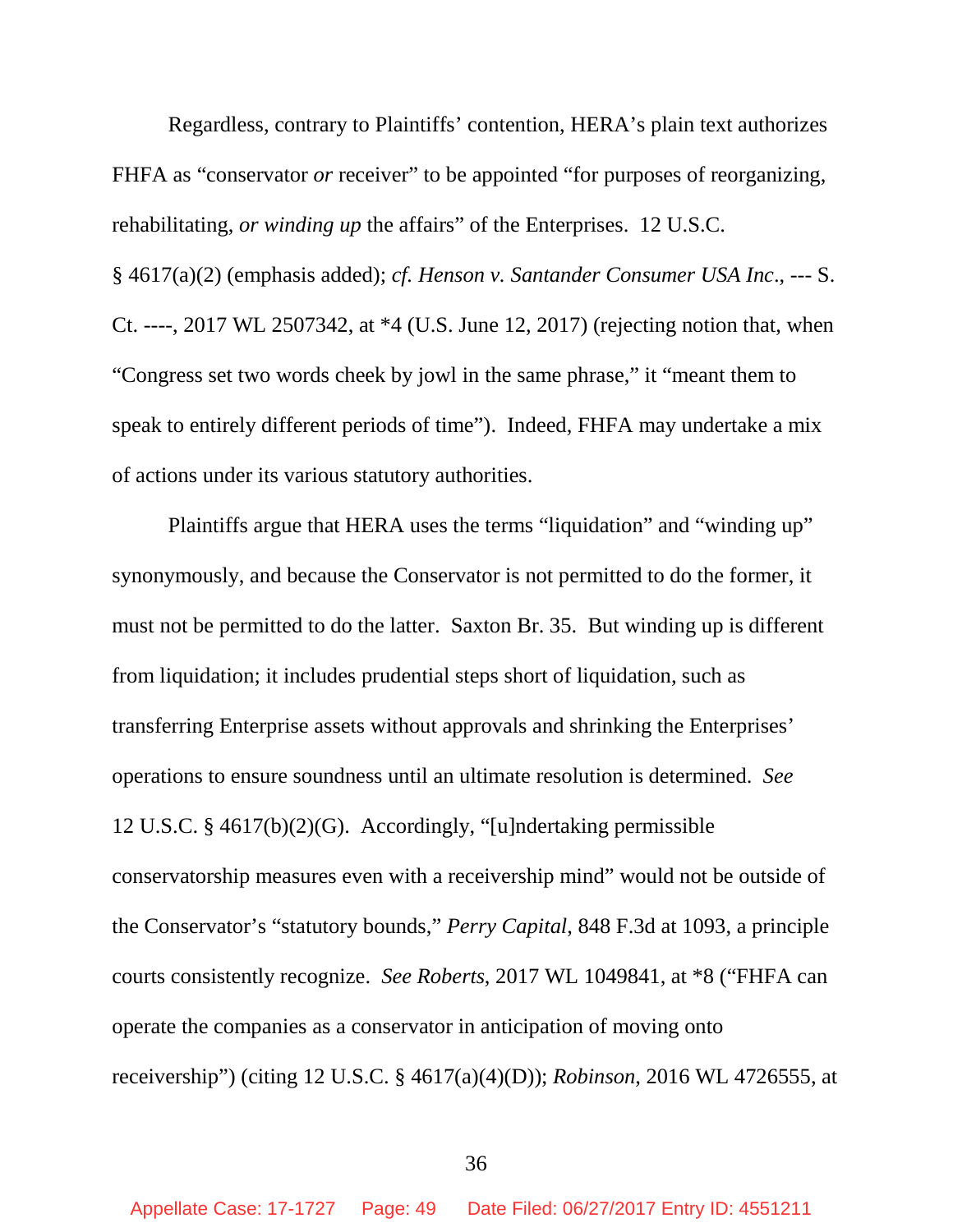\*8 (HERA "clearly envisions the possibility" of FHFA "convert[ing] its current conservatorship into a receivership"); *Perry Capital LLC v. Lew*, 70 F. Supp. 3d at 246 ("There surely can be a fluid progression from conservatorship to receivership without violating HERA, and that progression could very well involve a conservator that acknowledges an ultimate goal of liquidation."), *aff'd in relevant part*, 848 F.3d at 1093.

For similar reasons, Plaintiffs' repeated reliance on *RTC v. CedarMinn Building Limited Partnership*, 956 F.2d 1446 (8th Cir. 1992) (at Saxton Br. 32-33) is misplaced. In *CedarMinn*, this Court expressly recognizes that where, as here, Congress authorizes an agency to "exercise a duty, right or power in its capacity as 'a conservator *or* receiver,'" that generally means that "the duty, right, or power [is] to be enjoyed or exercised by *both* the conservator and the receiver." 956 F.2d at 1451-52 (emphases added). This is particularly true if, as here, Congress has taken care, in *other* portions of the statute, to delineate the powers that can be pursued only by a receiver or only by a conservator, but not by both. *Id.* at 1452; *see also* 12 U.S.C. § 4617(b)(2)(D)-(E). Furthermore, while *CedarMinn* describes the "mission" of a conservator as "maintain[ing] the institution as an ongoing concern," that does not foreclose it from acting in ways that a receiver may also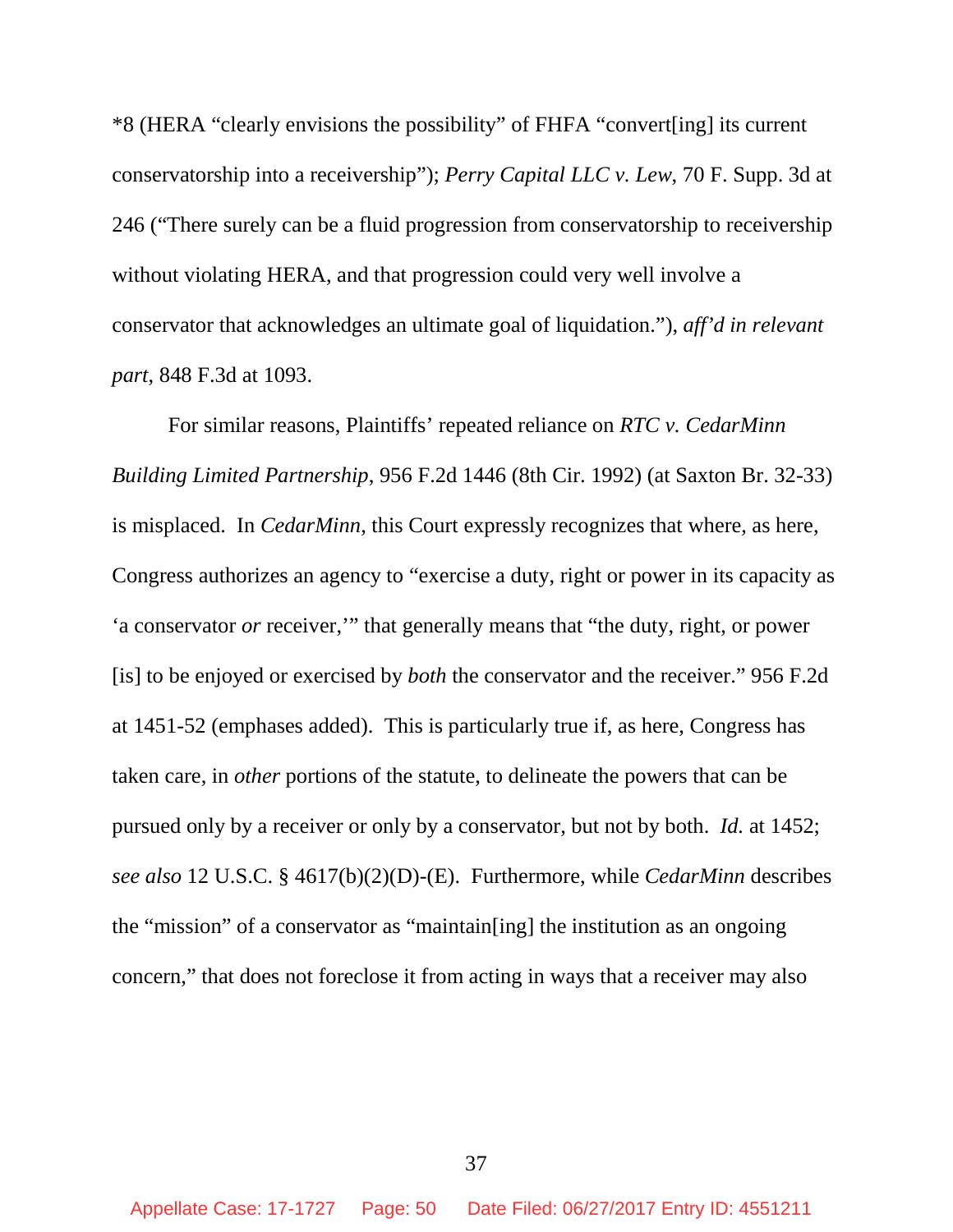act—*i.e.*, transferring assets and reducing the obligations of the institution—where the statute gives such powers to both types of entities. *See* 956 F.2d at 1454.<sup>10</sup>

Plaintiffs also argue that Section  $4617(a)(2)$ 's plain command that either the "conservator *or* receiver" may "*wind[] up* the affairs" of an Enterprise cannot mean what it says. *See* Saxton Br. 35-36 (quoting 12 U.S.C. § 4617(a)(2); emphases added by Plaintiffs). Plaintiffs assert that giving effect to the plain text of Section 4617(a)(2) would permit FHFA, if appointed as receiver, to act with the purpose of rehabilitation, instead of liquidation. *Id.* at 36. But this provision of HERA makes perfect sense, and there is no reason to discard it. HERA directs the receiver not only to liquidate Enterprise assets, but also to "rehabilitat[e]" the business of the Enterprise by creating a limited-life regulated entity ("LLRE"). 12 U.S.C. § 4617(a)(2). An LLRE, once established, "succeed[s] to the charter" of the Enterprise and "thereafter operate[s] in accordance with, and subject to, such charter." *Id.* § 4617(i)(2)(A). Thus, HERA provides that a receiver will both liquidate and, through an LLRE, rehabilitate and reorganize the Enterprises upon a selective transfer of assets and liabilities.

<sup>10</sup> Plaintiffs also cite the passing remark in *McAllister v. RTC*, 201 F.3d 570 (5th Cir. 2000), that a "conservator only has the power to take actions necessary to restore a financially troubled institution to solvency." *Id.* at 579; Saxton Br. 21. But that statement addressed "[e]xpenses of liquidation," which "cannot be incurred by a conservator as a matter of law, *as liquidation is not a function of the conservator*." *McAllister*, 201 F.3d at 579 (emphasis added).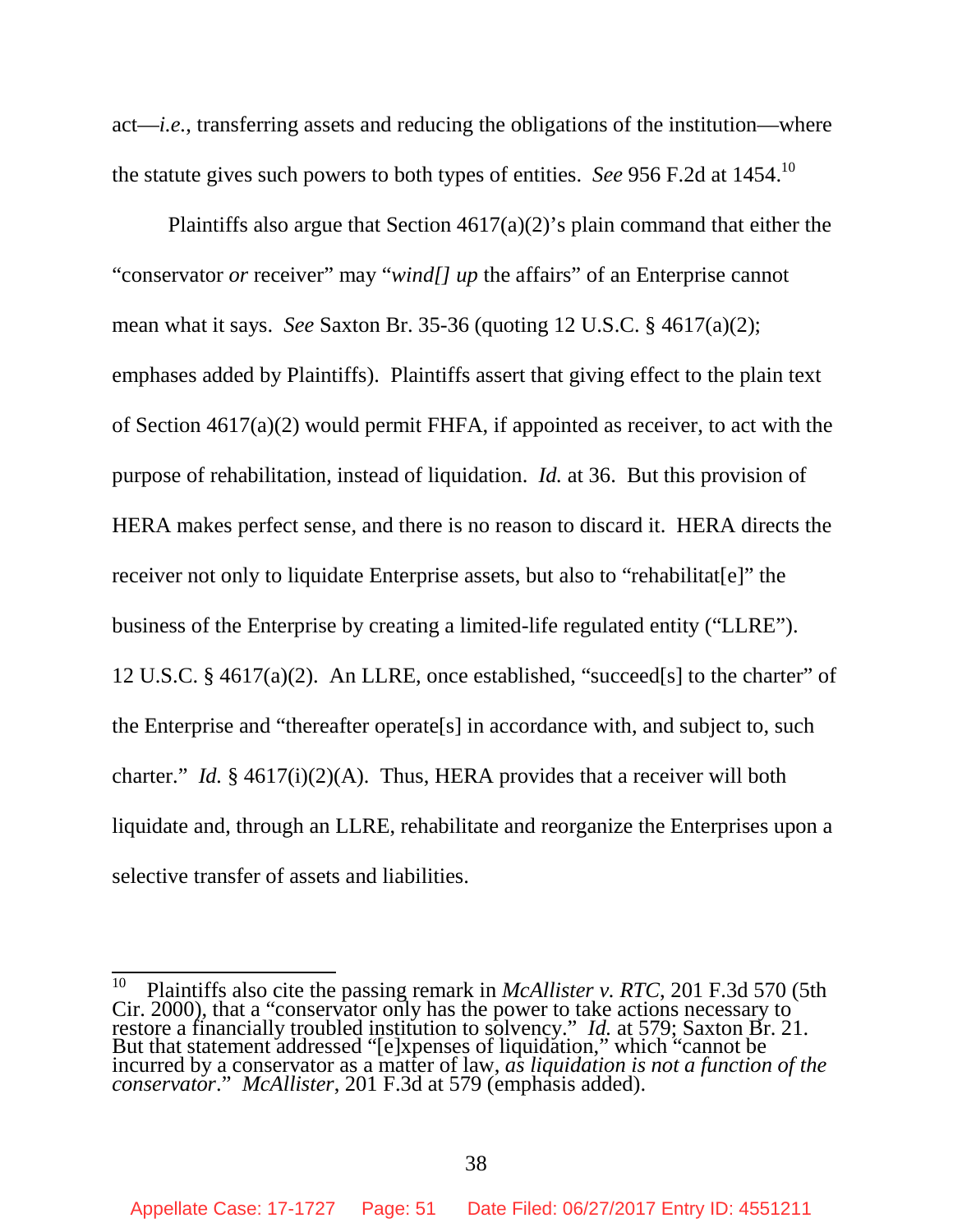Finally, Plaintiffs argue the Third Amendment improperly allows an "end run" around the receivership distribution-priority scheme outlined in HERA. Saxton 33-34. But the Enterprises are not in receivership, and are not liquidating their assets, so the priority scheme is inapplicable here. *See Perry Capital*, 848 F.3d at 1093 ("the duty that [HERA] imposes on FHFA to comply with receivership procedural protections textually turns on FHFA actually liquidating the Companies"); *Cobell v. Norton*, 283 F. Supp. 2d 66, 91 n.12 (D.D.C. 2003) ("The notion of a '*de facto* receivership' is rather akin to the concept of 'semipregnancy': an entity is either in *de jure* receivership or it is not."), *vacated in part on other grounds*, 392 F.3d 461 (D.C. Cir. 2004).

In any case, allegations that a conservator's conduct violates the statutory order of priority for receiverships are insufficient to overcome Section 4617(f). In *Courtney*, the Seventh Circuit rejected the Plaintiffs' argument that an asset transfer was purportedly a "thinly disguised way of circumventing the statutory priority scheme and allowing the [investor] to get more than its proper share." 485 F.3d at 945. The "glaring problem" with this argument, the court held, was that under FIRREA (like HERA), a conservator or receiver is authorized to "transfer assets or liabilities without any further approvals," and thus "the anti-injunction language of § 1821(j)" barred the relief requested. *Id*. at 948. So too here: Section 4617(f) protects the Conservator's exercise of its statutory powers—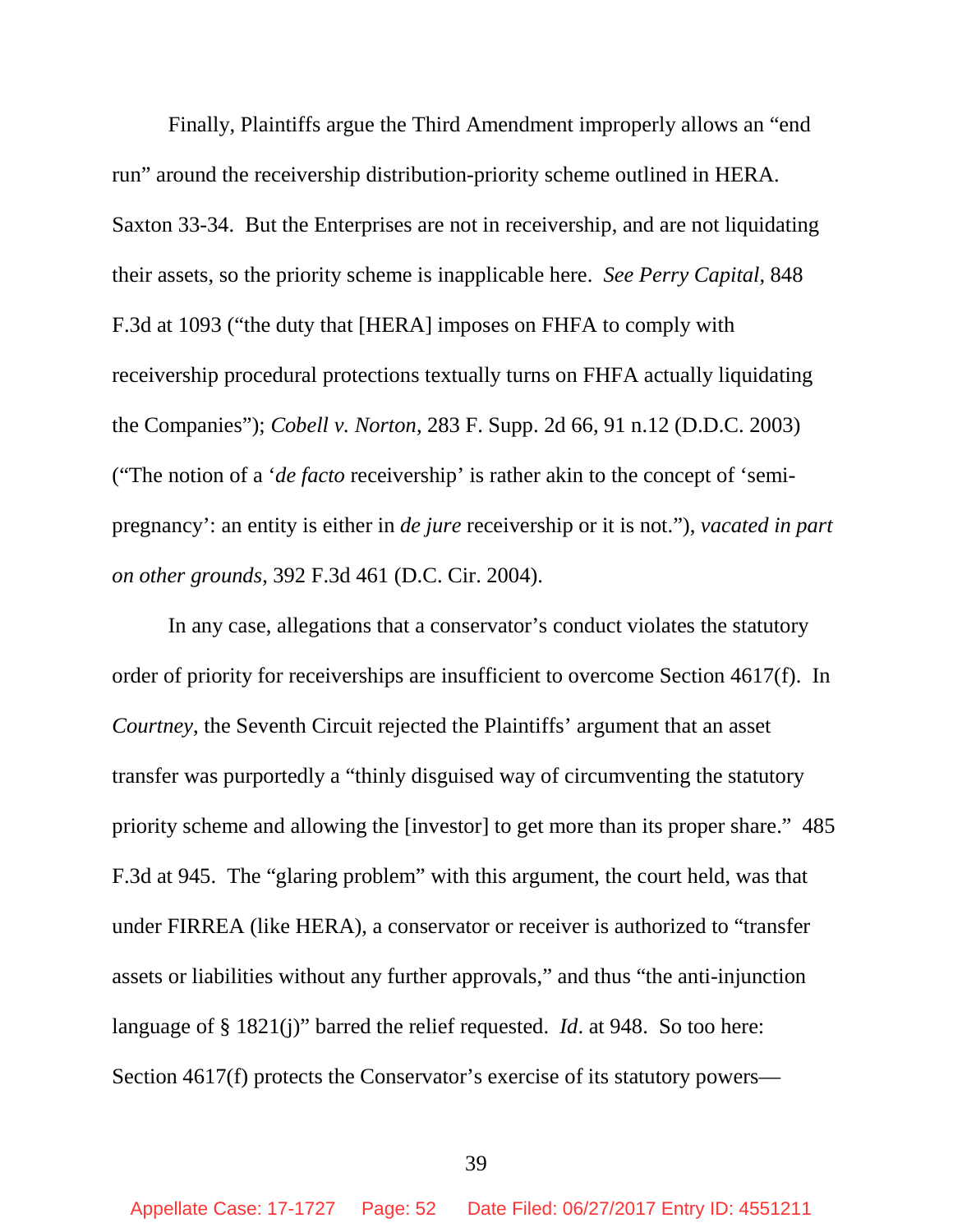including to "transfer or sell any asset" of the Enterprises "without any approval, assignment, or consent" 12 U.S.C. § 4617(b)(2)(G)—irrespective of allegations that those transfers may violate HERA's receivership priority scheme.

# **5. Plaintiffs Cannot Avoid Section 4617(f) by Alleging that Treasury "Supervised" or "Directed" the Conservator**

Plaintiffs also attempt to avoid Section 4617(f) by alleging the Conservator agreed to the Third Amendment only "at Treasury's direction," Saxton Br. 41, supposedly in violation of 12 U.S.C. § 4617(a)(7), which provides that the Conservator "shall not be subject to the direction or supervision of any other agency of the United States or any State in the exercise of [the Conservator's] rights, powers, and privileges." The district court correctly rejected this argument, holding that Plaintiffs are not within the "zone of interests" of Section  $4617(a)(7)$ and thus lack prudential standing to enforce this provision. Add. 20-21.

## **a. Plaintiffs Lack Prudential Standing to Enforce Section 4617(a)(7)**

To assert an APA claim, the plaintiff must be "adversely affected or aggrieved by agency action." 5 U.S.C. § 702. This means Plaintiffs' grievance must "arguably fall within the zone of interests protected or regulated by the statutory provision or constitutional guarantee invoked in the suit." *Bennett v. Spear*, 520 U.S. 154, 162 (1997). To determine whether a plaintiff is within the zone, courts "consider the purposes of the specific statutory provision that is at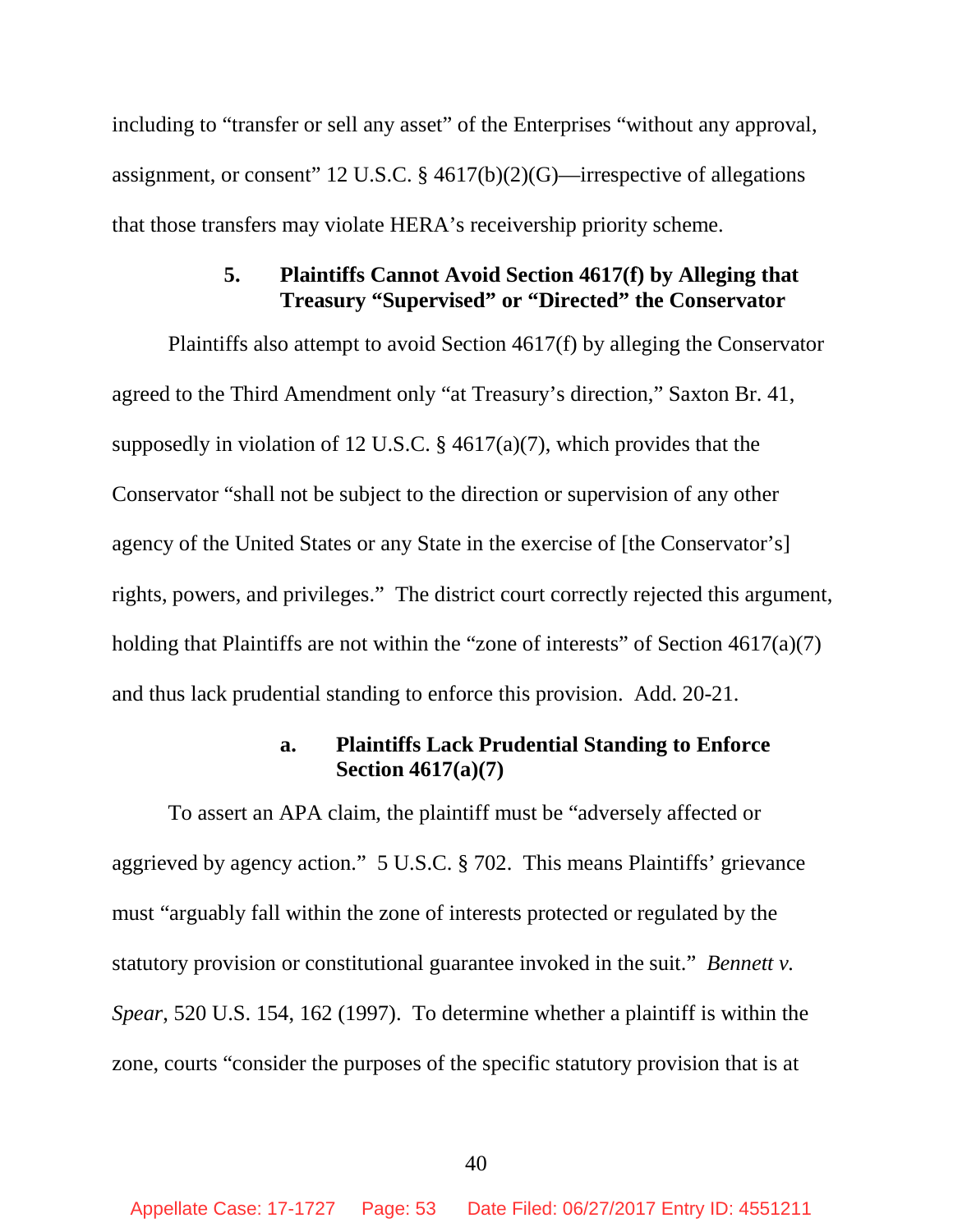issue," *Mova Pharm. Corp. v. Shalala*, 140 F.3d 1060, 1074-75 (D.C. Cir. 1998), and "who in practice can be expected to police the interests that the statute protects." *Air Line Pilots Ass'n Int'l v. Trans States Airlines, LLC*, 638 F.3d 572, 577 (8th Cir. 2011) (internal quotation marks and citation omitted).

Here, the district court correctly held that only the Conservator is within Section 4617(a)(7)'s zone of interests because that provision protects *the Conservator* from state and federal encroachment. Add. 20-21. This section "specifically functions to remove obstacles to FHFA's exercise of conservator powers—*i.e.* to preserve FHFA's interests, not those of GSE shareholders." Add. 21. Accordingly, the Conservator is the party who can be expected to police that interest by raising a Section 4617(a)(7) defense. *See also Robinson*, 2016 WL 4726555, at \*5-6 (holding shareholders are not in zone of interests of Section 4617(a)(7), as "the clear purpose of the requirement is to provide a preemption defense *for FHFA* in its role as conservator") (emphasis in original); *City of Chicago*, 962 F. Supp. 2d at 1059 (describing Section 4617(a)(7) as "HERA's preemption provision").

On appeal, Plaintiffs argue the district court did not take a "lenient" enough approach or give Plaintiffs "the benefit of any doubt" regarding standing. Saxton Br. 41. Plaintiffs are wrong: the district court applied the correct standard, even citing the same precedent Plaintiffs contend the district court ignored. Add. 20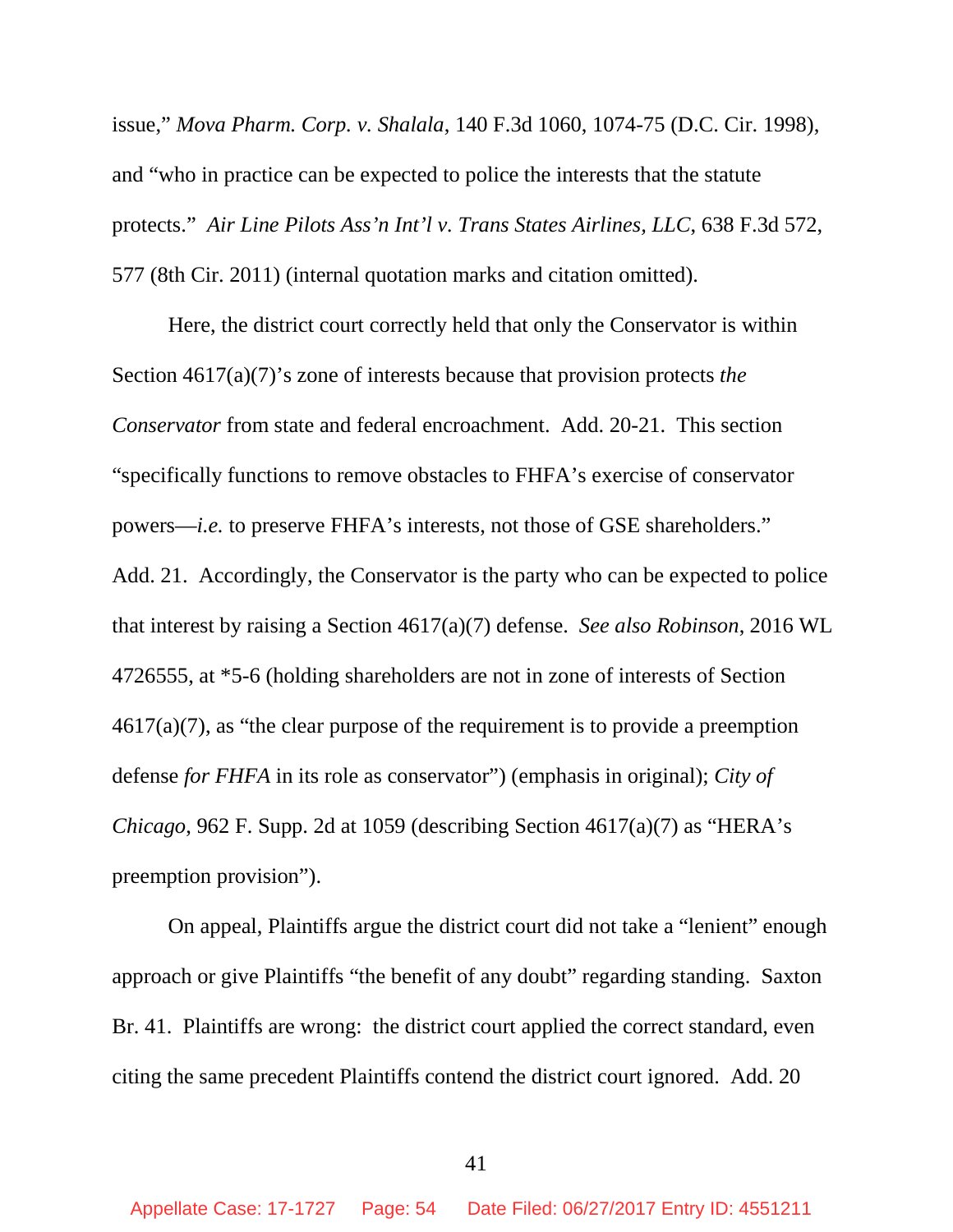(citing *Lexmark Int'l, Inc. v. Static Control Components, Inc.*, 134 S. Ct. 1377, 1387 (2014)). Moreover, while the zone of interests test is not "especially demanding," *Clarke v. Sec. Indus. Ass'n*, 479 U.S. 388, 399 (1987), it is not a rubber stamp for Plaintiffs' chosen theory of standing. *See id*. (denying review if Plaintiffs' interests are "marginally related" to the statutory purposes). Further, contrary to Plaintiffs' suggestion (Saxton Br. 42), the district court did not require a specific congressional purpose to benefit shareholders in Section 4617(a)(7). Rather, the court correctly identified the provision's "purpose . . . to provide a preemption defense *for FHFA*" to conclude that Plaintiffs lack standing. Add. 20- 21 (citation omitted, emphasis in original).

Plaintiffs argue they fit within the zone of interests because Section 4617(a)(7) "arguably protects the Companies' shareholders from being deprived of their investments due to other administrative agencies' pursuit of policy objectives that are at odds with FHFA's statutory mission as conservator." Saxton Br. 42. This argument—that Enterprise shareholders may lose money if the Conservator's independence is threatened—fails because a financial interest in the enforcement of a statute does not confer prudential standing. *See Gosnell*, 938 F.2d at 374 (disappointed bidder not within the zone of interests protected by FIRREA's asset transfer provision and thus could not challenge FDIC's failure to dispose of assets "on the open market for sale to the highest bidder"); *see also Dismas Charities,*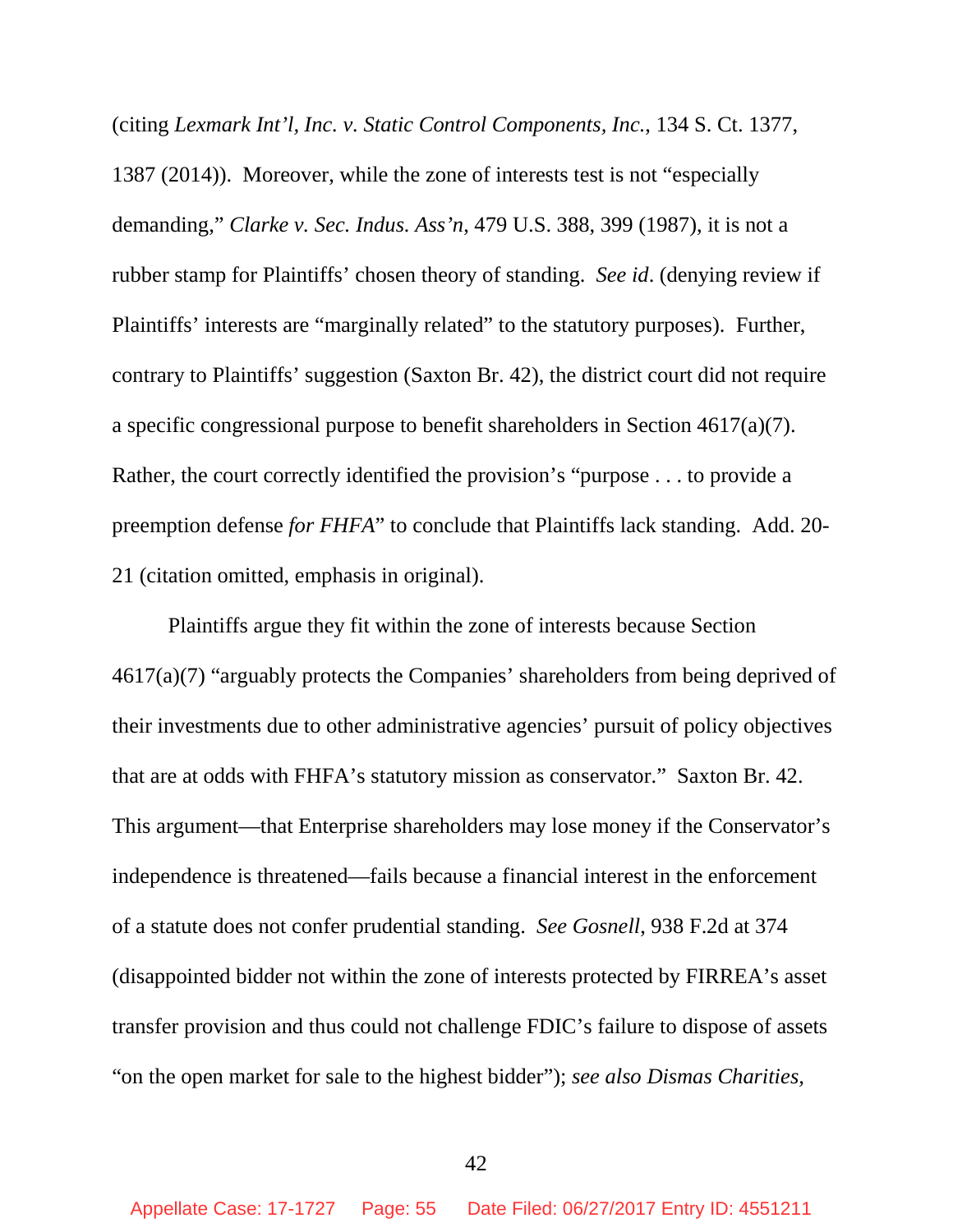*Inc. v. U.S. DOJ*, 401 F.3d 666, 677 (6th Cir. 2005) (interest in receiving financial benefits of government program insufficient to confer prudential standing).

Section 4617(a)(7) was plainly designed to give FHFA a defense it may utilize as Conservator (in its discretion) to fend off encroaching, inconsistent directives from states or federal agencies. It is not a sword for shareholders to use to advance their financial interests at the expense of the Conservator's judgment.

### **b. Plaintiffs Fail to State a Claim for an Alleged Violation of Section 4617(a)(7)**

Further, in addition to Plaintiffs' lack of prudential standing, Plaintiffs' allegation that the Conservator agreed to the Third Amendment only at Treasury's "direction and supervision" (JA28, JA65) fails to satisfy the plausibility requirements of *Iqbal* and *Twombly*. As in other identical cases, "Plaintiffs have alleged no *facts* from which it can be reasonably inferred that something like that actually happened." *Roberts*, 2017 WL 1049841, at \*7. In *Perry Capital*, the D.C. Circuit rejected the same claim based on the same conclusory allegations that, upon "information and belief," the Third Amendment resulted only from Treasury's "insistence." *Perry Capital*, 848 F.3d at 1091 n.9. The Court held "we are not required to credit a bald legal conclusion that is devoid of factual allegations and that simply parrots the terms of the statute." *Id*. (citing *Ashcroft v. Iqbal*, 556 U.S. 662, 678 (2009)). The court in *Roberts* came to the same conclusion: "At most, on the facts alleged, Treasury came up with the idea for the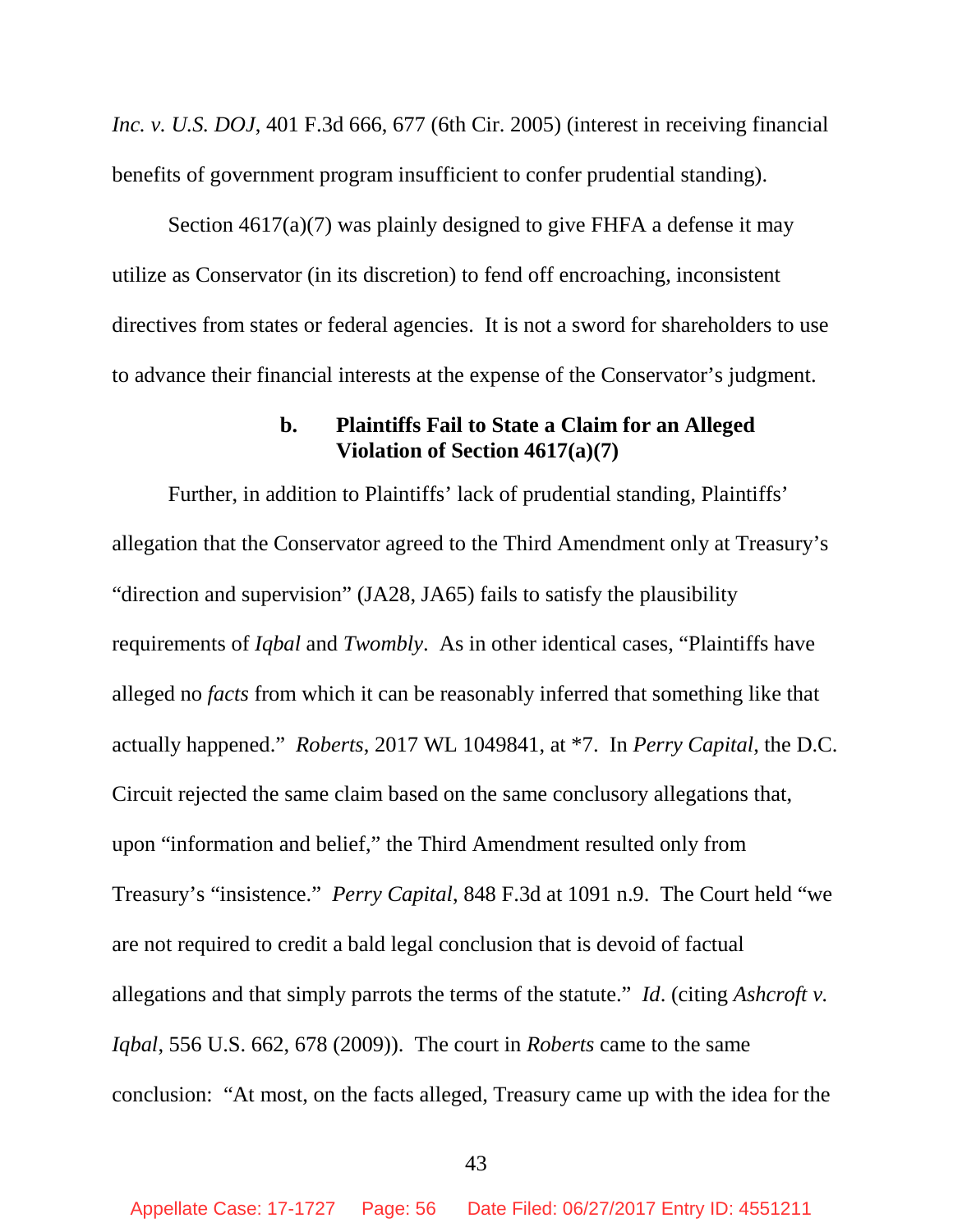new dividend formula in the Third Amendment and proposed it to FHFA. Formulating a plan and proposing it to FHFA does not mean that Treasury was subjecting FHFA to its 'direction' or 'supervision.'" 2017 WL 1049841, at \*7.

Additionally, "the very fact that FHFA itself has not brought suit to enjoin the Treasury from the alleged coercion it was subjected to suggests that FHFA was an independent, willing participant in its negotiations with the Treasury." *Robinson*, 2016 WL 4726555, at \*6. Indeed, the Conservator—for years—has vigorously defended in courts across the country the very same amendment it was purportedly forced to execute against its will. This course of conduct alone demonstrates that Plaintiffs' "direction and supervision" argument fails for lack of plausibility. *See Suero v. Fed. Home Loan Mortg. Corp*., 123 F. Supp. 3d 162, 172 (D. Mass. 2015) (applying Section 4617(f) by looking to Conservator's "efforts to defend Freddie Mac against the legal challenges that have been brought against  $it$ ").

Thus, the Court should uphold the dismissal of Plaintiffs' "direction and supervision" claim for lack of prudential standing and failure to state a claim.<sup>11</sup>

 $11$  Plaintiffs also suggest they could have third-party standing due to their "close" relationship" with the Enterprises and the purported "hindrance" on the Enterprises' ability to protect their own interests. Saxton Br. 45. But this argument is akin to seeking derivative standing on behalf of the Enterprises, *see Kowalski v. Tesmer*, 543 U.S. 125, 130 (2004) (addressing "third party standing to assert the rights of another"), and thus fails due to HERA's Succession Provision. *See infra* Sec. II.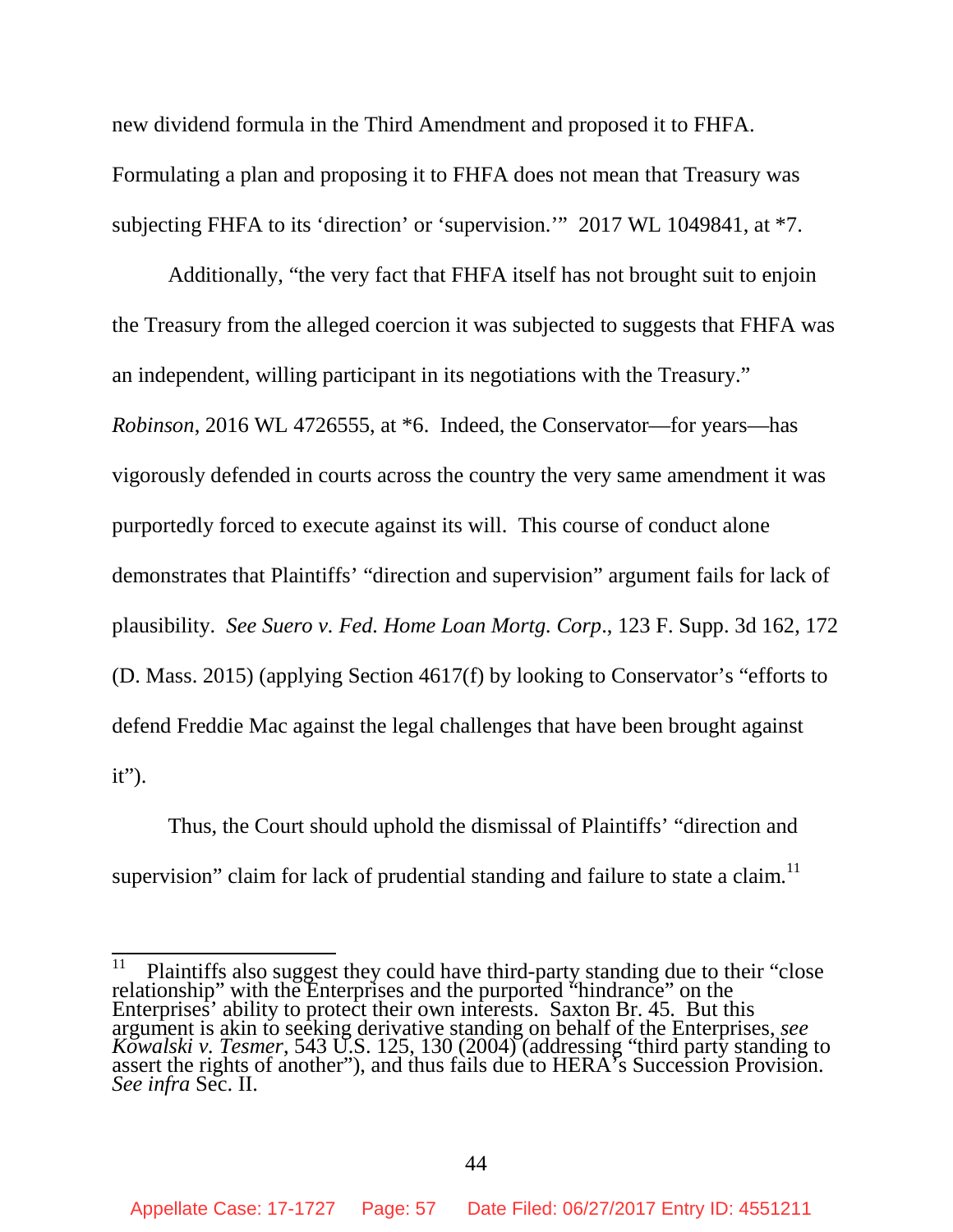#### **D. Plaintiffs' Nondelegation Argument Is Meritless**

Though Plaintiffs raise no constitutional claims or challenges to HERA, Plaintiffs argue that *Perry Capital*'s approach, followed by the district court here, "raises grave doubts about Section 4617's constitutionality under the nondelegation doctrine." Saxton Br. 26-27. But the nondelegation doctrine addresses whether Congress improperly delegated *legislative* power to a federal agency (*see United States v. Mistretta,* 488 U.S. 361, 372 (1989)), and Plaintiffs are not challenging any purported legislative acts here.

In all events, "the limits on delegation are frequently stated, but rarely invoked." *United States v. Whaley*, 577 F.3d 254, 263 (5th Cir. 2009). "Indeed, with the exception of two cases in 1935, the Supreme Court has uniformly rejected every nondelegation challenge it has considered." *United States v. Fernandez*, 710 F.3d 847, 849 (8th Cir. 2013) (internal citations omitted). The modern test is simply whether Congress has provided an "intelligible principle," which may be "broad" (including to act in the "public interest") to guide the agency's exercise of its discretion. *Id*.; *see United States v. Kuehl*, 706 F.3d 917, 919 (8th Cir. 2013) (upholding delegation to "protect the public from sex offenders").<sup>12</sup>

<sup>12</sup> *See also, e.g.*, *Yakus v. United States,* 321 U.S. 414 (1944) (upholding delegation to fix prices that are "generally fair and equitable"); *Nat'l Broadcasting Co. v. United States*, 319 U.S. 190 (1943) (upholding delegation to regulate in the "public interest"); *Milk Indus. Found. v. Glickman*, 132 F.3d 1467, 1475 (D.C. Cir. 1998) (upholding delegation to act based on "compelling public interest").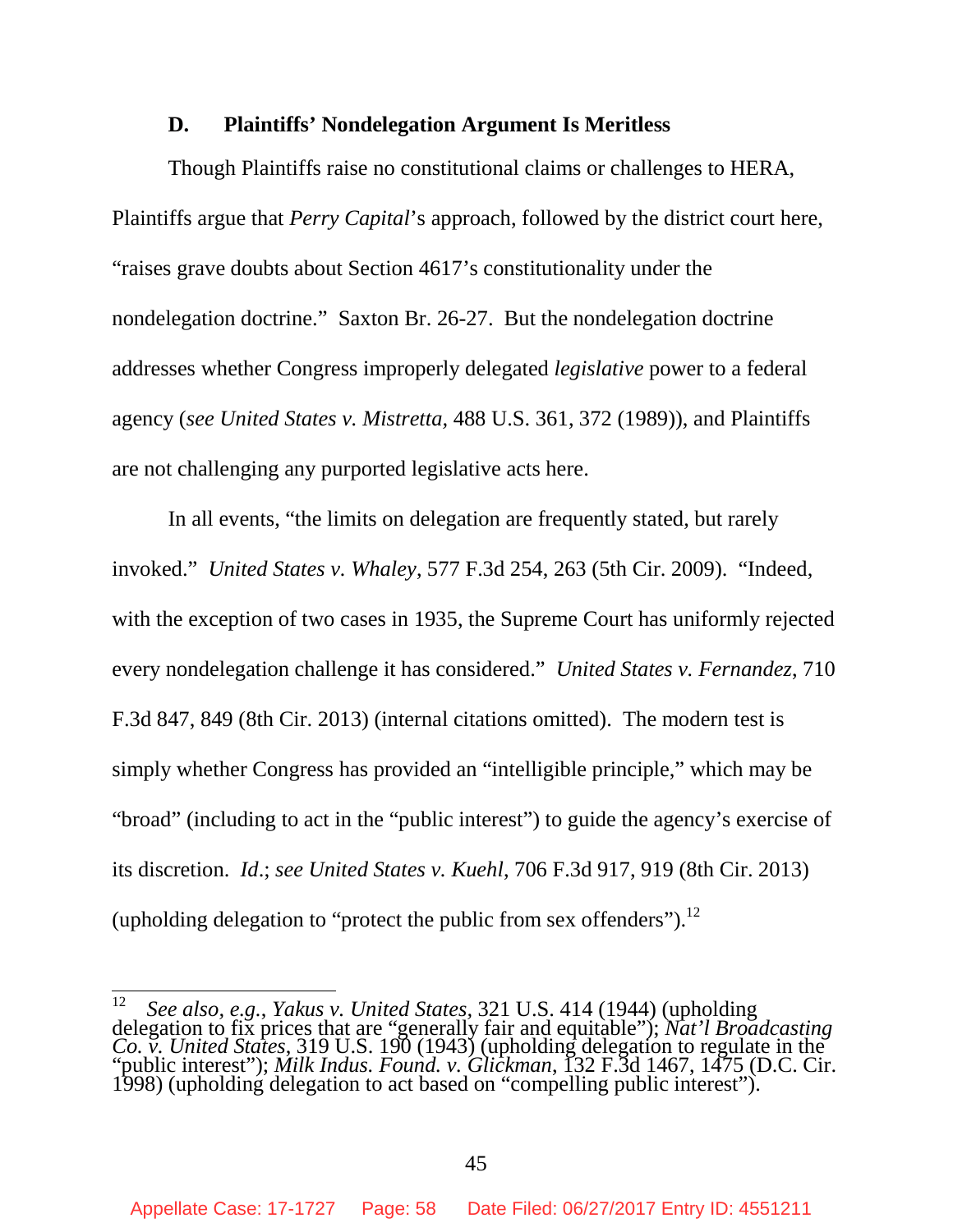Here, Congress provided "intelligible principles" to guide FHFA's broad discretion. HERA states the "purpose" of FHFA's appointment as conservator is to "reorganiz[e], rehabilitat[e], or wind[] up the affairs" of the Enterprises. 12 U.S.C. 4617(a)(2). Congress thus "empower[ed] FHFA to 'take such action' as may be necessary or appropriate to fulfill several goals," *Perry Capital*, 848 F.3d at 1089, including to "take such action as may be . . . appropriate to carry on the business of the regulated entit[ies] and preserve and conserve the[ir] assets and property." 12 U.S.C. § 4617(b)(2)(D)(ii). These statutory purposes and goals easily provide a sufficient "intelligible principle" to avoid any unconstitutional delegation. Moreover, that Section 4617(f) bars courts from *policing* the Conservator's application of these principles does not raise a nondelegation problem. *See United States v. Bozarov*, 974 F.2d 1037, 1038 (9th Cir. 1992) (rejecting nondelegation challenge of statute barring judicial review of agency action).

# **II. HERA'S SUCCESSION PROVISION BARS PLAINTIFFS' CLAIMS**

Because Section 4617(f) bars Plaintiffs' claims in their entirety, the Court need go no further in its analysis in order to affirm. Nevertheless, the district court also correctly held that Plaintiffs' claims should be dismissed for an additional, independently dispositive reason: HERA Succession Provision—by which FHFA holds "all rights" of the Enterprises and their stockholders during

46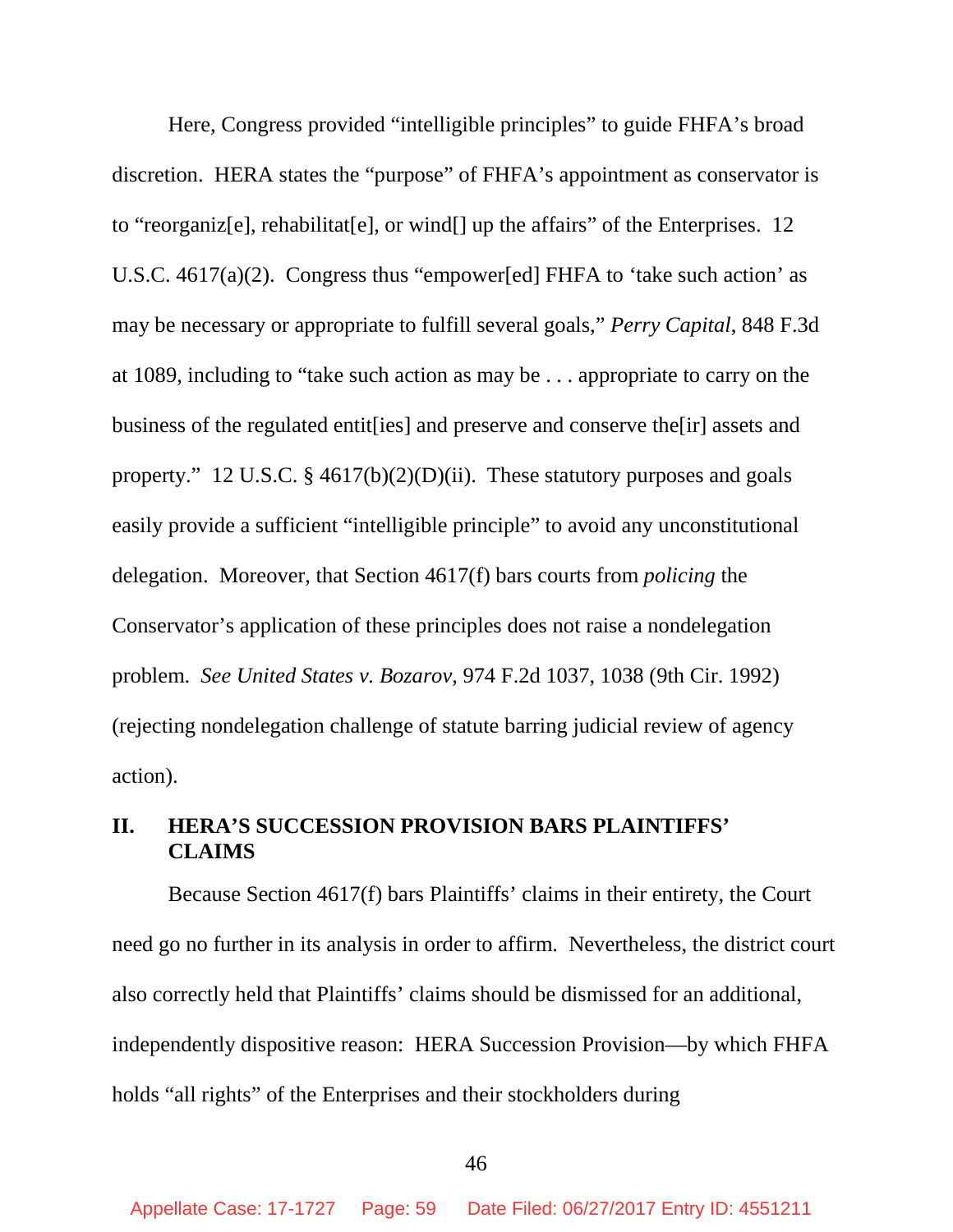conservatorship—bars prosecution of stockholder claims during conservatorship, irrespective of any alleged conflict of interest. Add. 23-24.

#### **A. The Conservator Has Succeeded to All Stockholder Rights**

Congress could not have been more clear: upon its appointment, the Conservator "immediately succeed[ed] to . . . *all rights, titles, powers, and privileges* of the [GSEs], and *of any stockholder*, officer, or director *of [the GSEs]* with respect to the [GSEs] and the assets of the [GSEs]." 12 U.S.C. § 4617(b)(2)(A) (emphases added). This broad, unequivocal language evidences Congress's intent to ensure "that nothing was missed" and to "transfer[] everything it could to the [Conservator]." *Kellmer v. Raines*, 674 F.3d 848, 851 (D.C. Cir. 2012) (quoting *Pareto v. FDIC*, 139 F.3d 696, 700 (9th Cir. 1998)). Accordingly, "[t]he shareholders' rights are now the FHFA's." *Esther Sadowsky Testamentary Trust v. Syron*, 639 F. Supp. 2d 347, 351 (S.D.N.Y. 2009).

Courts uniformly hold that this Succession Provision of HERA bars Enterprise stockholders from asserting at least shareholder derivative claims during the conservatorships. Because "[t]his language plainly transfers shareholders' ability to bring derivative suits—a "right[ ], title[ ], power[ ], [or] privilege[ ]"—to FHFA, *Kellmer*, 674 F.3d at 850, it "bars shareholder derivative suits, without exception." *Perry Capital*, 70 F. Supp. 3d at 232; *see also Louisiana Mun. Police Employees Ret. Sys. v. FHFA*, 434 F. App'x 188, 191 (4th Cir. 2011) (upholding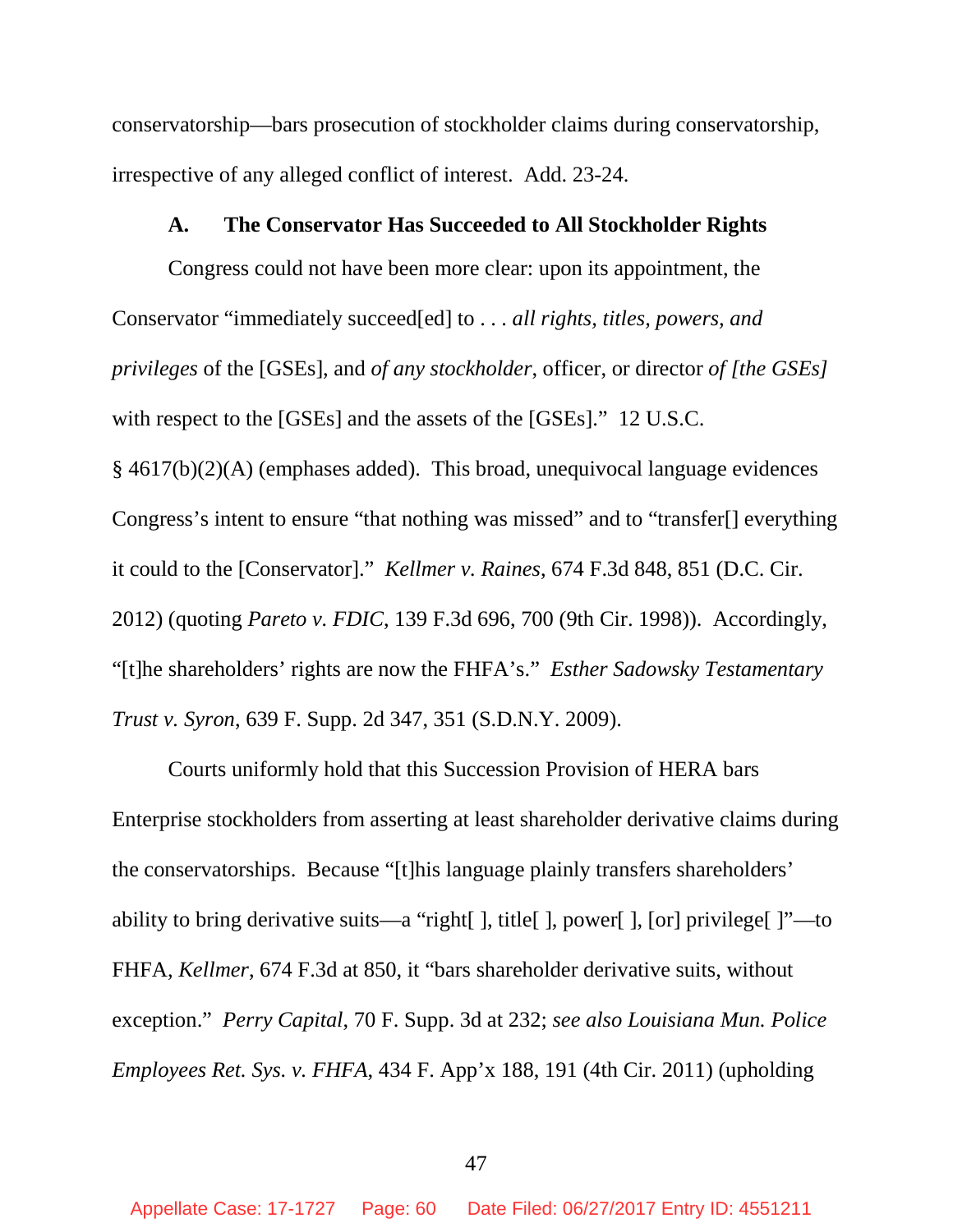substitution of the Conservator in place of shareholder plaintiffs asserting derivative claims on behalf of Freddie Mac); *Cont'l W.*, 83 F. Supp. 3d at 840 n.6 (HERA grants to FHFA "the right to bring a derivative suit").

HERA's Succession Provision, when coupled with the other statutory powers granted to FHFA, vest total control over the GSEs exclusively in the Conservator, not the shareholders. Indeed, numerous courts have held that Section 4617(f) *itself* displaces shareholder plaintiffs' attempts to pursue derivative claims. *See Gail C. Sweeney Estate Martial Trust v. U.S. Treasury Dep't*, 68 F. Supp. 3d 116, 126 (D.D.C. 2014) ("Plaintiffs' lawsuit would 'affect' and 'interfere' with the Conservator's exercise of its powers"); *In re Fed. Home Loan Mortg. Corp. Derivative Litig.*, 643 F. Supp. 2d 790, 799 (E.D. Va. 2009) ("allowing the [shareholder] plaintiffs to remain in this action would violate § 4617(f)"), *aff'd sub nom. Louisiana Mun. Police,* 434 F. App'x 188, 191; *In re Fed. Nat'l Mortg. Ass'n Sec., Derivative, ERISA Litig.*, 629 F. Supp. 2d 1, 4 n.4 (D.D.C. 2009) ("allowing [shareholder] plaintiffs to continue to pursue derivative claims independent of FHFA would require this Court to take action that would 'restrain or affect' FHFA's discretion, which HERA explicitly prohibits"), *aff'd sub nom. Kellmer*, 674 F.3d 848.

Here, the district court correctly held that, under the Succession Clause, "FHFA assumes shareholders' rights to pursue derivative claims." Add. 23.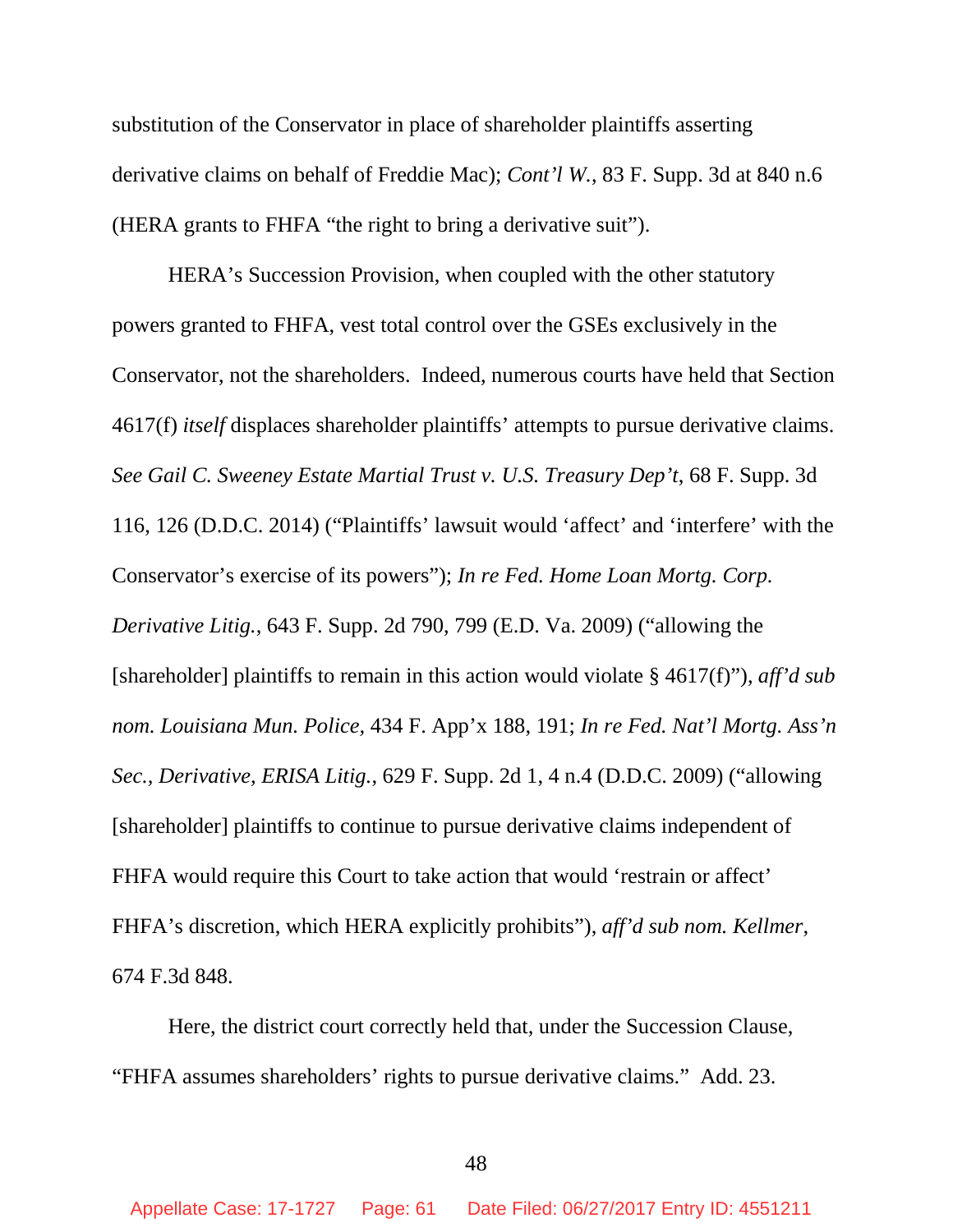### **B. The Conservator Has Succeeded to Plaintiffs' Claims Whether Those Claims Are Characterized as Derivative or Direct**

Plaintiffs do not contest that the Conservator succeeds to all shareholder derivative claims. Instead, Plaintiffs argue that HERA's Succession Clause does not apply to Plaintiffs' APA claims because they are supposedly direct. Saxton Br. 43-51. This argument is wrong twice-over.

First, as the district court correctly held (and Treasury's brief explains), Plaintiffs' claims are derivative because they are premised on classically derivative injury (*e.g.*, depletion of corporate assets) and seek relief that would plainly flow to the GSEs directly (*e.g.*, return of dividends paid pursuant to the Third Amendment). Add. 11-13. The FHFA Defendants adopt and incorporate by reference Treasury's argument that Plaintiffs' APA claims are derivative, not direct. Treasury Br. §§ II.A-B.

Second, Plaintiffs' characterization of their claims as direct is in all events irrelevant because HERA's Succession Provision applies equally to direct shareholder claims. Under HERA, the Conservator succeeded to "*all*" shareholder rights. 12 U.S.C. § 4617(b)(2)(A) (emphasis added). When interpreting HERA, "all means all." *Hennepin Cty. v. Fed. Nat'l Mortg. Ass'n*, 742 F.3d 818, 822 (8th Cir. 2014); *see also Connecticut Nat. Bank v. Germain*, 503 U.S. 249, 253–54 (1992) ("[C]ourts must presume that a legislature says in a statute what it means and means in a statute what it says there.").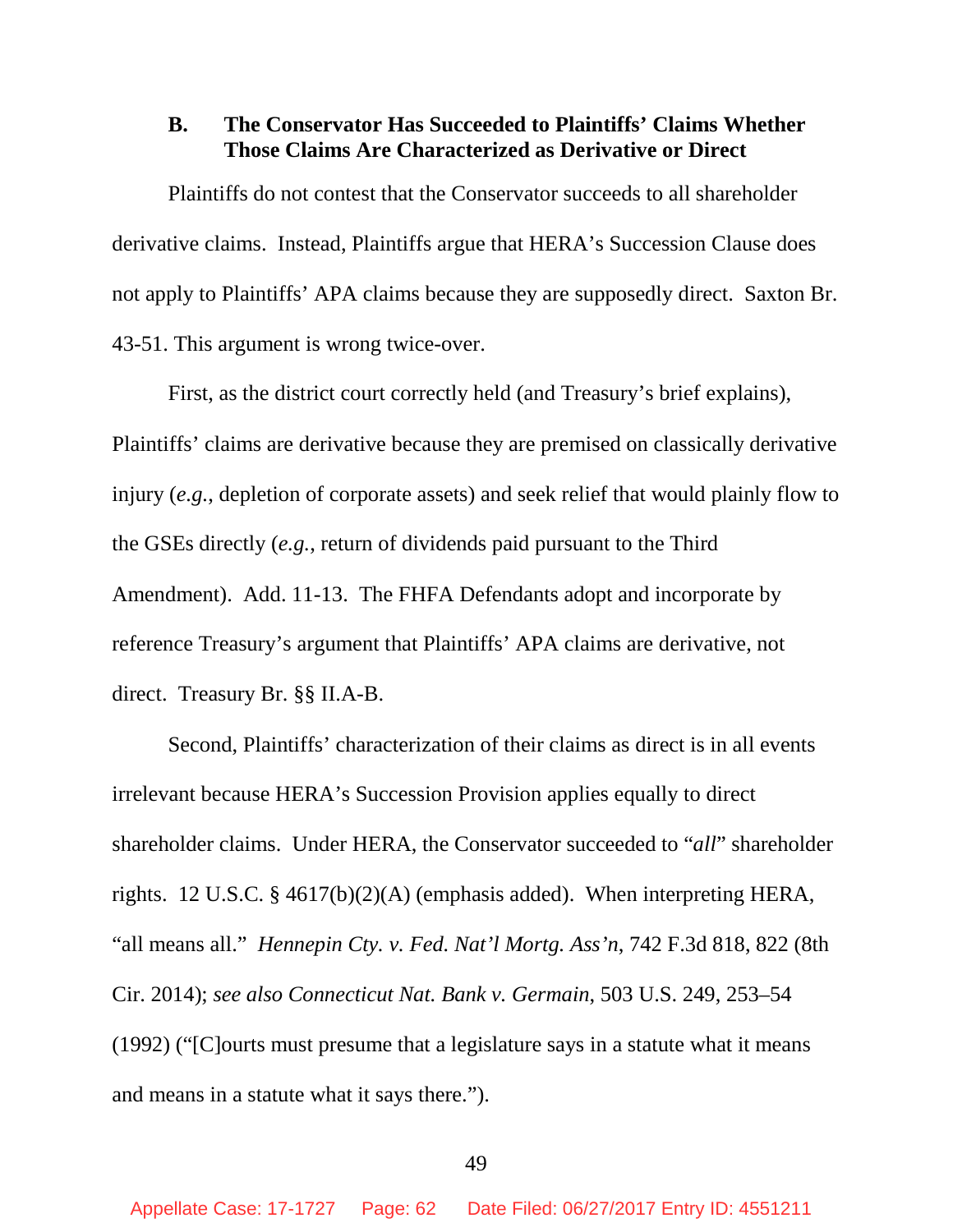As the court held in *Pagliara v. Federal Home Loan Mortgage Corp.*, 203 F. Supp. 3d 678 (E.D. Va. 2016), the Conservator succeeds to all shareholder rights, including those that are "enforceable through a direct lawsuit, not a derivative lawsuit." *Id.* at 687 (holding Conservator succeeded to the right to inspect books and records and to vote to elect directors). *Pagliara* distinguished a case principally relied on by Plaintiffs, *Levin v. Miller*, 763 F.3d 667 (7th Cir. 2014) (at Saxton Br. 44), and sided with the concurring opinion in that case, holding that HERA's succession provision extends to direct shareholder claims. *See Pagliara*, 203 F. Supp. 3d at 688. This Court should follow the same approach and hold that Plaintiffs' APA claims are barred, irrespective of whether they are direct or derivative.

In this regard, the FHFA Defendants respectfully disagree with the D.C. Circuit's conclusion in *Perry Capital* that HERA's succession language does not apply to direct claims. *See* 848 F.3d at 1104-05. The D.C. Circuit stated that shareholders' rights "with respect to the regulated entity and [its] assets" are "only those an investor asserts derivatively on the Company's behalf." *Id*. But this reading "strain[s] any reasonable interpretation" of HERA, *Pagliara*, 203 F. Supp. 3d at 688, because Plaintiffs' claims are unquestionably related to the Enterprises and their assets. Furthermore, the D.C. Circuit reached its conclusion based on its reasoning that a separate provision of HERA, 12 U.S.C.  $\S$  4617(b)(2)(K)(i),

50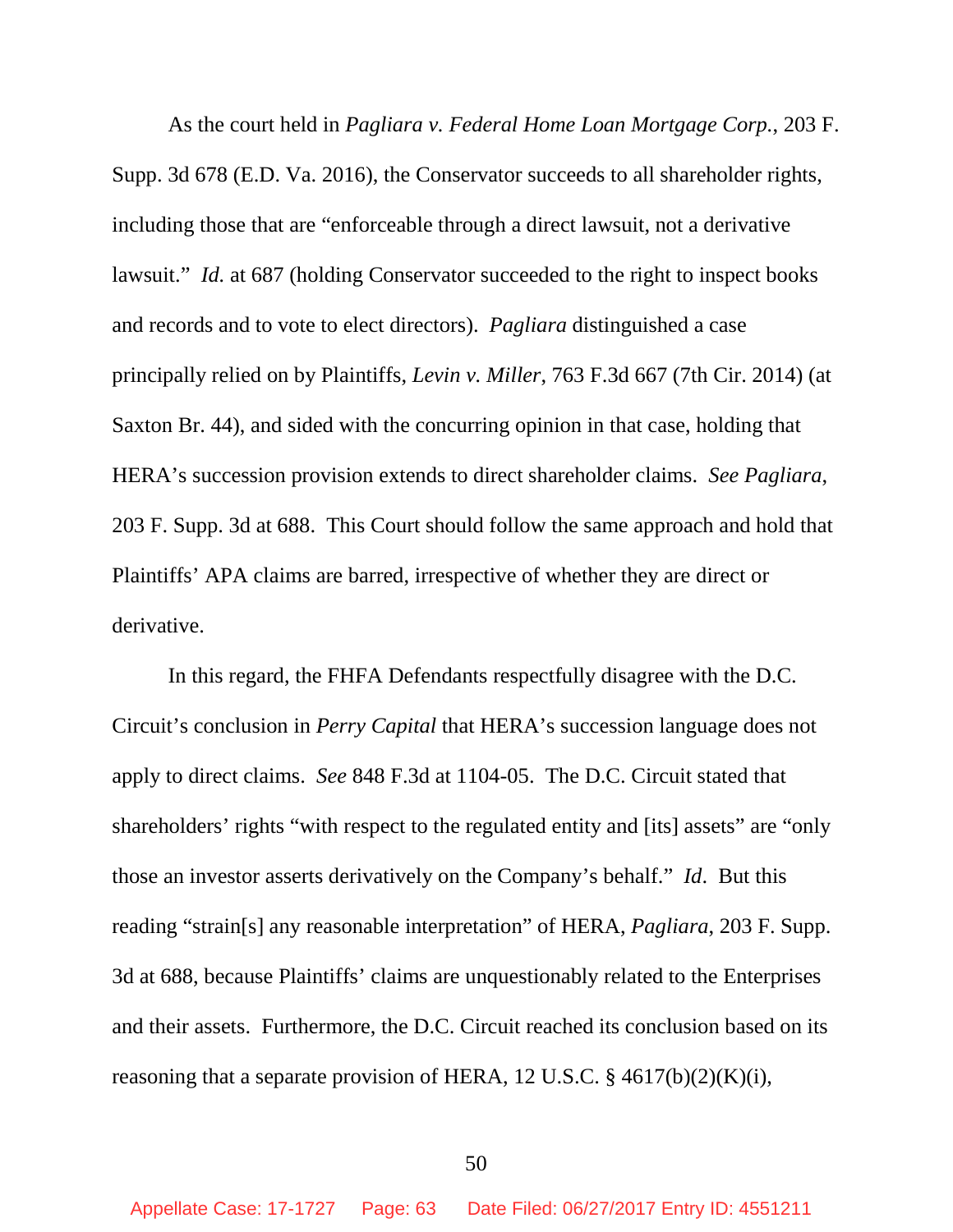"terminates [shareholders'] rights and claims in receivership" against the assets or charter of the Enterprises and thus "indicates that shareholders' direct claims against and rights in the Companies survive during conservatorship." *Perry Capital*, 848 F.3d at1105. But the succession clause does not *terminate* any rights upon conservatorship; instead, it transfers them to the Conservator during the conservatorship. Only if and when the Enterprises enter receivership would any shareholder rights be terminated, and in that context, Section  $4617(b)(2)(K)(i)$ excludes certain rights from termination and permits shareholders to assert those rights through the administrative process. Accordingly, there is no reason to limit the succession clause's broad language— encompassing "all rights" of a shareholder—to only derivative claims.

## **C. There Is No "Conflict of Interest" Exception to HERA's Succession Provision**

Plaintiffs also argue their claims can survive HERA's Succession Provision based upon a so-called "conflict of interest" exception. Saxton Br. 51-53. As Treasury explains in its brief, issue preclusion bars Plaintiffs from advancing this argument. The FHFA Defendants adopt and incorporate by reference Treasury's argument that issue preclusion bars Plaintiffs from advancing its conflict of interest argument. Treasury Br. §§ II.C.1.

In all events, there is no "conflict of interest" exception in HERA' Succession Provision and the district court correctly rejected Plaintiffs' invitation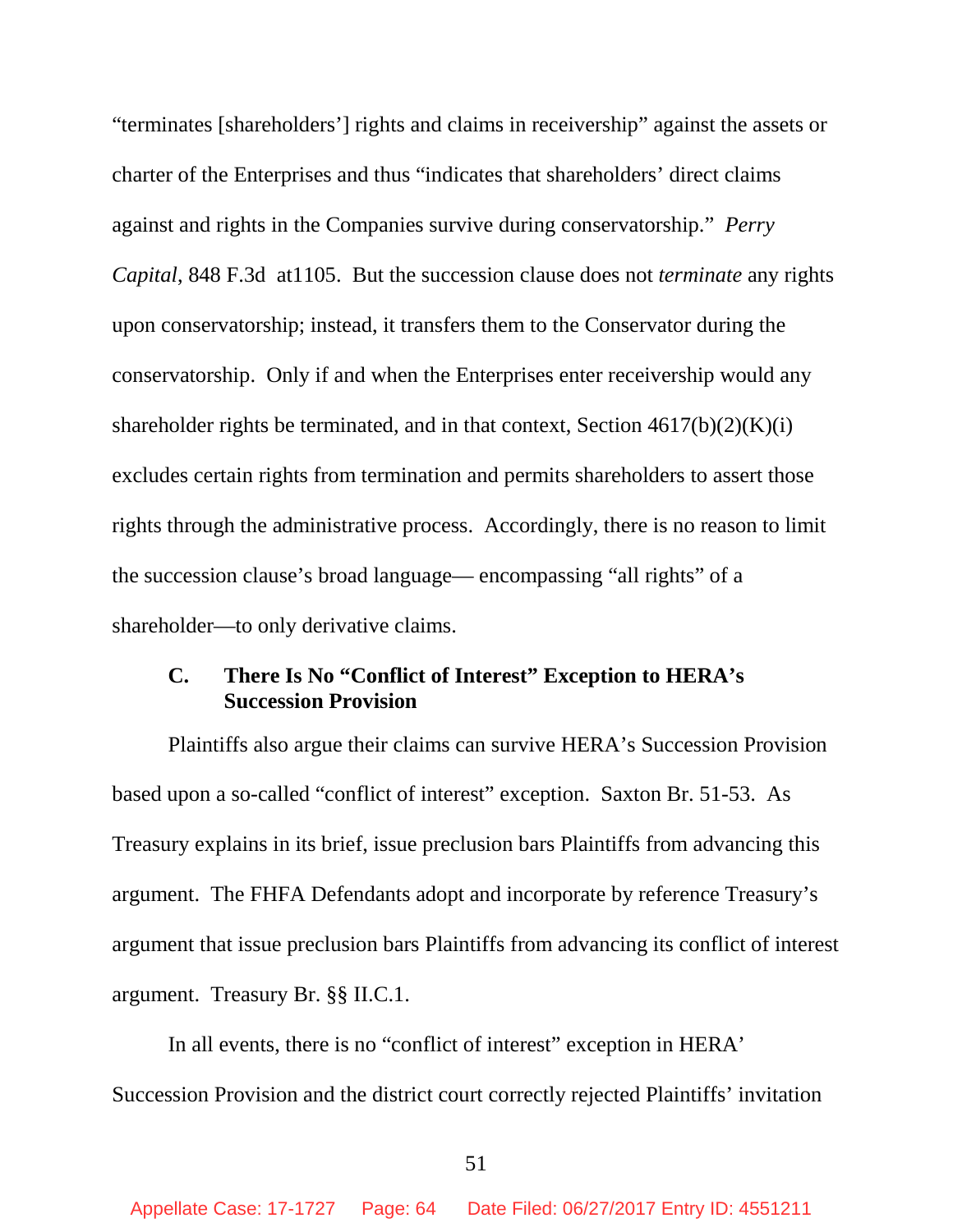to create one. The court rightly found "no ambiguity in the provision's meaning and, therefore, refuse[d] to judicially alter the provision to allow for an unstated conflict-of-interest exception." Add. 24. In so doing, the district court followed every other court that has addressed this issue under HERA, including the D.C. Circuit, which found any such exception would be "contrary" to "the plain statutory text." *Perry Capital*, 848 F.3d at 1106; *see also Edwards v. Deloitte & Touche, LLP*, No. 16-21221-CIV, 2017 WL 1291994, at \*7 (S.D. Fla. Jan. 18, 2017) ("Looking at the plain wording of HERA's succession clause, there is no exception to the bar on derivative suits."); *Pagliara*, 203 F. Supp. 3d 678 at 691 n.20 ("The Court is not persuaded by [Plaintiffs'] argument that he may have standing to pursue a derivative claim because FHFA and/or Treasury may have a conflict of interest.").

Only two decisions have applied a conflict-of-interest exception to FIRREA's succession provision, and those decisions are outliers that other courts have rejected. *See First Hartford Corp. Pension Plan & Tr. v. United States*,194 F.3d 1279, 1295-96 (Fed. Cir. 1999); *Delta Savs. Bank v. United States*, 265 F.3d 1017, 1021-24 (9th Cir. 2001). *Perry Capital* rejected these decisions as being poorly reasoned, "mak[ing] little sense," and contradicting FIRREA's plain language. 848 F.3d at 1105-06; *Perry Capital*, 70 F. Supp. 3d at 231 ("[conflict of interest] exception would swallow the rule [against derivative actions]").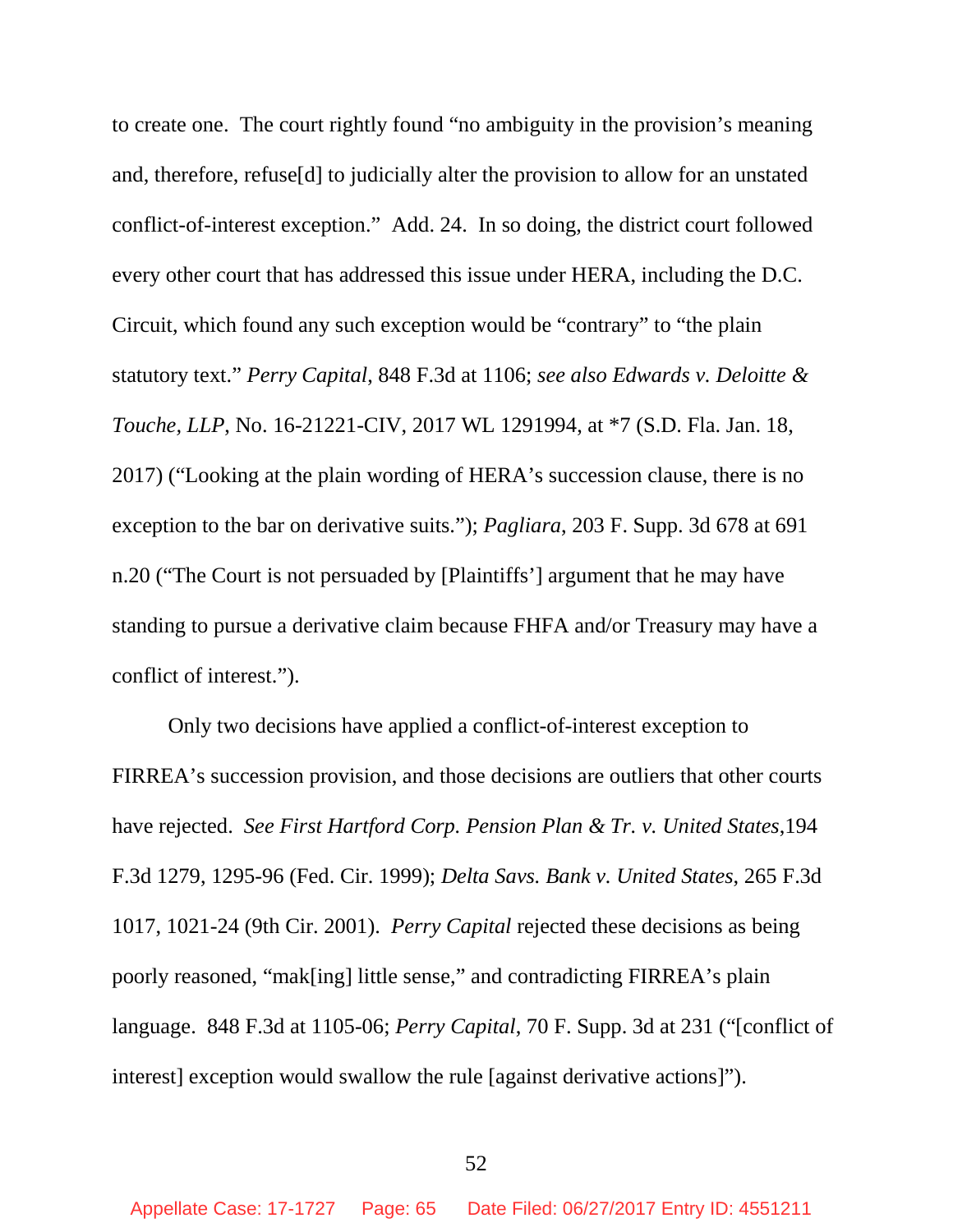Moreover, the limited holdings of *First Hartford* and *Delta*, both receivership cases, "make[] still less sense in the conservatorship context, where FHFA enjoys even greater power free from judicial intervention." *Id.* at 231 n.30. The district court below rightly rejected these two decisions as inconsistent with the plain language of HERA. Add. 24.

On appeal, Plaintiffs contend that Congress "should be presumed to have adopted" *First Hartford* and *Delta Savings* when Congress enacted HERA. Saxton Br. 51. Plaintiffs are wrong. As an initial matter, "where the law is plain"—as here—"subsequent reenactment does not constitute an adoption" of a judicial interpretation, *Brown v. Gardner*, 513 U.S. 115, 121 (1994), especially when there is "no direct evidence that Congress ever considered the issue . . . or voiced any views upon it." *Zenith Radio Corp. v. Hazeltine Research, Inc.*, 401 U.S. 321, 336 n.7 (1971).

Moreover, as the court in *Perry Capital* recognized, "two circuit court decisions do not so clearly 'settle[ ] the meaning of [the] existing statutory provision' in FIRREA that we must conclude the Congress intended *sub silentio* to incorporate those rulings into [HERA]." 848 F.3d at 1106 (quoting *Merrill Lynch v. Dabit*, 547 U.S. 71, 85 (2006)). Supreme Court precedent is in accord. *See Jama v. Immigration & Customs Enf't*, 543 U.S. 335, 351 (2005) (concluding that the "decisions of two Courts of Appeals" do not reflect a "settled judicial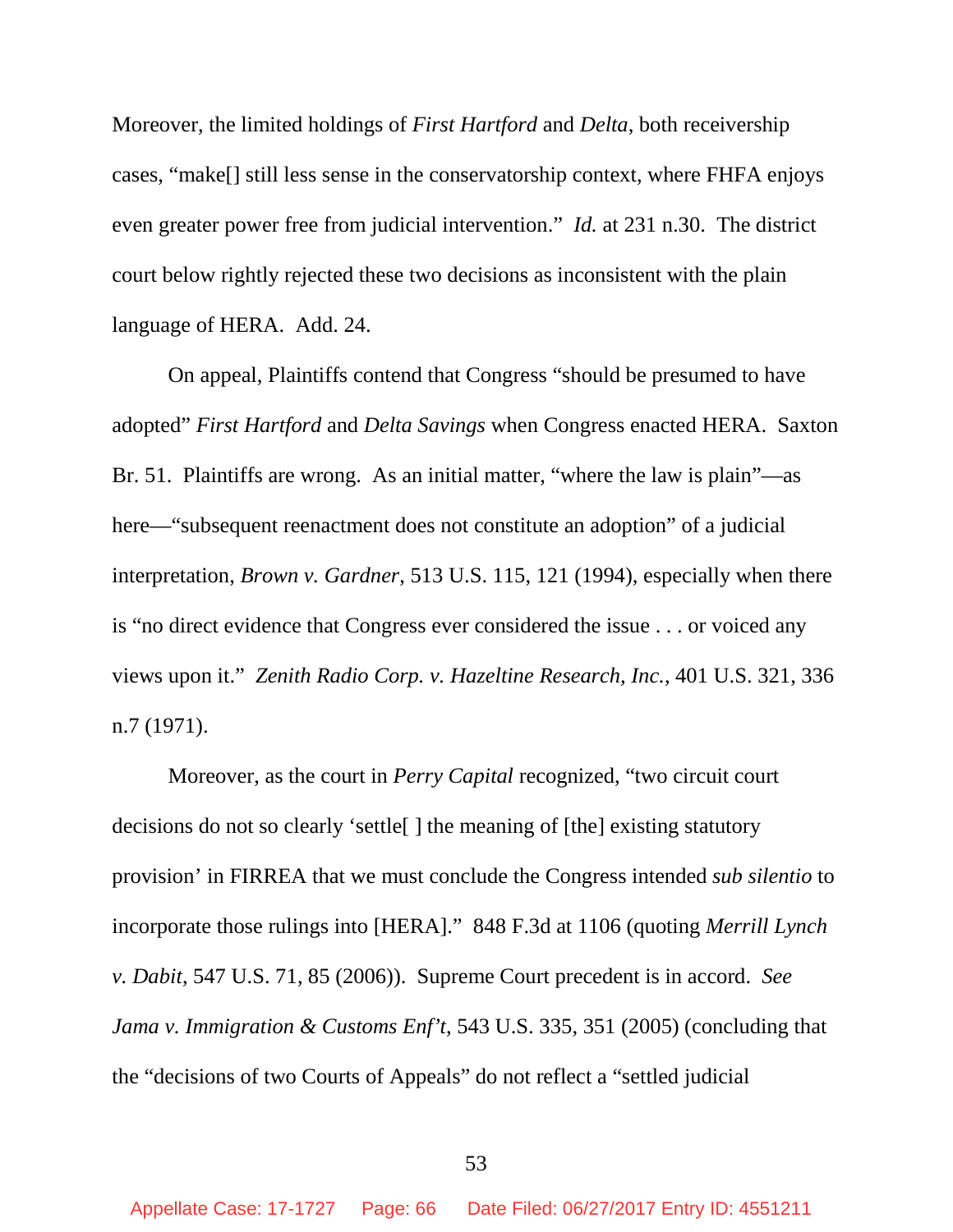construction nor one which we would be justified in presuming Congress, by its silence, impliedly approved"); *see also SCA Hygiene Products Aktiebolag v. First Quality Baby Products, LLC*, 137 S. Ct. 954, 965 (2017) (when determining whether Congress intended to codify a purported common law rule, two circuit court holdings "are too few to establish a settled, national consensus").<sup>13</sup>

Finally, Plaintiffs point to a purported "ambiguity" in HERA that "permit<sup>[s]</sup> FHFA to sue itself," which, according to Plaintiffs, supports creation of a conflict of interest exception. Saxton Br. 52-53. HERA does no such thing. Instead, in 12 U.S.C. § 4617(a)(5), Congress provided the "regulated entity" (*i.e.*, Fannie Mae or Freddie Mac) itself—not FHFA as Conservator—a 30-day window in which to challenge the FHFA's appointment of a conservator or receiver. That limited, statutorily-authorized challenge mechanism—which was never exercised by either of the Enterprises—in no way supports the creation of an conflict of interest exception that would permit shareholders to pursue derivative claims on behalf of the Enterprises in conservatorship.

<sup>13</sup> This Court's precedents are not "to the contrary." Saxton Br. 52. In *Morriss v. BNSF Ry. Co.*, 817 F.3d 1104, 1110-11 (8th Cir. 2016), and *Stringer v. St. James R-1 Sch. Dist.*, 446 F.3d 799, 804-05 (8th Cir. 2006), Congress chose to amend one part of a sentence in order to modify a judicial interpretation, while leaving untouched another part of the same sentence, which also had been subject to judicial interpretation. Here, by contrast, there is there is no evidence Congress scrutinized FIRREA's succession provision with an eye toward correcting or ratifying any judicial decisions.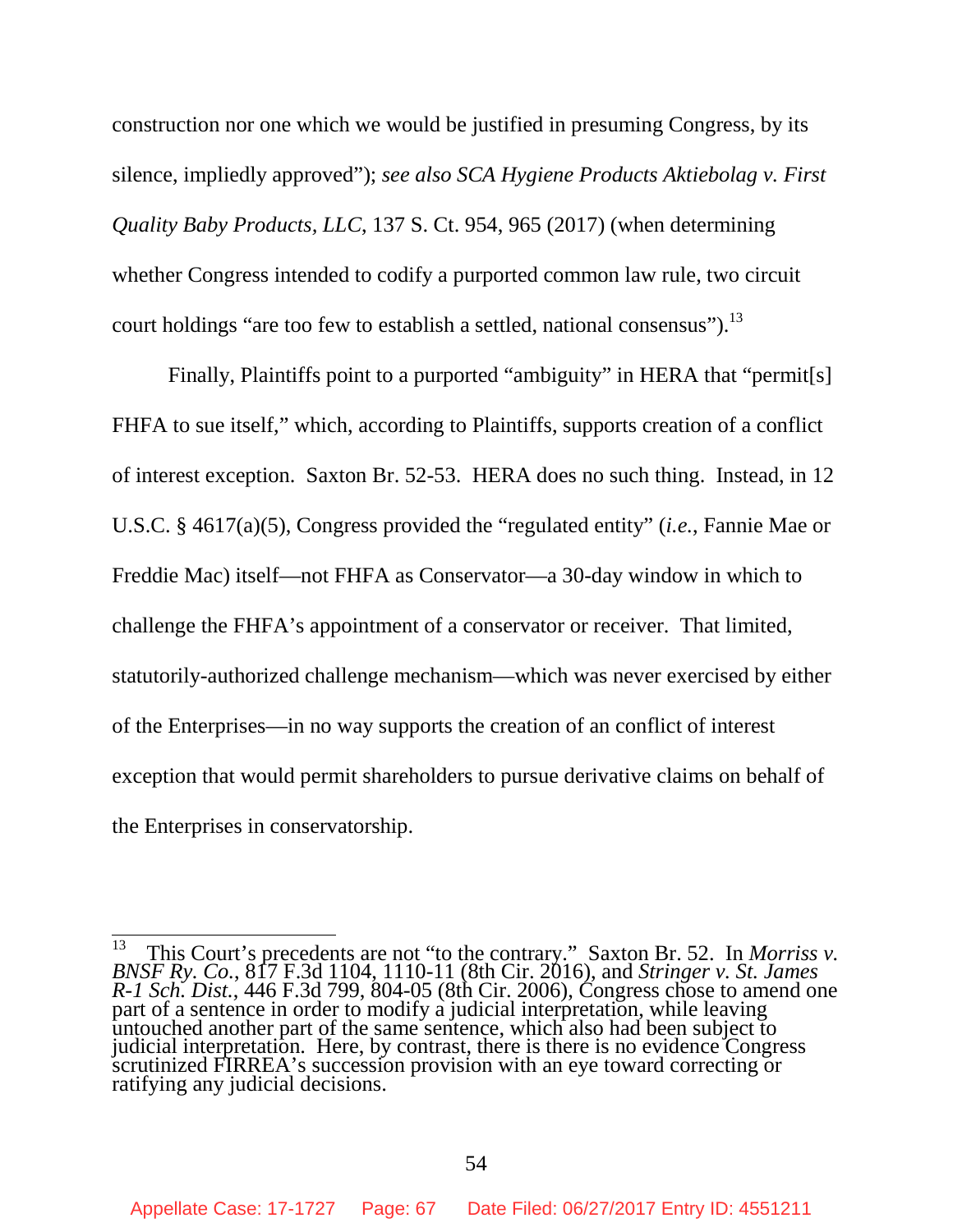### **CONCLUSION**

For the foregoing reasons, this Court should affirm the judgment below.

Dated: June 23, 2017 Respectfully submitted,

/s/ Howard N. Cayne

Howard N. Cayne Asim Varma David B. Bergman ARNOLD & PORTER KAYE SCHOLER LLP 601 Massachusetts Ave. N.W. Washington, DC 20001 (202) 942-5000 (202) 942-5999 (fax) Howard.Cayne@aporter.com Asim.Varma@aporter.com David.Bergman@aporter.com

*Counsel for Defendants-Appellees Federal Housing Finance Agency and Melvin L. Watt*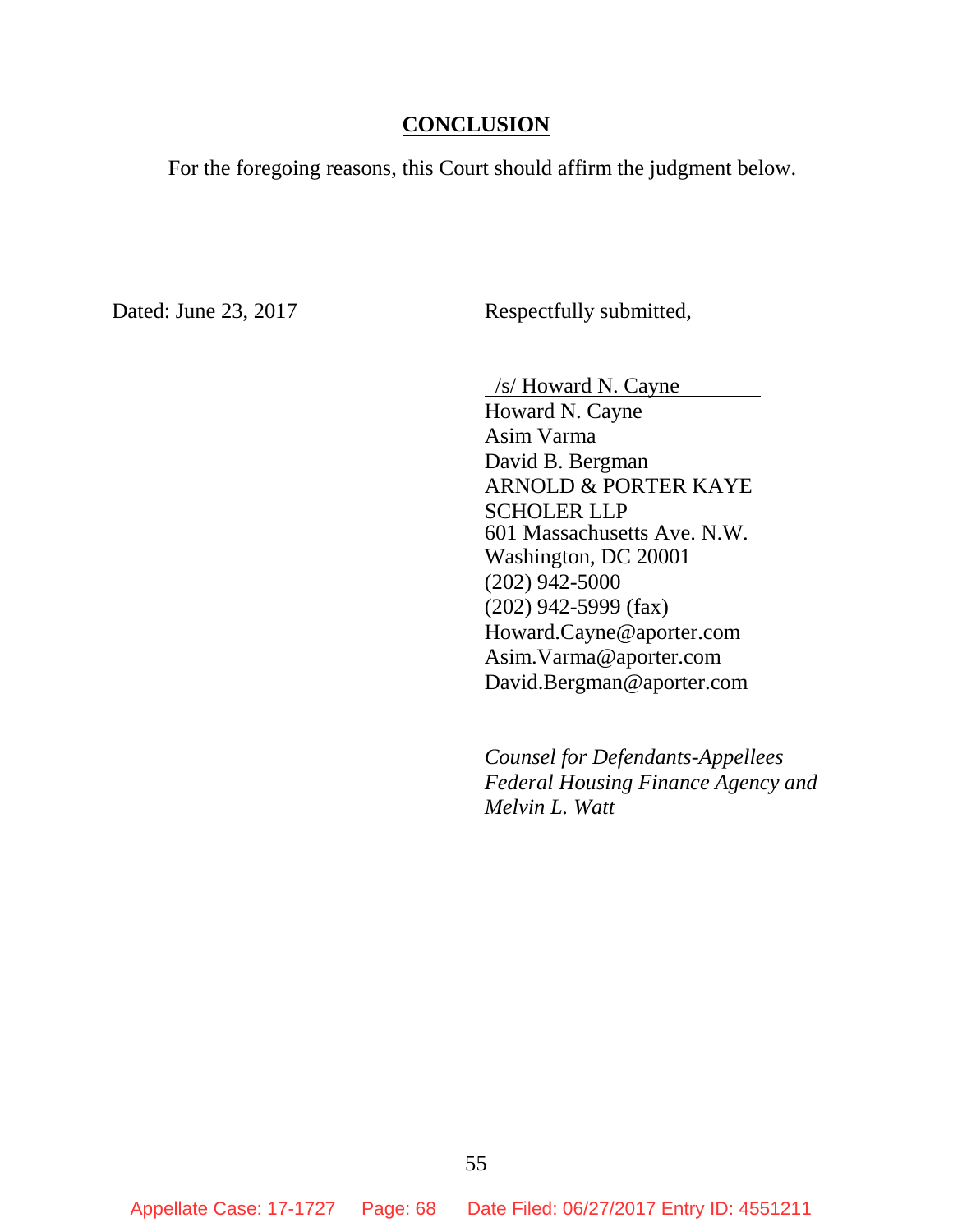#### **CERTIFICATE OF COMPLIANCE**

This brief complies with the type-volume limitations of Rule  $32(a)(7)(B)$  of the Federal Rules of Appellate Procedure because this brief contains 12,974 words, excluding the parts of the brief exempted by Rule 32(f) of the Federal Rules of Appellate Procedure.

This brief complies with the typeface requirements of Rule  $32(a)(5)$  of the Federal Rules of Appellate Procedure and the type style requirements of Rule 32(a)(6) of the Federal Rules of Appellate Procedure because this brief has been prepared in a proportionately spaced typeface in 14-point Times New Roman font.

> /s/ Howard N. Cayne Howard N. Cayne

*Counsel for Defendants-Appellees Federal Housing Finance Agency and Melvin L. Watt*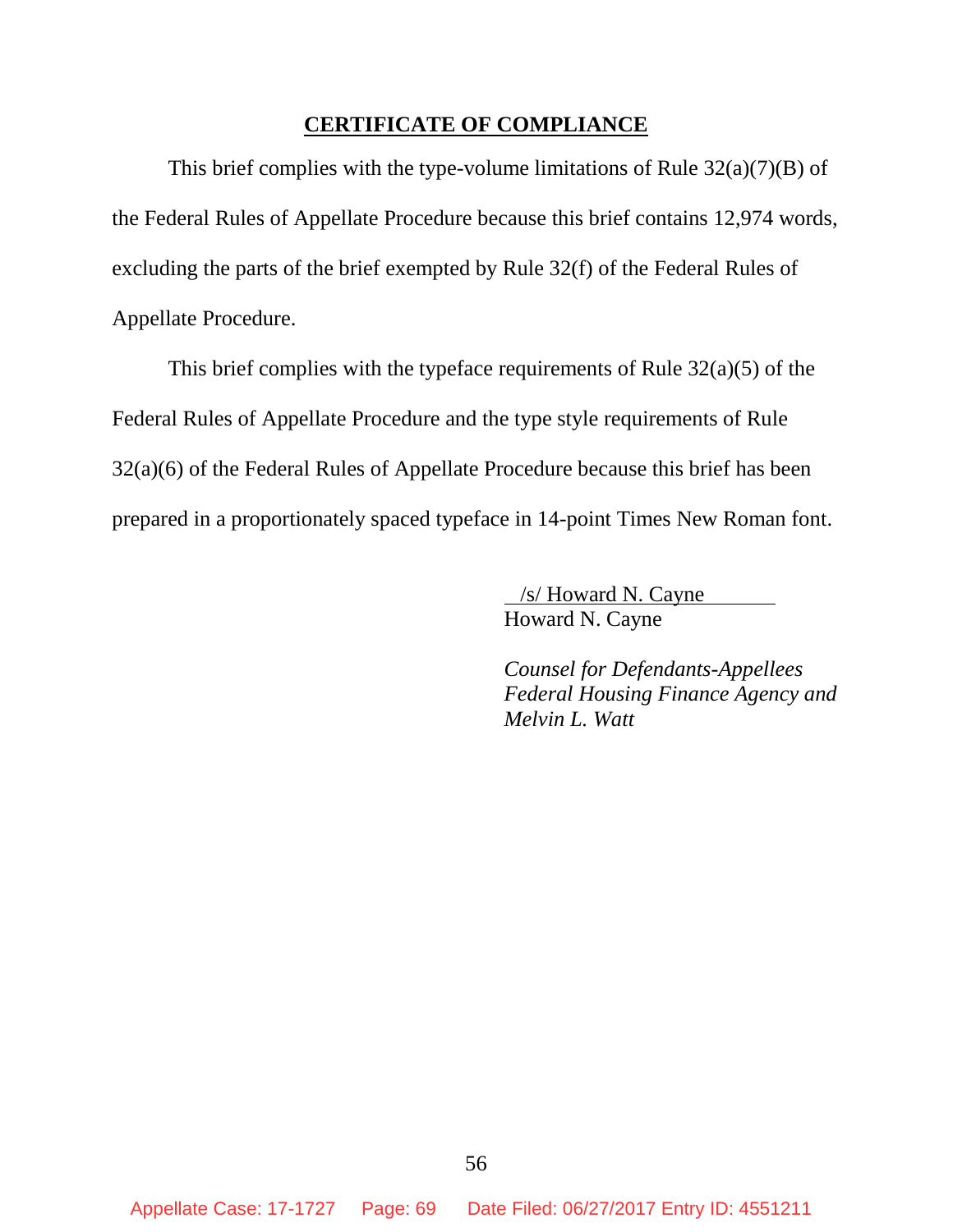# **RELEVANT STATUTES, REGULATIONS, AND RULES**

### **12 U.S.C. § 4617**

§ 4617. Authority over critically undercapitalized regulated entities

- (a) Appointment of the Agency as conservator or receiver
	- (1) In general

Notwithstanding any other provision of Federal or State law, the Director may appoint the Agency as conservator or receiver for a regulated entity in the manner provided under paragraph (2) or (4). All references to the conservator or receiver under this section are references to the Agency acting as conservator or receiver.

(2) Discretionary appointment

The Agency may, at the discretion of the Director, be appointed conservator or receiver for the purpose of reorganizing, rehabilitating, or winding up the affairs of a regulated entity.

. . .

(4) Mandatory receivership

(A) In general

The Director shall appoint the Agency as receiver for a regulated entity if the Director determines, in writing, that--

> (i) the assets of the regulated entity are, and during the preceding 60 calendar days have been, less than the obligations of the regulated entity to its creditors and others; or

> (ii) the regulated entity is not, and during the preceding 60 calendar days has not been, generally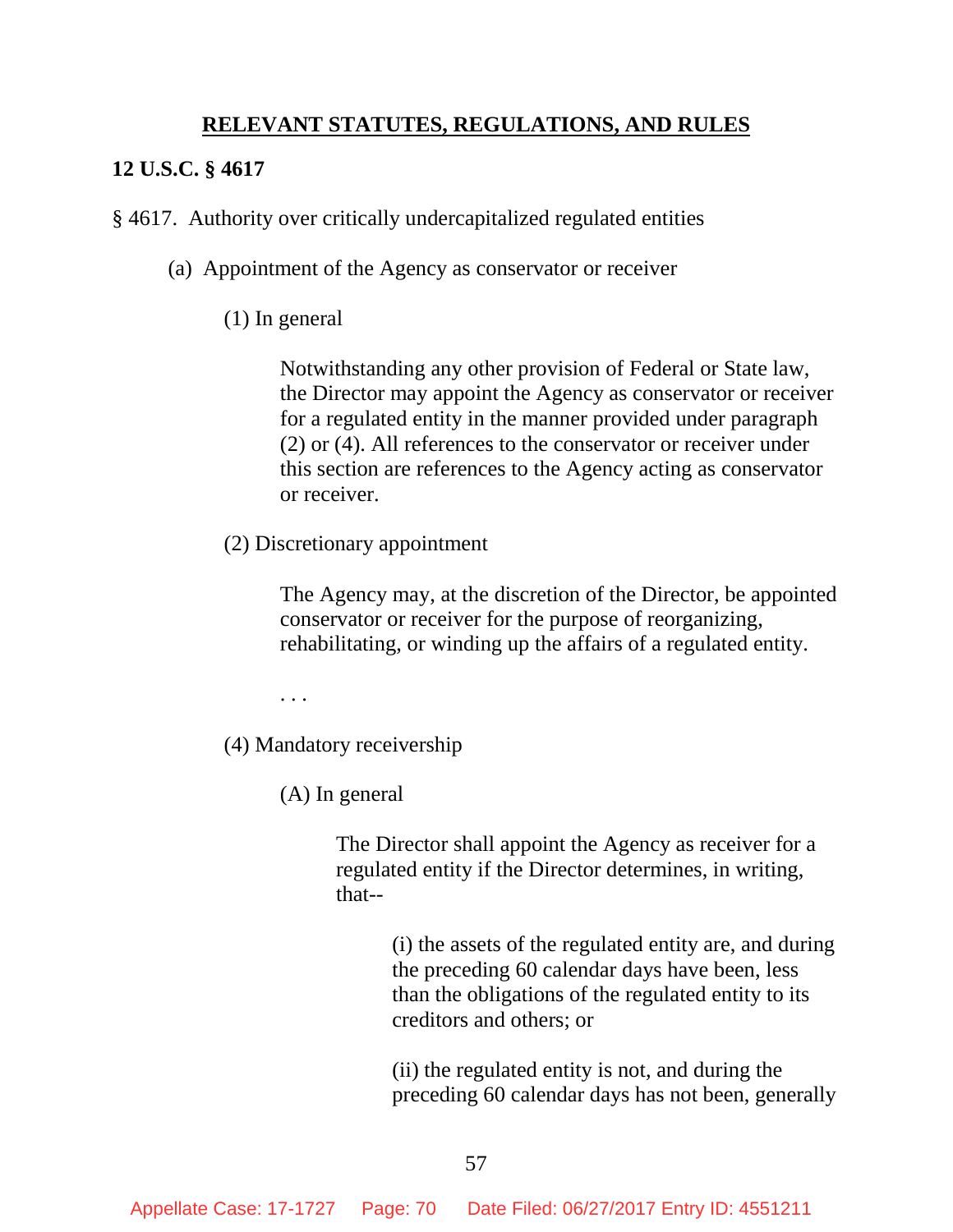paying the debts of the regulated entity (other than debts that are the subject of a bona fide dispute) as such debts become due.

. . .

(7) Agency not subject to any other Federal agency

When acting as conservator or receiver, the Agency shall not be subject to the direction or supervision of any other agency of the United States or any State in the exercise of the rights, powers, and privileges of the Agency.

(b) Powers and duties of Agency as conservator or receiver

. . .

(2) General Powers

(A) Successor to regulated entity

The Agency shall, as conservator or receiver, and by operation of law, immediately succeed to--

> (i) all rights, titles, powers, and privileges of the regulated entity, and of any stockholder, officer, or director of such regulated entity with respect to the regulated entity and the assets of the regulated entity; and

(ii) title to the books, records, and assets of any other legal custodian of such regulated entity.

(B) Operate the regulated entity

The Agency may, as conservator or receiver--

(i) take over the assets of and operate the regulated entity with all the powers of the shareholders, the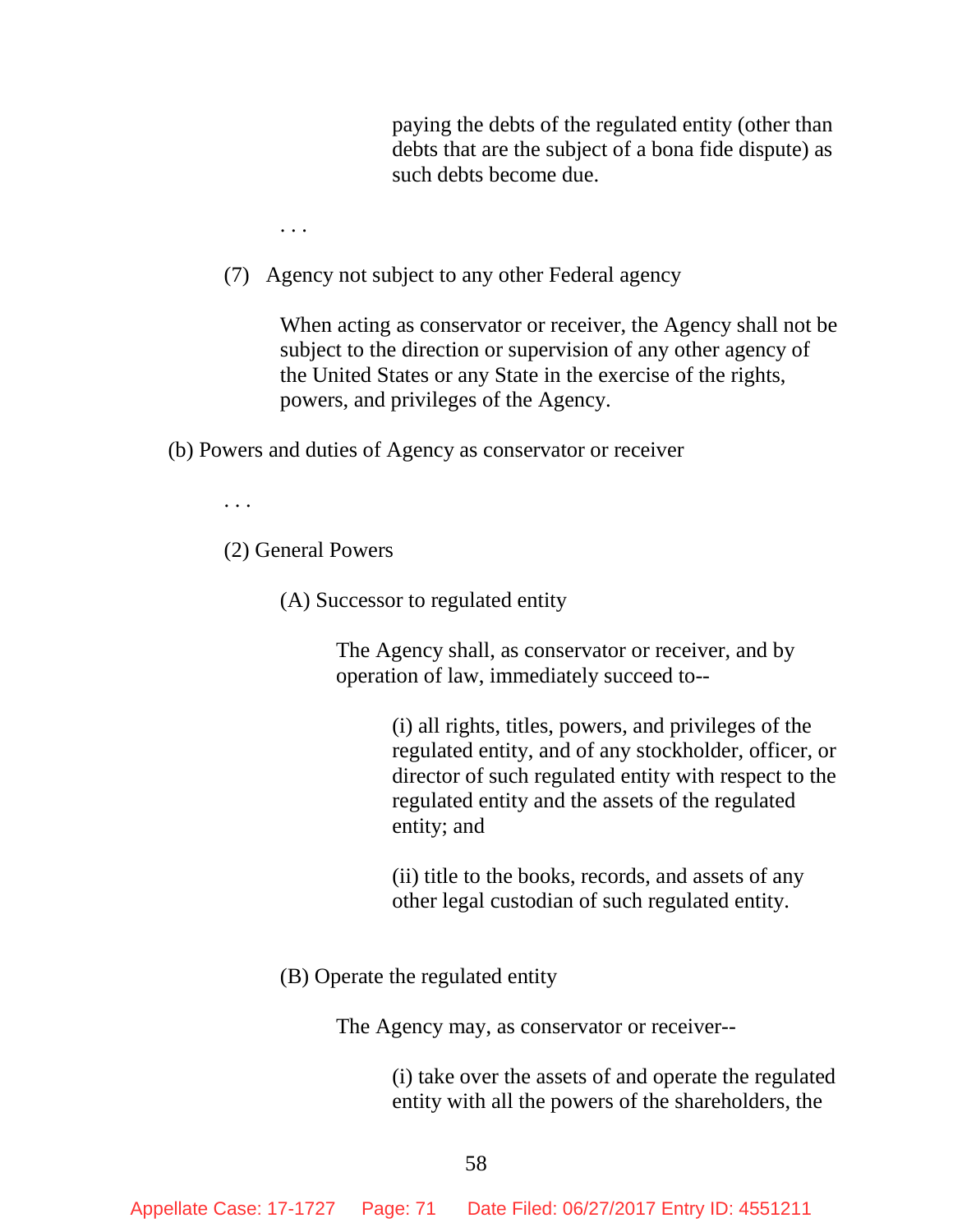directors, and the officers of the regulated entity and conduct all business of the regulated entity;

(ii) collect all obligations and money due the regulated entity;

(iii) perform all functions of the regulated entity in the name of the regulated entity which are consistent with the appointment as conservator or receiver;

(iv) preserve and conserve the assets and property of the regulated entity; and

(v) provide by contract for assistance in fulfilling any function, activity, action, or duty of the Agency as conservator or receiver.

. . .

(D) Powers as conservator

The Agency may, as conservator, take such action as may be --

> (i) necessary to put the regulated entity in a sound and solvent condition; and

(ii) appropriate to carry on the business of the regulated entity and preserve and conserve the assets and property of the regulated entity.

. . .

(G) Transfer or sale of assets and liabilities

The Agency may, as conservator or receiver, transfer or sell any asset or liability of the regulated entity in default, and may do so without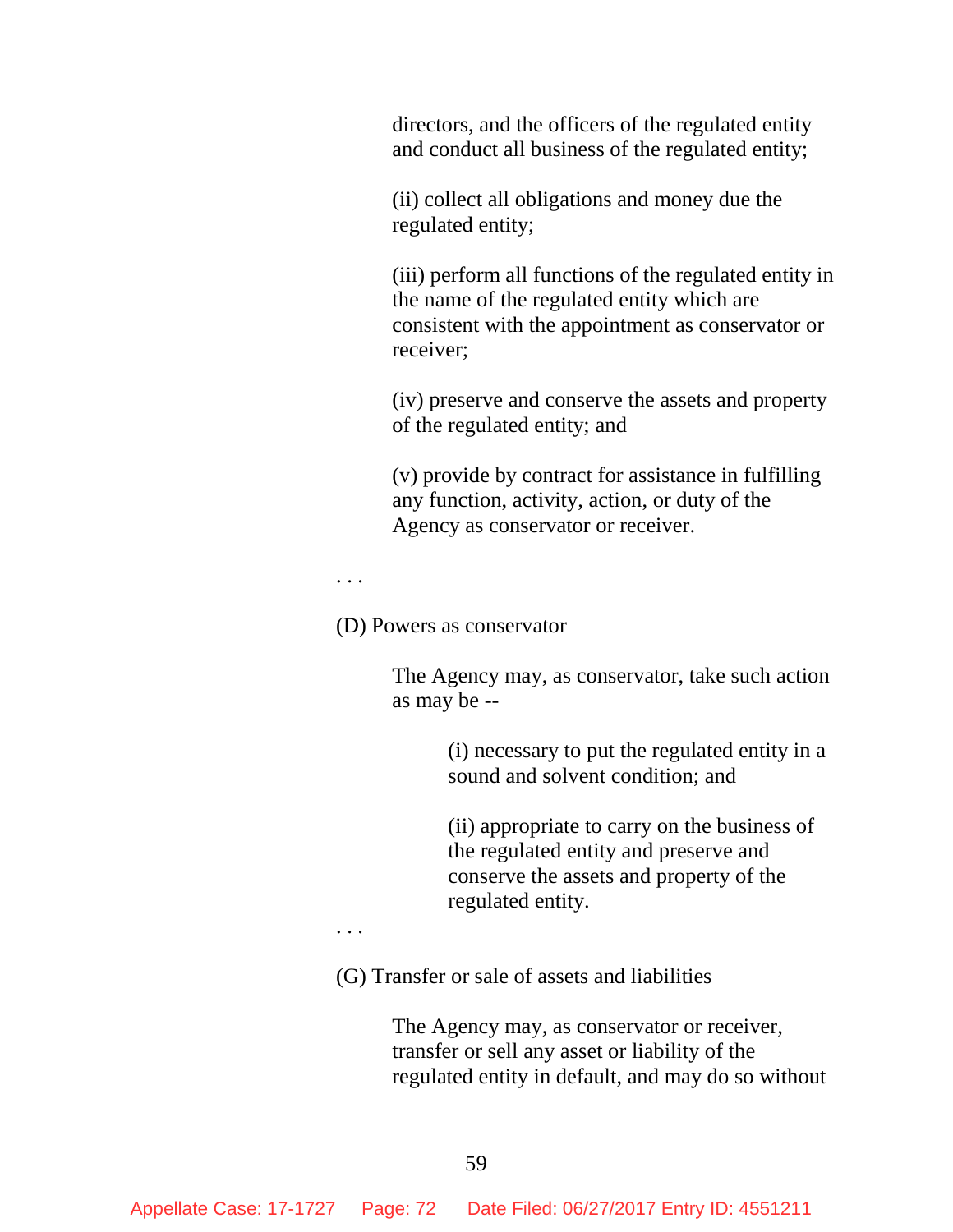any approval, assignment, or consent with respect to such transfer or sale.

. . .

(J) Incidental Powers

The Agency may, as conservator or receiver--

(i) exercise all powers and authorities specifically granted to conservators or receivers, respectively, under this section, and such incidental powers as shall be necessary to carry out such powers; and

(ii) take any action authorized by this section, which the Agency determines is in the best interests of the regulated entity or the Agency.

(f) Limitation on court action

. . .

Except as provided in this section or at the request of the Director, no court may take any action to restrain or affect the exercise of powers or functions of the Agency as a conservator or a receiver.